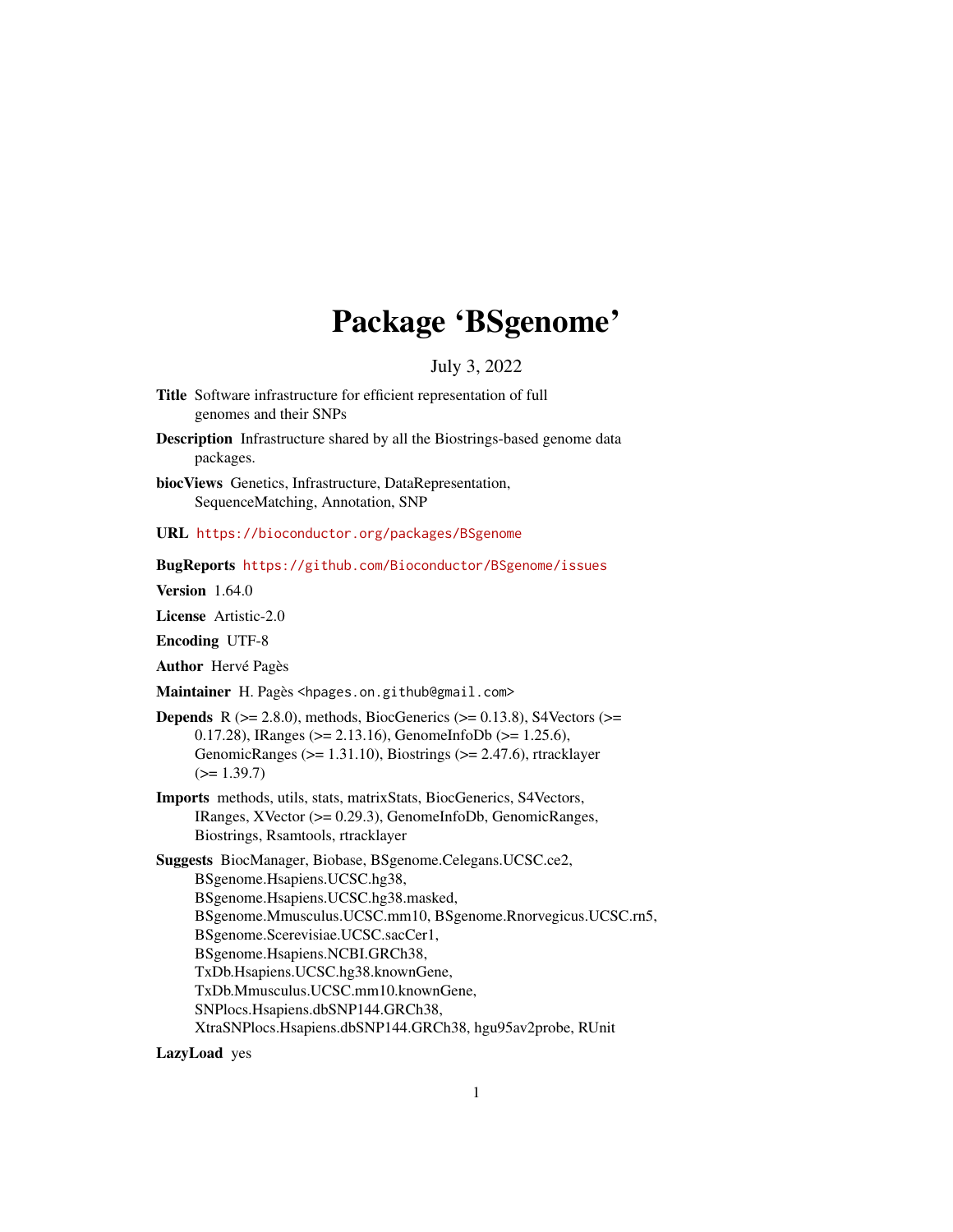<span id="page-1-0"></span>Collate utils.R OnDiskLongTable\_old-class.R OnDiskLongTable-class.R OnDiskNamedSequences-class.R SNPlocs-class.R ODLT\_SNPlocs-class.R OldFashionSNPlocs-class.R InjectSNPsHandler-class.R XtraSNPlocs-class.R BSgenome-class.R available.genomes.R injectSNPs.R getSeq-methods.R extractAt-methods.R bsapply.R BSgenomeViews-class.R BSgenome-utils.R export-methods.R BSgenomeForge.R

git\_url https://git.bioconductor.org/packages/BSgenome

git\_branch RELEASE\_3\_15

git\_last\_commit 59cdebd

git\_last\_commit\_date 2022-04-26

Date/Publication 2022-07-03

## R topics documented:

#### **Index** [38](#page-37-0)

<span id="page-1-1"></span>available.genomes *Find available/installed genomes*

## <span id="page-1-2"></span>Description

available.genomes gets the list of BSgenome data packages that are available in the Bioconductor repositories for your version of R/Bioconductor.

installed.genomes gets the list of BSgenome data packages that are currently installed on your system.

getBSgenome searchs the installed BSgenome data packages for the specified genome and returns it as a [BSgenome](#page-6-1) object.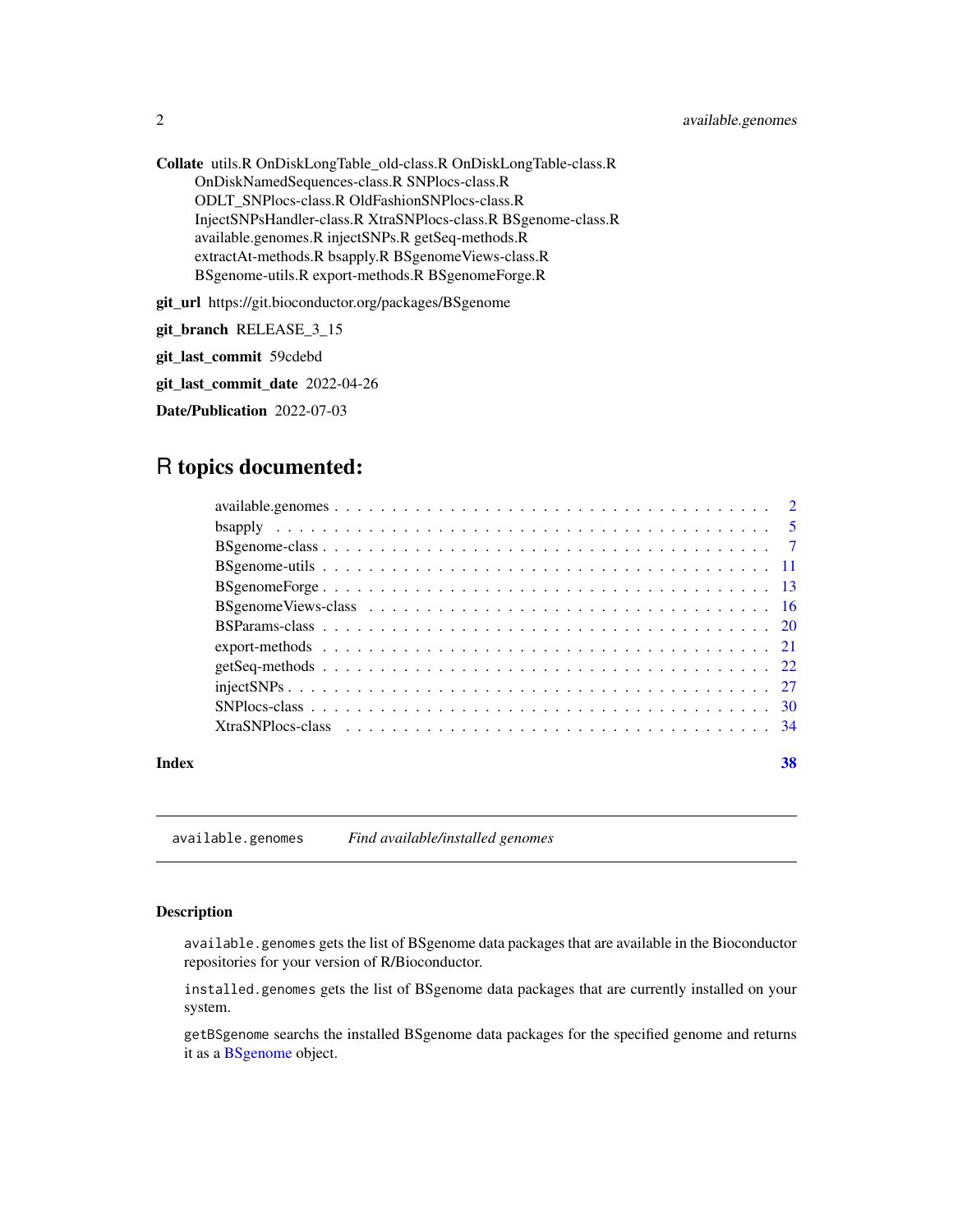#### Usage

```
available.genomes(splitNameParts=FALSE, type=getOption("pkgType"))
```
installed.genomes(splitNameParts=FALSE)

```
getBSgenome(genome, masked=FALSE, load.only=FALSE)
```
## Arguments

|           | splitNameParts Whether to split or not the package names in parts. In that case the result is<br>returned in a data frame with 5 columns.                                                                                                                                                                                                         |
|-----------|---------------------------------------------------------------------------------------------------------------------------------------------------------------------------------------------------------------------------------------------------------------------------------------------------------------------------------------------------|
| type      | Character string indicating the type of package ("source", "mac.binary" or<br>"win.binary") to look for.                                                                                                                                                                                                                                          |
| genome    | A BS genome object, or the full name of an installed BS genome data package,<br>or a short string specifying the name of an NCBI assembly (e.g. "GRCh38",<br>"TAIR10.1", etc) or UCSC genome (e.g. "hg38", "bosTau9", "galGal6",<br>"ce11", etc). The supplied short string must refer unambiguously to an in-<br>stalled BS genome data package. |
| masked    | TRUE or FALSE. Whether to search for the <i>masked</i> BSgenome object (i.e. the<br>object that contains the masked sequences) or not (the default).                                                                                                                                                                                              |
| load.only | TRUE or FALSE. By default getBSgenome loads and attaches the BSgenome data<br>package containing the requested genome, resulting in its addition to the search<br>path. Use load only=TRUE to prevent this, in which case the BSgenome data<br>package is loaded but not attached.                                                                |

## Details

A BSgenome data package contains the full genome sequences for a given organism.

Its name typically has 4 parts (5 parts if it's a *masked* BSgenome data package i.e. if it contains masked sequences) separated by a dot e.g. BSgenome.Mmusculus.UCSC.mm10 or BSgenome.Mmusculus.UCSC.mm10.masked:

- 1. The 1st part is always BSgenome.
- 2. The 2nd part is the name of the organism in abbreviated form e.g. Mmusculus, Hsapiens, Celegans, Scerevisiae, Ecoli, etc...
- 3. The 3rd part is the name of the organisation who provided the genome sequences. We formally refer to it as the *provider* of the genome. E.g. UCSC, NCBI, TAIR, etc...
- 4. The 4th part is a short string specifying the name of an NCBI assembly (e.g. GRCh38, TAIR10.1, etc...) or UCSC genome (e.g. hg38, mm10, susScr11, bosTau9, galGal6, ce11, etc...).
- 5. If the package contains masked sequences, its name has the .masked suffix added to it, which is typically the 5th part.

A BSgenome data package contains a single top-level object (a [BSgenome](#page-6-1) object) named like the package itself that can be used to access the genome sequences.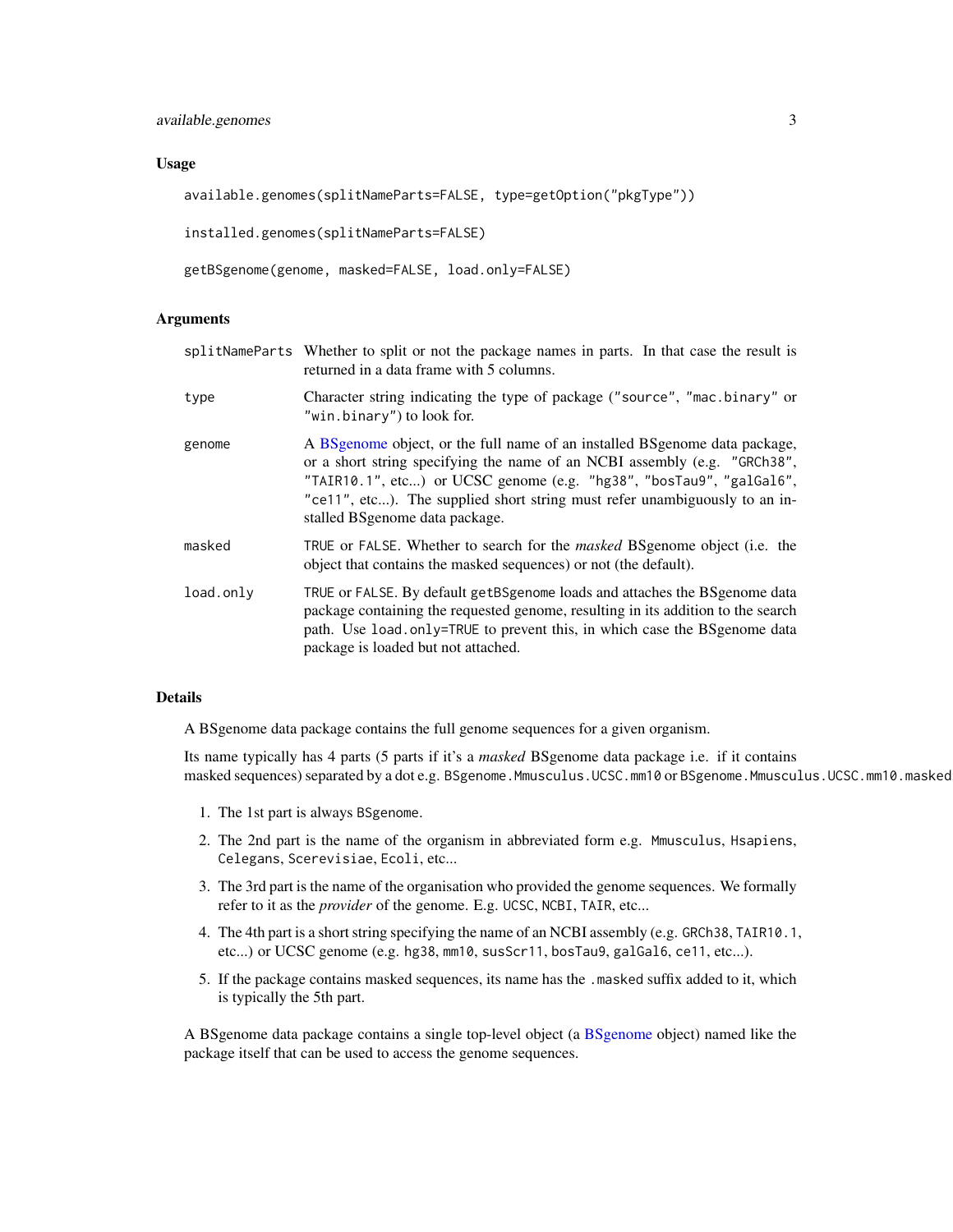### Value

For available.genomes and installed.genomes: by default (i.e. if splitNameParts=FALSE), a character vector containing the names of the BSgenome data packages that are available (for available.genomes) or currently installed (for installed.genomes). If splitNameParts=TRUE, the list of packages is returned in a data frame with one row per package and the following columns: pkgname (character), organism (factor), provider (factor), genome (character), and masked (logical).

For getBSgenome: the [BSgenome](#page-6-1) object containing the sequences for the specified genome. Or an error if the object cannot be found in the BSgenome data packages currently installed.

#### Author(s)

H. Pagès

## See Also

- [BSgenome](#page-6-1) objects.
- [available.packages](#page-0-0).

## Examples

```
## ---------------------------------------------------------------------
## available.genomes() and installed.genomes()
## ---------------------------------------------------------------------
# What genomes are currently installed:
installed.genomes()
# What genomes are available:
available.genomes()
# Split the package names in parts:
av_gen <- available.genomes(splitNameParts=TRUE)
table(av_gen$organism)
table(av_gen$provider)
# Make your choice and install with:
if (interactive()) {
    if (!require("BiocManager"))
        install.packages("BiocManager")
    BiocManager::install("BSgenome.Scerevisiae.UCSC.sacCer1")
}
# Have a coffee 8-)
# Load the package and display the index of sequences for this genome:
library(BSgenome.Scerevisiae.UCSC.sacCer1)
Scerevisiae # same as BSgenome.Scerevisiae.UCSC.sacCer1
## ---------------------------------------------------------------------
```
<span id="page-3-0"></span>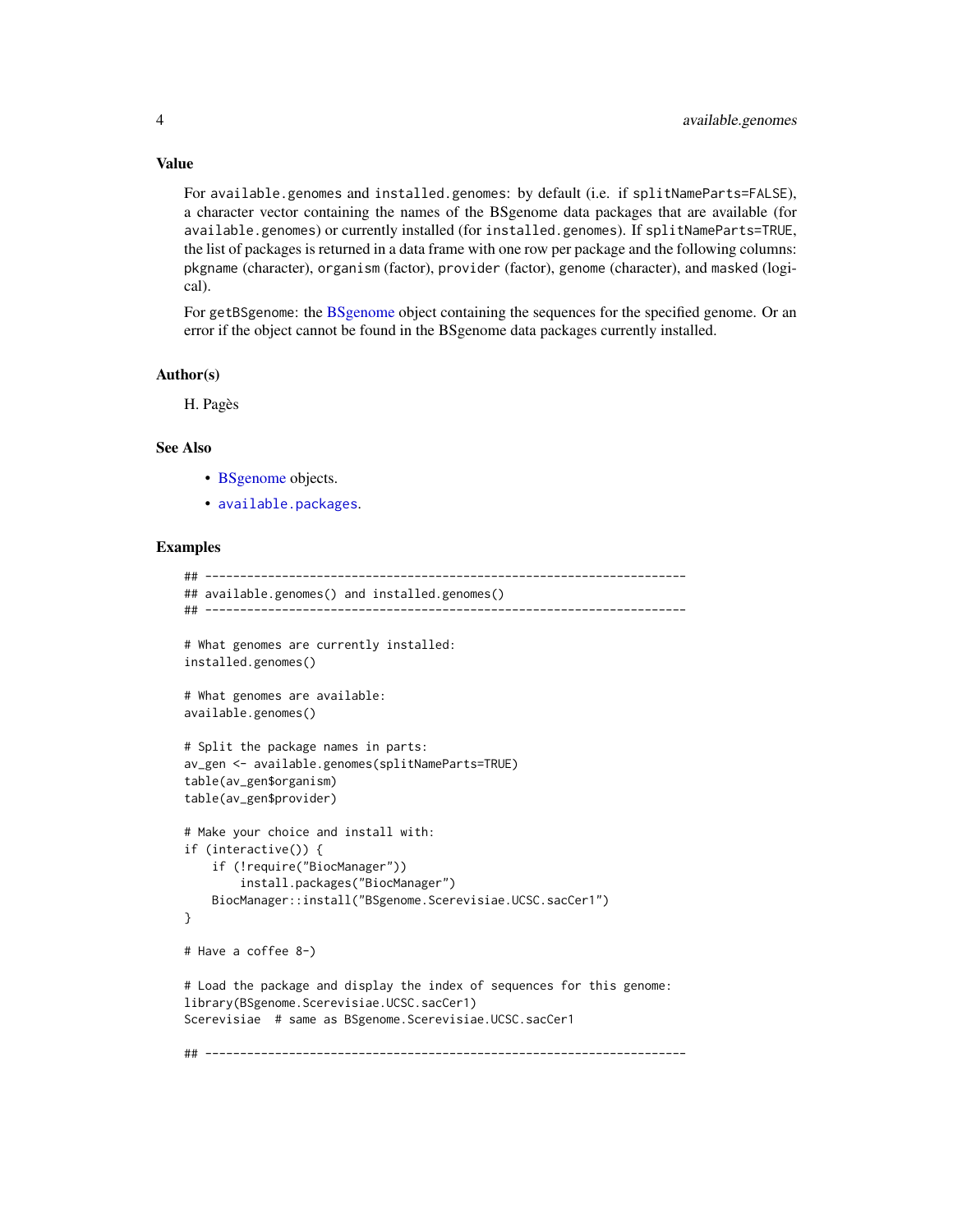#### <span id="page-4-0"></span>bsapply 5

```
## getBSgenome()
## ---------------------------------------------------------------------
## Specify the full name of an installed BSgenome data package:
genome <- getBSgenome("BSgenome.Celegans.UCSC.ce2")
genome
## Specify a UCSC genome:
genome <- getBSgenome("hg38")
class(genome) # BSgenome object
seqinfo(genome)
genome$chrM
genome <- getBSgenome("hg38", masked=TRUE)
class(genome) # MaskedBSgenome object
seqinfo(genome)
genome$chr22
```

```
bsapply bsapply
```
#### Description

Apply a function to each chromosome in a genome.

#### Usage

```
bsapply(BSParams, ...)
```
## Arguments

| <b>BSParams</b> | a BSParams object that holds the various parameters needed to configure the |
|-----------------|-----------------------------------------------------------------------------|
|                 | bsapply function                                                            |
| $\cdots$        | optional arguments to 'FUN'.                                                |

## Details

The exclude parameter of the BSParams object must be a character vector containing *regular expressions*. By default it's empty so nothing gets excluded. A popular option will probably be to set this to "rand" so that random bits of unassigned contigs are filtered out.

## Value

If BSParams sets simplify=FALSE, an ordinary list is returned containing the results generated using the remaining BSParams specifications. If BSParams sets simplify=TRUE, an sapply-like simplification is performed on the results.

## Author(s)

Marc Carlson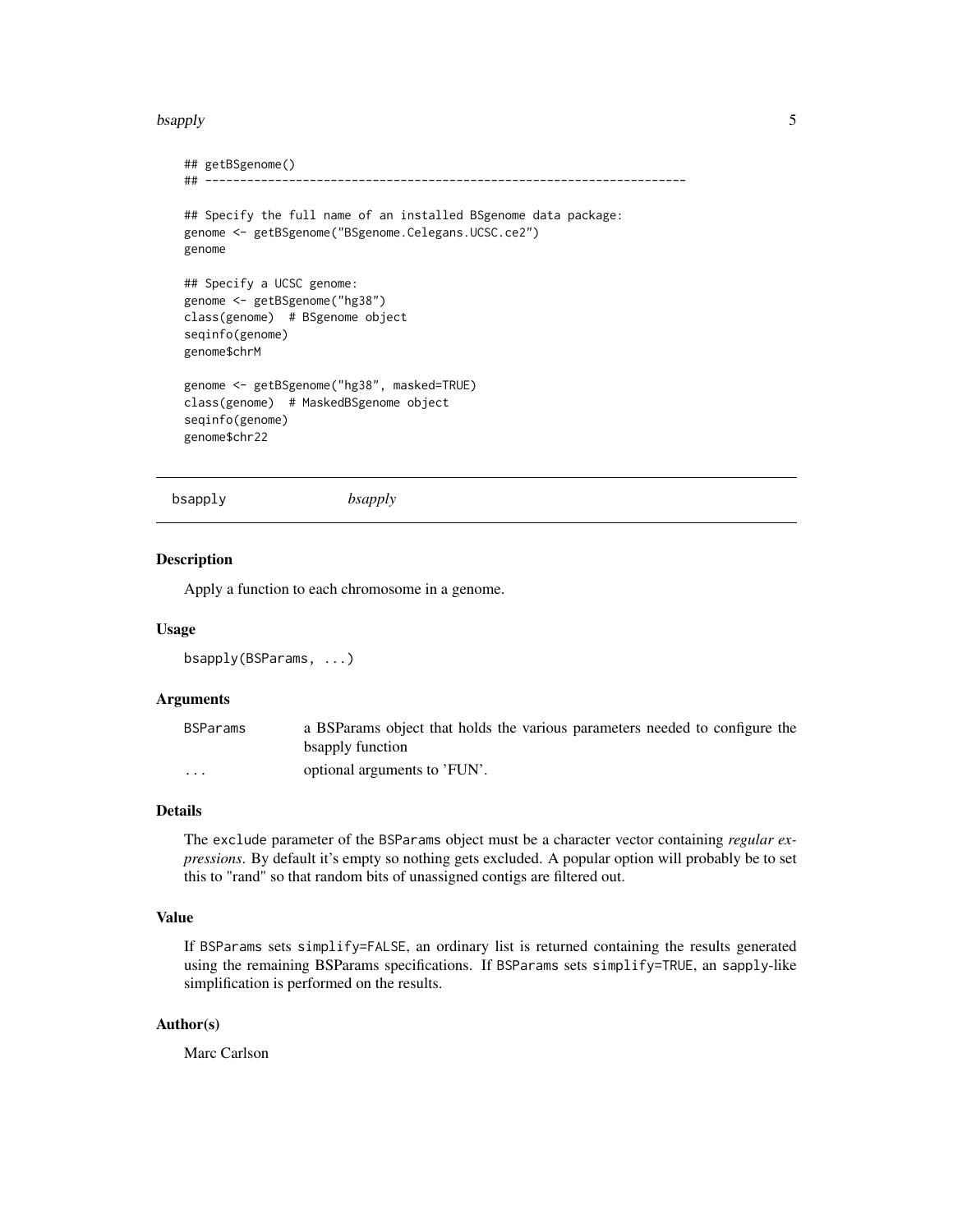<span id="page-5-0"></span>6 bsapply box and the contract of the contract of the contract of the contract of the contract of the contract of the contract of the contract of the contract of the contract of the contract of the contract of the contract

### See Also

[BSParams-class,](#page-19-1) [BSgenome-class,](#page-6-2) [BSgenome-utils](#page-10-1)

## Examples

## Load the Worm genome: library("BSgenome.Celegans.UCSC.ce2")

```
## Count the alphabet frequencies for every chromosome but exclude
## mitochrondrial and scaffold ones:
params <- new("BSParams", X = Celegans, FUN = alphabetFrequency,
                          exclude = c("M", "__")
```
bsapply(params)

```
## Or we can do this same function with simplify = TRUE:
params <- new("BSParams", X = Celegans, FUN = alphabetFrequency,
                          exclude = c("M", "__"), simplify = TRUE)
```

```
bsapply(params)
```

```
## Examples to show how we might look for a string (in this case an
## ebox motif) across the whole genome.
Ebox <- DNAStringSet("CACGTG")
pdict0 <- PDict(Ebox)
```

```
params <- new("BSParams", X = Celegans, FUN = countPDict, simplify = TRUE)
bsapply(params, plot = plot0)
```
params@FUN <- matchPDict bsapply(params, pdict = pdict0)

```
## And since its really overkill to use matchPDict to find a single pattern:
params@FUN <- matchPattern
bsapply(params, pattern = "CACGTG")
```

```
## Examples on how to use the masks
library(BSgenome.Hsapiens.UCSC.hg38.masked)
genome <- BSgenome.Hsapiens.UCSC.hg38.masked
## I can make things verbose if I want to see the chromosomes getting processed.
options(verbose=TRUE)
## For the 1st example, lets use default masks
params <- new("BSParams", X = genome, FUN = alphabetFrequency,
                          exclude = c(1:8, "M", "X", "-"), simplify = TRUE)
```
bsapply(params)

```
if (interactive()) {
  ## Set up the motifList to filter out all double T's and all double C's
 params@motifList <-c("TT","CC")
 bsapply(params)
```
## Get rid of the motifList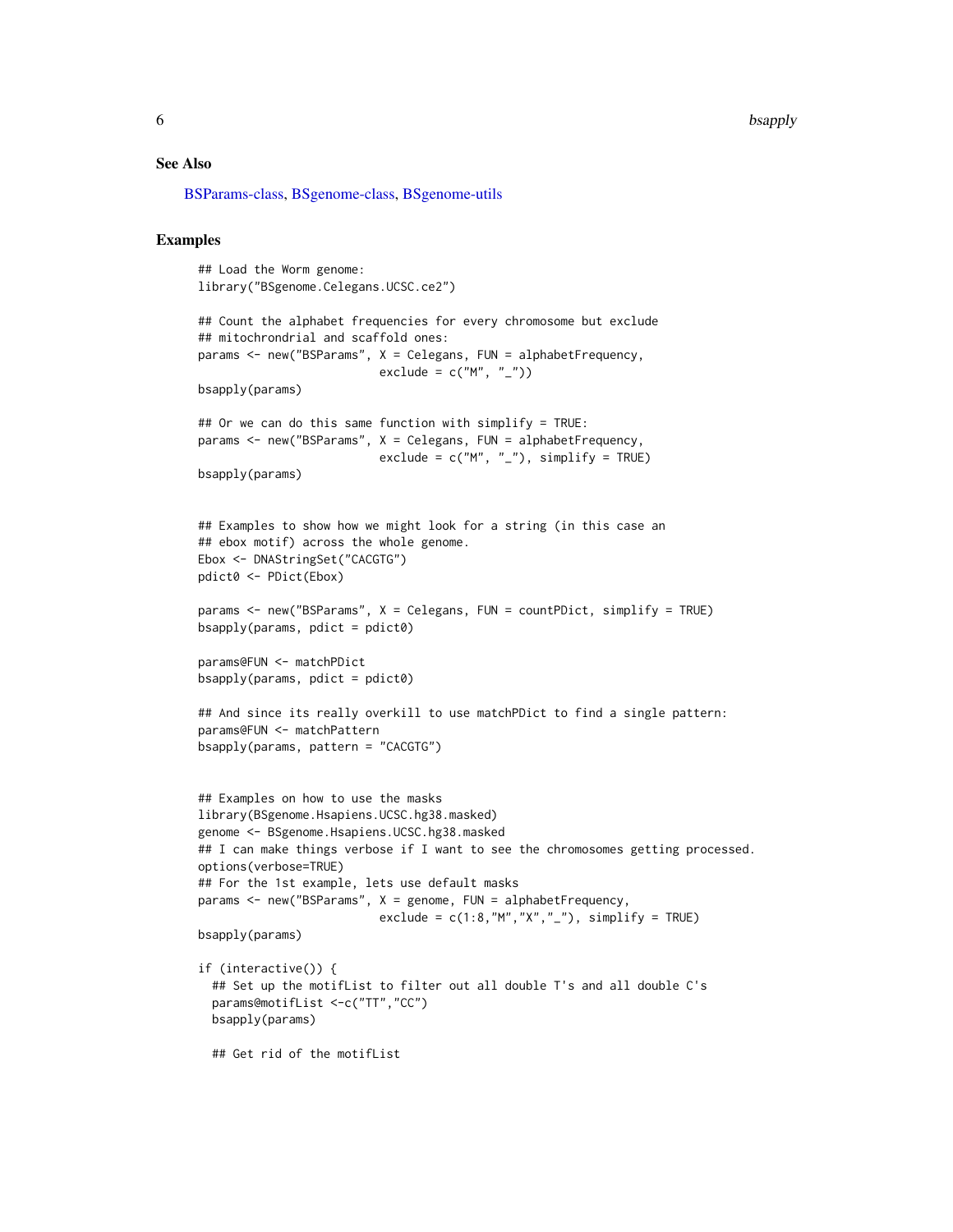## <span id="page-6-0"></span>BSgenome-class 7

```
params@motifList=as.character()
}
##Enable all standard masks
params@maskList <- c(RM=TRUE,TRF=TRUE)
bsapply(params)
##Disable all standard masks
params@maskList <- c(AGAPS=FALSE,AMB=FALSE)
bsapply(params)
options(verbose=FALSE)
```
<span id="page-6-2"></span>BSgenome-class *BSgenome objects*

## <span id="page-6-1"></span>Description

The BSgenome class is a container for storing the full genome sequences of a given organism. BSgenome objects are usually made in advance by a volunteer and made available to the Biocon-ductor community as "BSgenome data packages". See [?available.genomes](#page-1-1) for how to get the list of "BSgenome data packages" curently available.

#### Accessor methods

In the code snippets below, x is a BSgenome object.

- $meta$  at  $(x)$  Returns a named list containing metadata associated with the BS genome object. The components of the list are:
	- organism: The scientific name of the organism that this BSgenome object is for. E.g. "Homo sapiens", "Mus musculus", "Caenorhabditis elegans", etc...
	- common\_name: The common name of the organism that this BSgenome object is for. E.g. "Human", "Mouse", "Worm", etc...
	- genome: The name of the genome. Typically the name of an NCBI assembly (e.g. "GRCh38.p12", "WBcel235", "TAIR10.1", "ARS-UCD1.2", etc...) or UCSC genome (e.g. "hg38", "bosTau9", "galGal6", "ce11", etc...).
	- provider: The provider of this genome. E.g. "UCSC", "BDGP", "FlyBase", etc...
	- release\_date: The release date of this genome e.g. "Mar. 2006".
	- source\_url: The permanent URL to the place where the FASTA files used to produce the sequences contained in x can be found (and downloaded).
- sequames(x), sequames(x)  $\le$  value Gets or sets the names of the single sequences contained in x. Each single sequence is stored in a [DNAString](#page-0-0) or [MaskedDNAString](#page-0-0) object and typically comes from a source file (FASTA) with a single record. The names returned by seqnames $(x)$ usually reflect the names of those source files but a common prefix or suffix was eventually removed in order to keep them as short as possible.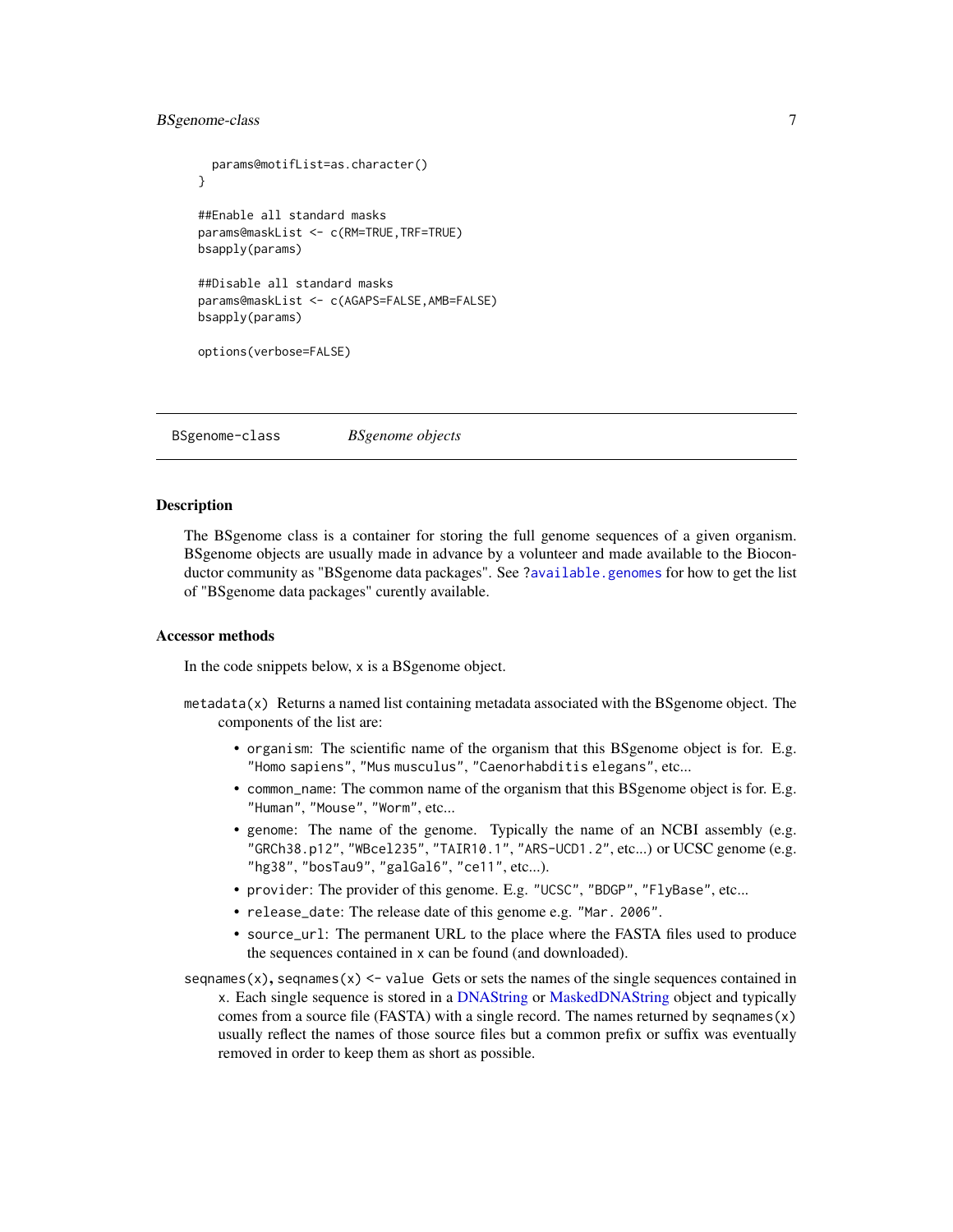- <span id="page-7-0"></span> $seqlengths(x)$  Returns the lengths of the single sequences contained in x.
	- See ?`[length,XVector-method](#page-0-0)` and ?`[length,MaskedXString-method](#page-0-0)` for the definition of the length of a [DNAString](#page-0-0) or [MaskedDNAString](#page-0-0) object. Note that the length of a masked sequence [\(MaskedXString](#page-0-0) object) is not affected by the current set of active masks but the nchar method for [MaskedXString](#page-0-0) objects is.

names(seqlengths(x)) is guaranteed to be identical to seqnames(x).

- mseqnames(x) Returns the index of the multiple sequences contained in x. Each multiple sequence is stored in a [DNAStringSet](#page-0-0) object and typically comes from a source file (FASTA) with multiple records. The names returned by mseqnames $(x)$  usually reflect the names of those source files but a common prefix or suffix was eventually removed in order to keep them as short as possible.
- names(x) Returns the index of all sequences contained in x. This is the same as  $c$ (seqnames(x), mseqnames(x)).
- length(x) Returns the length of x, i.e., the total number of sequences in it (single and multiple sequences). This is the same as  $length(name(x))$ .
- x[[name]] Returns the sequence (single or multiple) in x named name (name must be a single string). No sequence is actually loaded into memory until this is explicitely requested with a call to x[[name]] or x\$name. When loaded, a sequence is kept in a cache. It will be automatically removed from the cache at garbage collection if it's not in use anymore i.e. if there are no reference to it (other than the reference stored in the cache). With options(verbose=TRUE), a message is printed each time a sequence is removed from the cache.
- x\$name Same as x[[name]] but name is not evaluated and therefore must be a literal character string or a name (possibly backtick quoted).
- masknames(x) The names of the built-in masks that are defined for all the single sequences. There can be up to 4 built-in masks per sequence. These will always be (in this order): (1) the mask of assembly gaps, aka "the AGAPS mask";
	- (2) the mask of intra-contig ambiguities, aka "the AMB mask";
	- (3) the mask of repeat regions that were determined by the RepeatMasker software, aka "the RM mask";
	- (4) the mask of repeat regions that were determined by the Tandem Repeats Finder software (where only repeats with period less than or equal to 12 were kept), aka "the TRF mask".

All the single sequences in a given package are guaranteed to have the same collection of built-in masks (same number of masks and in the same order).

masknames $(x)$  gives the names of the masks in this collection. Therefore the value returned by masknames(x) is a character vector made of the first N elements of  $c("AGAPS", "AMB",$ "RM", "TRF"), where N depends only on the BSgenome data package being looked at  $(0 \le$ N <= 4). The man page for most BSgenome data packages should provide the exact list and permanent URLs of the source data files that were used to extract the built-in masks. For example, if you've installed the BSgenome.Hs permanent URLs of the source data files that were used to extract the built-in masks. For example, if you've installed the BSgenome.Hsapiens.UCSC.hg38 package, load it and see the

#### Author(s)

H. Pagès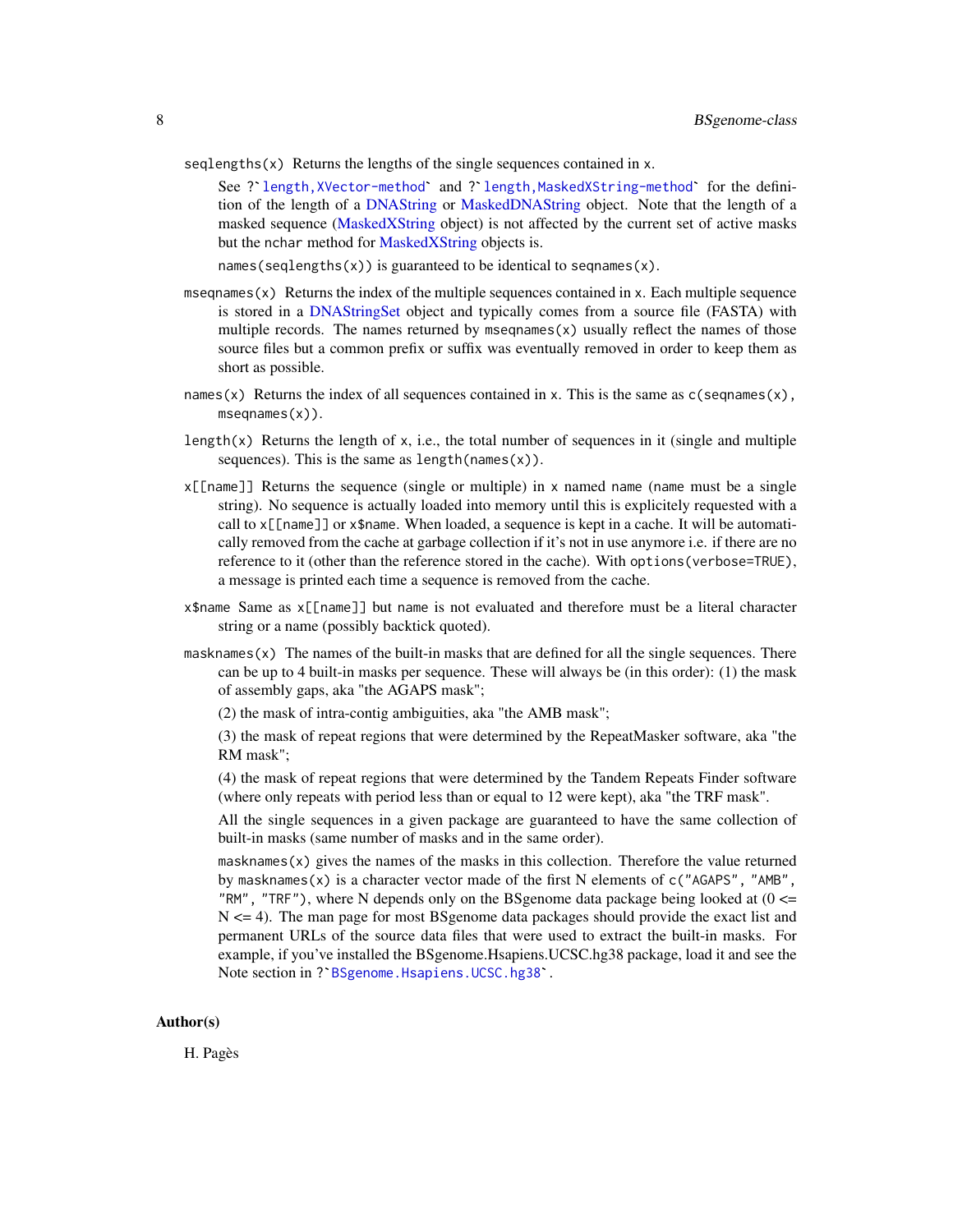## <span id="page-8-0"></span>BSgenome-class 9

## See Also

[available.genomes](#page-1-1), [GenomeDescription-class,](#page-0-0) [BSgenome-utils,](#page-10-1) [DNAString-class,](#page-0-0) [DNAStringSet](#page-0-0)[class,](#page-0-0) [MaskedDNAString-class,](#page-0-0) [getSeq,BSgenome-method](#page-0-0), [injectSNPs](#page-26-1), [subseq,XVector-method,](#page-0-0) [rm](#page-0-0), [gc](#page-0-0)

## Examples

```
## Loading a BSgenome data package doesn't load its sequences
## into memory:
library(BSgenome.Celegans.UCSC.ce2)
metadata(Celegans)
## Number of sequences in this genome:
length(Celegans)
## Display a summary of the sequences:
Celegans
## Index of single sequences:
seqnames(Celegans)
## Lengths (i.e. number of nucleotides) of the single sequences:
seqlengths(Celegans)
## Load chromosome I from disk to memory (hence takes some time)
## and keep a reference to it:
chrI <- Celegans[["chrI"]] # equivalent to Celegans$chrI
chrI
class(chrI) # a DNAString instance
length(chrI) # with 15080483 nucleotides
## Single sequence can be renamed:
seqnames(Celegans) <- sub("^chr", "", seqnames(Celegans))
seqlengths(Celegans)
Celegans$I
seqnames(Celegans) <- paste0("chr", seqnames(Celegans))
## Multiple sequences:
library(BSgenome.Rnorvegicus.UCSC.rn5)
rn5 <- BSgenome.Rnorvegicus.UCSC.rn5
rn5
seqnames(rn5)
rn5_chr1 <- rn5$chr1
mseqnames(rn5)
rn5_random <- Rnorvegicus$random
rn5_random
class(rn5_random) # a DNAStringSet instance
## Character vector containing the description lines of the first
## 4 sequences in the original FASTA file:
```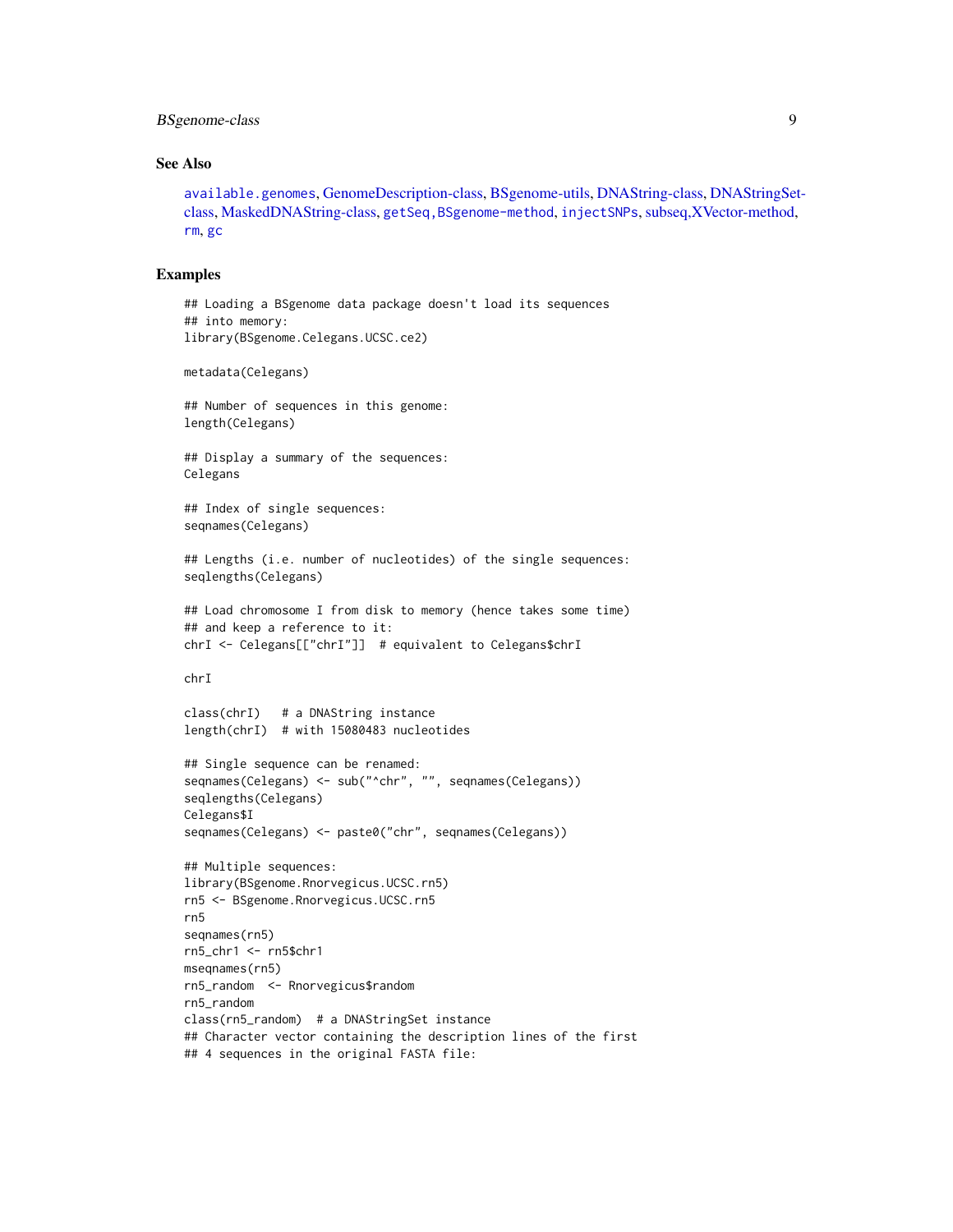10 BSgenome-class

```
names(rn5_random)[1:4]
## ---------------------------------------------------------------------
## PASS-BY-ADDRESS SEMANTIC, CACHING AND MEMORY USAGE
## ---------------------------------------------------------------------
## We want a message to be printed each time a sequence is removed
## from the cache:
options(verbose=TRUE)
gc() # nothing seems to be removed from the cache
rm(rn5_chr1, rn5_random)
gc() # rn5_chr1 and rn5_random are removed from the cache (they are
      # not in use anymore)
options(verbose=FALSE)
## Get the current amount of data in memory (in Mb):
mem0 <- gc()["Vcells", "(Mb)"]
system.time(rn5_chr2 <- rn5$chr2) # read from disk
gc()["Vcells", "(Mb)"] - mem0 # 'rn5_chr2' occupies 20Mb in memory
system.time(tmp <- rn5$chr2) # much faster! (sequence
                              # is in the cache)
gc()["Vcells", "(Mb)"] - mem0 # we're still using 20Mb (sequences
                               # have a pass-by-address semantic
                               # i.e. the sequence data are not
                               # duplicated)
## subseq() doesn't copy the sequence data either, hence it is very
## fast and memory efficient (but the returned object will hold a
## reference to 'rn5_chr2'):
y <- subseq(rn5_chr2, 10, 8000000)
gc()["Vcells", "(Mb)"] - mem0
## We must remove all references to 'rn5_chr2' before it can be
## removed from the cache (so the 20Mb of memory used by this
## sequence are freed):
options(verbose=TRUE)
rm(rn5_chr2, tmp)
gc()
## Remember that 'y' holds a reference to 'rn5_chr2' too:
rm(y)
gc()
options(verbose=FALSE)
gc()["Vcells", "(Mb)"] - mem0
```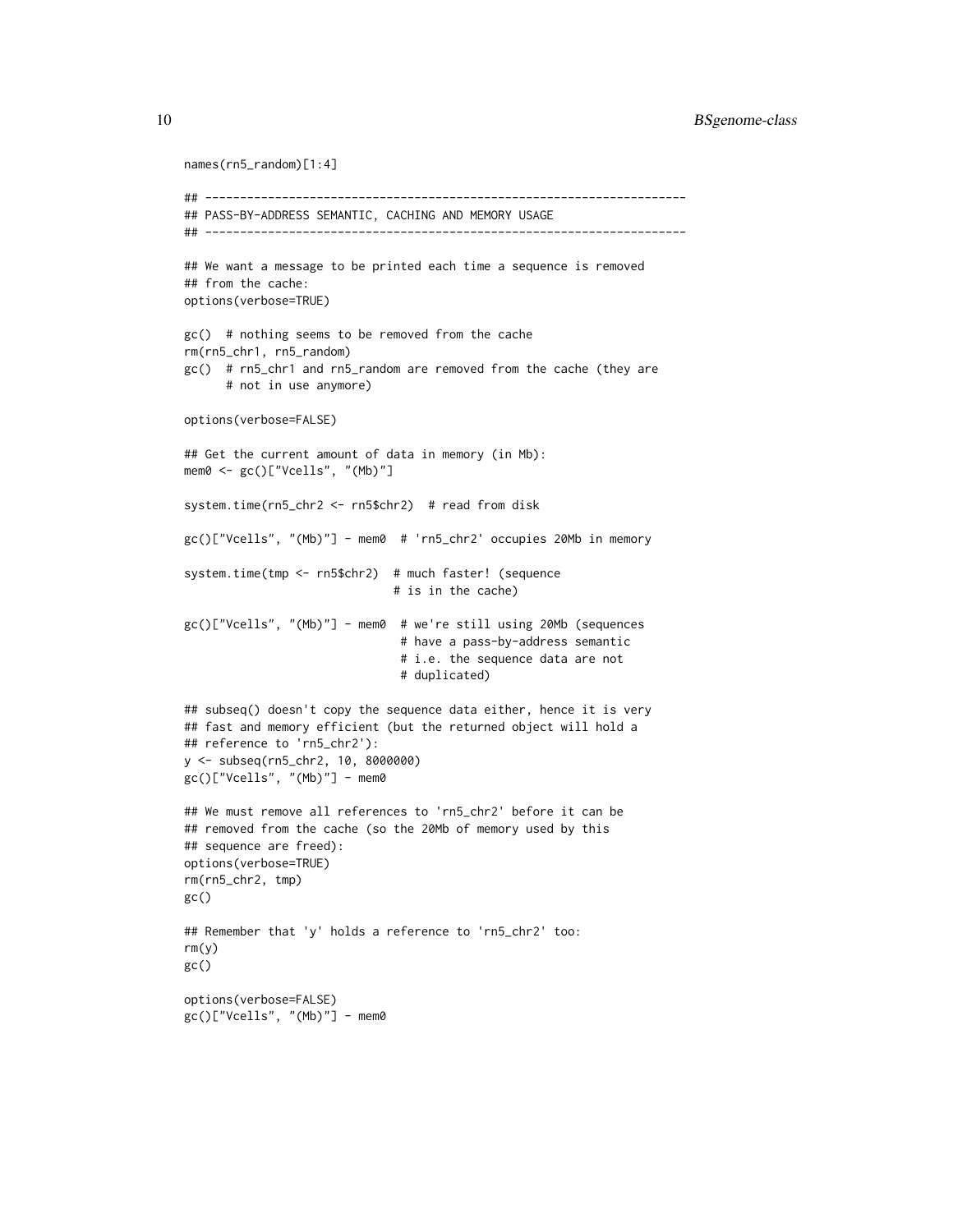<span id="page-10-1"></span><span id="page-10-0"></span>BSgenome-utils *BSgenome utilities*

## **Description**

Utilities for BSgenome objects.

### Usage

```
## S4 method for signature 'BSgenome'
vmatchPattern(pattern, subject, max.mismatch=0, min.mismatch=0,
              with.indels=FALSE, fixed=TRUE, algorithm="auto",
              exclude="", maskList=logical(0), userMask=IRangesList(),
              invertUserMask=FALSE)
## S4 method for signature 'BSgenome'
vcountPattern(pattern, subject, max.mismatch=0, min.mismatch=0,
              with.indels=FALSE, fixed=TRUE, algorithm="auto",
              exclude="", maskList=logical(0), userMask=IRangesList(),
              invertUserMask=FALSE)
## S4 method for signature 'BSgenome'
vmatchPDict(pdict, subject, max.mismatch=0, min.mismatch=0,
            fixed=TRUE, algorithm="auto", verbose=FALSE,
```

```
exclude="", maskList=logical(0))
## S4 method for signature 'BSgenome'
vcountPDict(pdict, subject, max.mismatch=0, min.mismatch=0,
           fixed=TRUE, algorithm="auto", collapse=FALSE,
           weight=1L, verbose=FALSE, exclude="", maskList=logical(0))
```

```
## S4 method for signature 'BSgenome'
matchPWM(pwm, subject, min.score="80%", exclude="", maskList=logical(0))
## S4 method for signature 'BSgenome'
countPWM(pwm, subject, min.score="80%", exclude="", maskList=logical(0))
```
## Arguments

| pattern                    | A DNAString object containing the pattern sequence.                                                                                                                                                                                    |  |
|----------------------------|----------------------------------------------------------------------------------------------------------------------------------------------------------------------------------------------------------------------------------------|--|
| subject                    | A BS genome object containing the subject sequences.                                                                                                                                                                                   |  |
| max.mismatch, min.mismatch |                                                                                                                                                                                                                                        |  |
|                            | The maximum and minimum number of mismatching letters allowed (see ? lowlevel-matching)<br>for the details). If non-zero, an inexact matching algorithm is used.                                                                       |  |
| with.indels                | If TRUE then indels are allowed. In that case, $min.mistmatch$ must be $0$ and<br>max.mismatch is interpreted as the maximum "edit distance" allowed between<br>any pattern and any of its matches (see? matchPattern of the details). |  |
| fixed                      | If FALSE then IUPAC extended letters are interpreted as ambiguities (see ? lowlevel-matching<br>for the details).                                                                                                                      |  |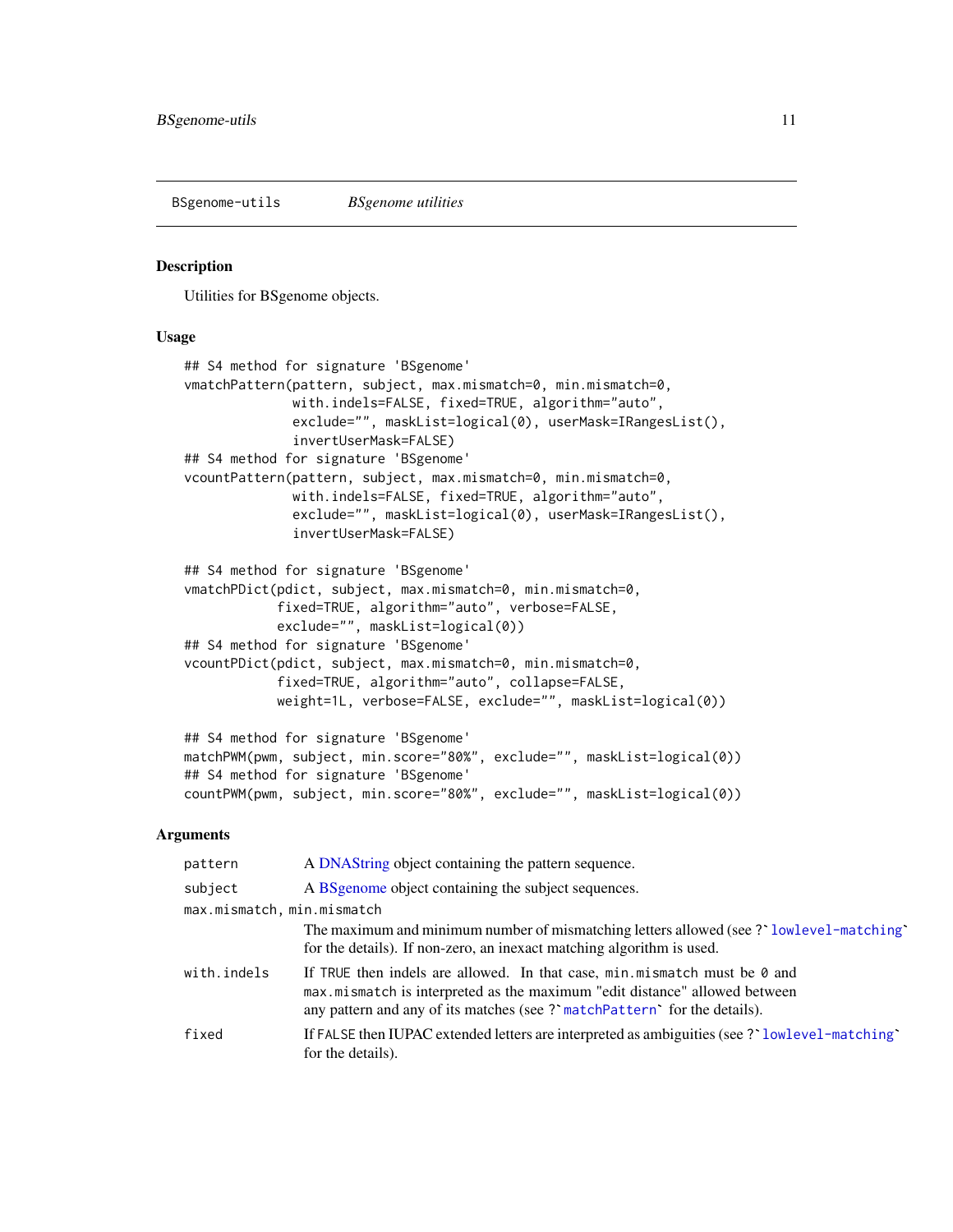<span id="page-11-0"></span>

| algorithm        | For vmatchPattern and vcountPattern one of the following: "auto", "naive-exact",<br>"naive-inexact", "boyer-moore", "shift-or", or "indels".                                |
|------------------|-----------------------------------------------------------------------------------------------------------------------------------------------------------------------------|
|                  | For vmatchPDict and vcountPDict one of the following: "auto", "naive-exact",<br>"naive-inexact", "boyer-moore", or "shift-or".                                              |
| exclude          | A character vector with strings that will be used to filter out chromosomes whose<br>names match these strings.                                                             |
| maskList         | A named logical vector of maskStates preferred when used with a BSGenome<br>object. When using the bsapply function, the masks will be set to the states in<br>this vector. |
| userMask         | An IntegerRangesList, containing a mask to be applied to each chromosome.<br>See bsapply.                                                                                   |
| collapse, weight | invertUserMask Whether the userMask should be inverted.                                                                                                                     |
|                  | ignored arguments.                                                                                                                                                          |
| pdict            | A PDict or DNAStringSet object containing the pattern sequences.                                                                                                            |
| verbose          | TRUE or FALSE.                                                                                                                                                              |
| pwm              | A numeric matrix with row names A, C, G and T representing a Position Weight<br>Matrix.                                                                                     |
| min.score        | The minimum score for counting a match. Can be given as a character string<br>containing a percentage (e.g. "85%") of the highest possible score or as a single<br>number.  |
|                  |                                                                                                                                                                             |

## Value

A [GRanges](#page-0-0) object for vmatchPattern. genome and seqinfo information from "subject" are propagated to the return object.

A data.frame object for vcountPattern and countPWM with three columns: "seqname" (factor), "strand" (factor), and "count" (integer).

A [GRanges](#page-0-0) object for vmatchPDict with one metadata column: "index", which represents a mapping to a position in the original pattern dictionary. genome and seqinfo information from "subject" are propagated.

A [DataFrame](#page-0-0) object for vcountPDict with four columns: "seqname" ('factor' Rle), "strand" ('factor' Rle), "index" (integer) and "count" ('integer' Rle). As with vmatchPDict the index column represents a mapping to a position in the original pattern dictionary.

A [GRanges](#page-0-0) object for matchPWM with two metadata columns: "score" (numeric), and "string" (DNAStringSet). genome and seqinfo information from "subject" are included.

## Author(s)

P. Aboyoun

## See Also

[matchPattern](#page-0-0), [matchPDict](#page-0-0), [matchPWM](#page-0-0), [bsapply](#page-4-1)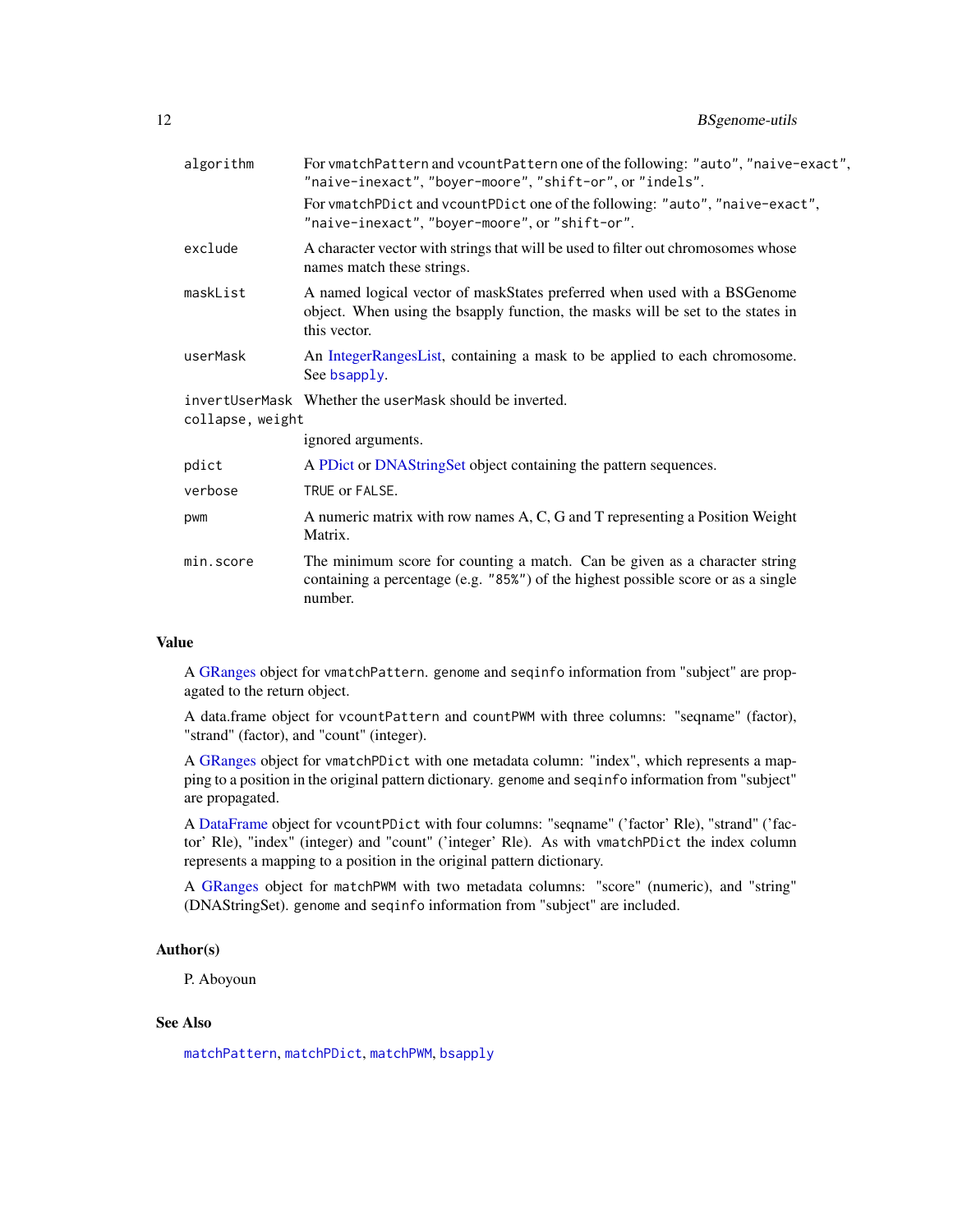## <span id="page-12-0"></span>BSgenomeForge 13

## Examples

```
library(BSgenome.Celegans.UCSC.ce2)
data(HNF4alpha)
pattern <- consensusString(HNF4alpha)
vmatchPattern(pattern, Celegans, fixed="subject")
vcountPattern(pattern, Celegans, fixed="subject")
pdict <- PDict(HNF4alpha)
vmatchPDict(pdict, Celegans)
vcountPDict(pdict, Celegans)
pwm <- PWM(HNF4alpha)
matchPWM(pwm, Celegans)
countPWM(pwm, Celegans)
```
BSgenomeForge *The BSgenomeForge functions*

## Description

A set of functions for making a BSgenome data package.

### Usage

```
## Top-level BSgenomeForge function:
```

```
forgeBSgenomeDataPkg(x, seqs_srcdir=".", destdir=".", verbose=TRUE)
```
## Low-level BSgenomeForge functions:

```
forgeSeqlengthsRdsFile(seqnames, prefix="", suffix=".fa",
                       seqs_srcdir=".", seqs_destdir=".",
                       genome=NA_character_, verbose=TRUE)
```
forgeSeqlengthsRdaFile(seqnames, prefix="", suffix=".fa", seqs\_srcdir=".", seqs\_destdir=".", genome=NA\_character\_, verbose=TRUE)

```
forgeSeqFiles(provider, genome,
              seqnames, mseqnames=NULL,
              seqfile_name=NA, prefix="", suffix=".fa",
              seqs_srcdir=".", seqs_destdir=".",
              ondisk_seq_format=c("2bit", "rds", "rda", "fa.rz", "fa"),
              verbose=TRUE)
```

```
forgeMasksFiles(seqnames, nmask_per_seq,
               seqs_destdir=".",
```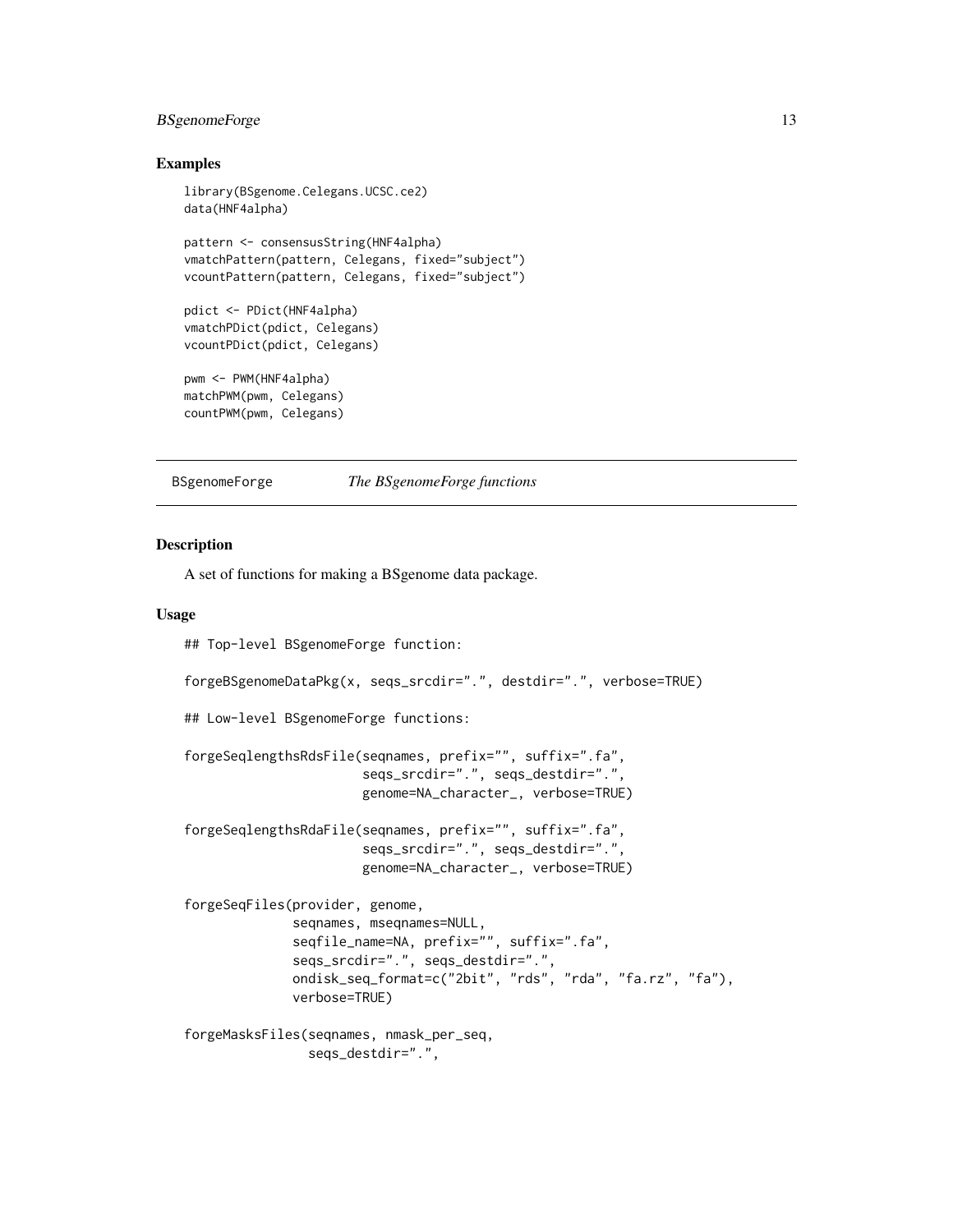```
ondisk_seq_format=c("2bit", "rda", "fa.rz", "fa"),
masks_srcdir=".", masks_destdir=".",
AGAPSfiles_type="gap", AGAPSfiles_name=NA,
AGAPSfiles_prefix="", AGAPSfiles_suffix="_gap.txt",
RMfiles_name=NA, RMfiles_prefix="", RMfiles_suffix=".fa.out",
TRFfiles_name=NA, TRFfiles_prefix="", TRFfiles_suffix=".bed",
verbose=TRUE)
```
## Arguments

| х                            | A BSgenomeDataPkgSeed object or the name of a BSgenome data package seed<br>file. See the BSgenomeForge vignette in this package for more information.                                                                                                                                                                                     |
|------------------------------|--------------------------------------------------------------------------------------------------------------------------------------------------------------------------------------------------------------------------------------------------------------------------------------------------------------------------------------------|
| seqs_srcdir, masks_srcdir    |                                                                                                                                                                                                                                                                                                                                            |
|                              | Single strings indicating the path to the source directories i.e. to the directories<br>containing the source data files. Only read access to these directories is needed.<br>See the BSgenomeForge vignette in this package for more information.                                                                                         |
| destdir                      | A single string indicating the path to the directory where the source tree of the<br>target package should be created. This directory must already exist. See the<br>BSgenomeForge vignette in this package for more information.                                                                                                          |
| verbose                      | TRUE or FALSE.                                                                                                                                                                                                                                                                                                                             |
| provider                     | The provider of the sequence data files e.g. "UCSC", "NCBI", "BDGP", "FlyBase",<br>etc                                                                                                                                                                                                                                                     |
| genome                       | The name of the genome. Typically the name of an NCBI assembly (e.g. "GRCh38.p12",<br>"WBce1235", "TAIR10.1", "ARS-UCD1.2", etc) or UCSC genome (e.g. "hg38",<br>"bosTau9", "galGal6", "ce11", etc).                                                                                                                                       |
| seqnames, mseqnames          |                                                                                                                                                                                                                                                                                                                                            |
|                              | A character vector containing the names of the single (for seqnames) and mul-<br>tiple (for mseqnames) sequences to forge. See the BSgenomeForge vignette in<br>this package for more information.                                                                                                                                         |
| seqfile_name, prefix, suffix |                                                                                                                                                                                                                                                                                                                                            |
|                              | See the BSgenomeForge vignette in this package for more information, in partic-<br>ular the description of the seqfile_name, seqfiles_prefix and seqfiles_suffix<br>fields of a BSgenome data package seed file.                                                                                                                           |
| seqs_destdir, masks_destdir  |                                                                                                                                                                                                                                                                                                                                            |
|                              | During the forging process the source data files are converted into serialized<br>Biostrings objects. seqs_destdir and masks_destdir must be single strings<br>indicating the path to the directories where these serialized objects should be<br>saved. These directories must already exist.                                             |
|                              | Both forgeSeqlengthsRdsFile and forgeSeqlengthsRdaFile will produce<br>a single .rds or .rda file. Both forgeSeqFiles and forgeMasksFiles will<br>produce one file per sequence (all files being either . rds or . rda files).                                                                                                             |
| ondisk_seq_format            |                                                                                                                                                                                                                                                                                                                                            |
|                              | Specifies how the single sequences should be stored in the forged package. Can<br>be "2bit", "rds", "rda", "fa.rz", or "fa". If "2bit" (the default), then all the<br>single sequences are stored in a single twoBit file. If "rds" or "rda", then each<br>single sequence is stored in a separated serialized XString derivative (one per |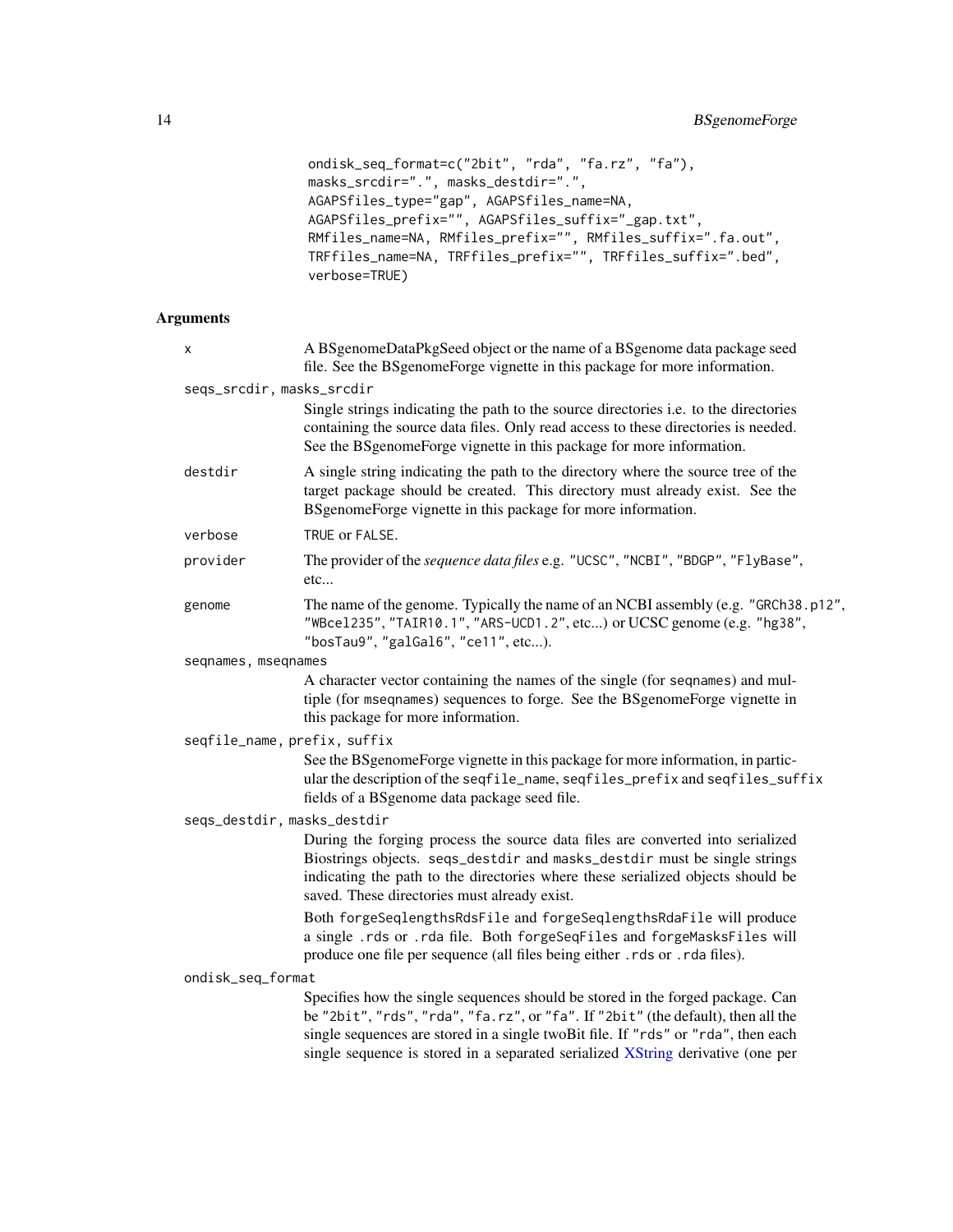|                                                                                                       | single sequence). If "fa.rz" or "fa", then all the single sequences are stored in |  |
|-------------------------------------------------------------------------------------------------------|-----------------------------------------------------------------------------------|--|
|                                                                                                       | a single FASTA file (compressed in the RAZip format if "fa.rz").                  |  |
| nmask_per_seq                                                                                         | A single integer indicating the desired number of masks per sequence. See the     |  |
|                                                                                                       | BSgenomeForge vignette in this package for more information.                      |  |
| AGAPSfiles_type, AGAPSfiles_name, AGAPSfiles_prefix, AGAPSfiles_suffix, RMfiles_name, RMfiles_prefix, |                                                                                   |  |
|                                                                                                       | These arguments are named accordingly to the corresponding fields of a BS genome  |  |
|                                                                                                       | data package seed file. See the BSgenomeForge vignette in this package for        |  |
|                                                                                                       | more information.                                                                 |  |

## Details

These functions are intended for Bioconductor users who want to make a new BSgenome data package, not for regular users of these packages. See the BSgenomeForge vignette in this package (vignette("BSgenomeForge")) for an extensive coverage of this topic.

## Author(s)

H. Pagès

#### Examples

```
seqs_srcdir <- system.file("extdata", package="BSgenome")
seqnames <- c("chrX", "chrM")
## Forge .2bit sequence files:
forgeSeqFiles("UCSC", "ce2",
              seqnames, prefix="ce2", suffix=".fa.gz",
              seqs_srcdir=seqs_srcdir,
              seqs_destdir=tempdir(), ondisk_seq_format="2bit")
## Forge .rds sequence files:
forgeSeqFiles("UCSC", "ce2",
             seqnames, prefix="ce2", suffix=".fa.gz",
              seqs_srcdir=seqs_srcdir,
              seqs_destdir=tempdir(), ondisk_seq_format="rds")
## Sanity checks:
library(BSgenome.Celegans.UCSC.ce2)
genome <- BSgenome.Celegans.UCSC.ce2
ce2_sequences <- import(file.path(tempdir(), "single_sequences.2bit"))
ce2_sequences0 <- DNAStringSet(list(chrX=genome$chrX, chrM=genome$chrM))
stopifnot(identical(names(ce2_sequences0), names(ce2_sequences)),
          all(ce2_sequences0 == ce2_sequences))
chrX <- readRDS(file.path(tempdir(), "chrX.rds"))
stopifnot(genome$chrX == chrX)
chrM <- readRDS(file.path(tempdir(), "chrM.rds"))
stopifnot(genome$chrM == chrM)
```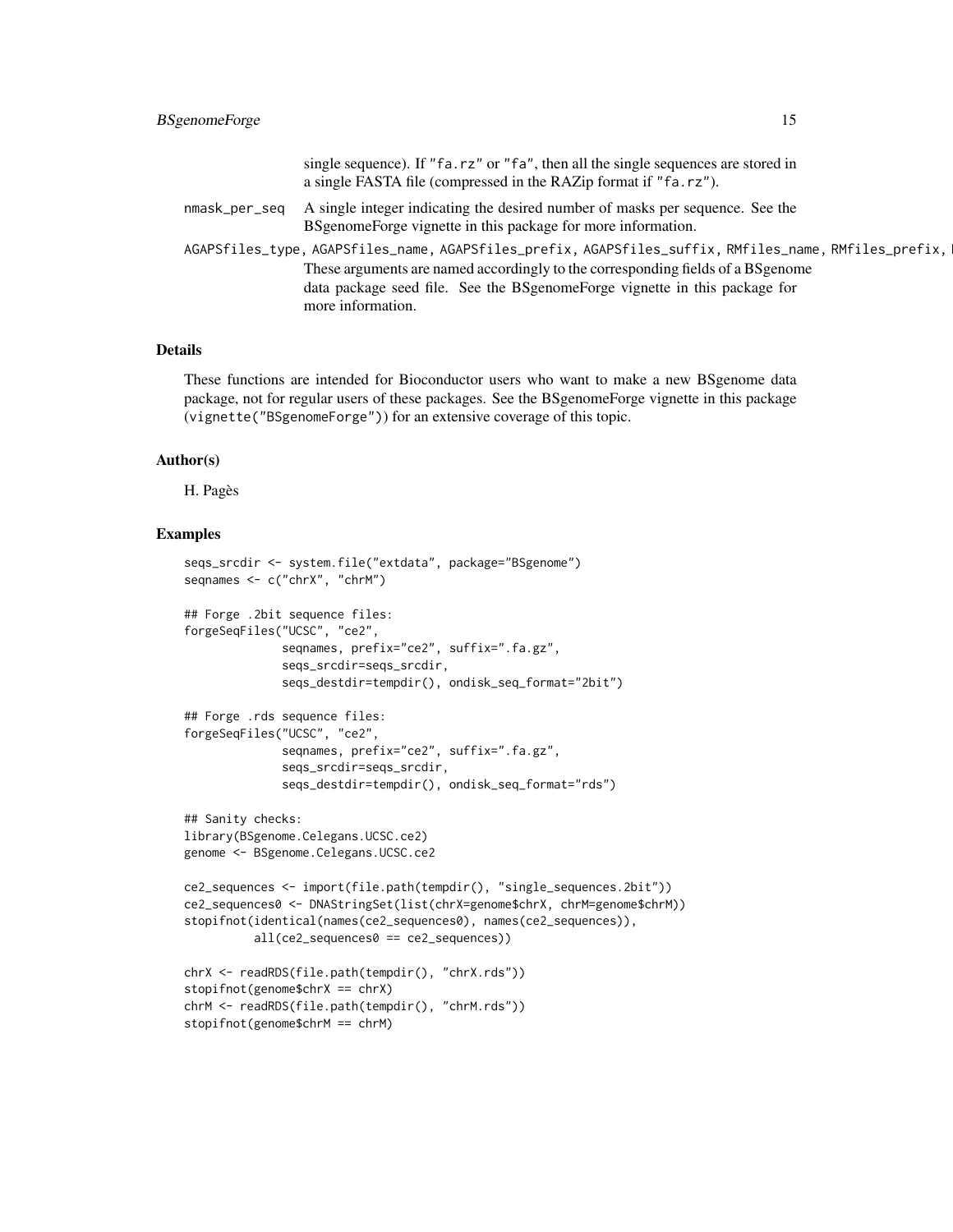#### <span id="page-15-0"></span>Description

The [BSgenome](#page-6-1)Views class is a container for storing a set of genomic positions on a BSgenome object, called the "subject" in this context.

#### Usage

## Constructor ## ------------ BSgenomeViews(subject, granges) ## Accessors ## --------- ## S4 method for signature 'BSgenomeViews' subject(x) ## S4 method for signature 'BSgenomeViews' granges(x, use.mcols=FALSE) ## S4 method for signature 'BSgenomeViews'  $length(x)$ ## S4 method for signature 'BSgenomeViews' names(x) ## S4 method for signature 'BSgenomeViews' seqnames(x) ## S4 method for signature 'BSgenomeViews' start(x) ## S4 method for signature 'BSgenomeViews' end(x) ## S4 method for signature 'BSgenomeViews' width(x) ## S4 method for signature 'BSgenomeViews' strand(x) ## S4 method for signature 'BSgenomeViews' ranges(x, use.mcols=FALSE) ## S4 method for signature 'BSgenomeViews' elementNROWS(x) ## S4 method for signature 'BSgenomeViews' seqinfo(x) ## DNAStringSet methods

## --------------------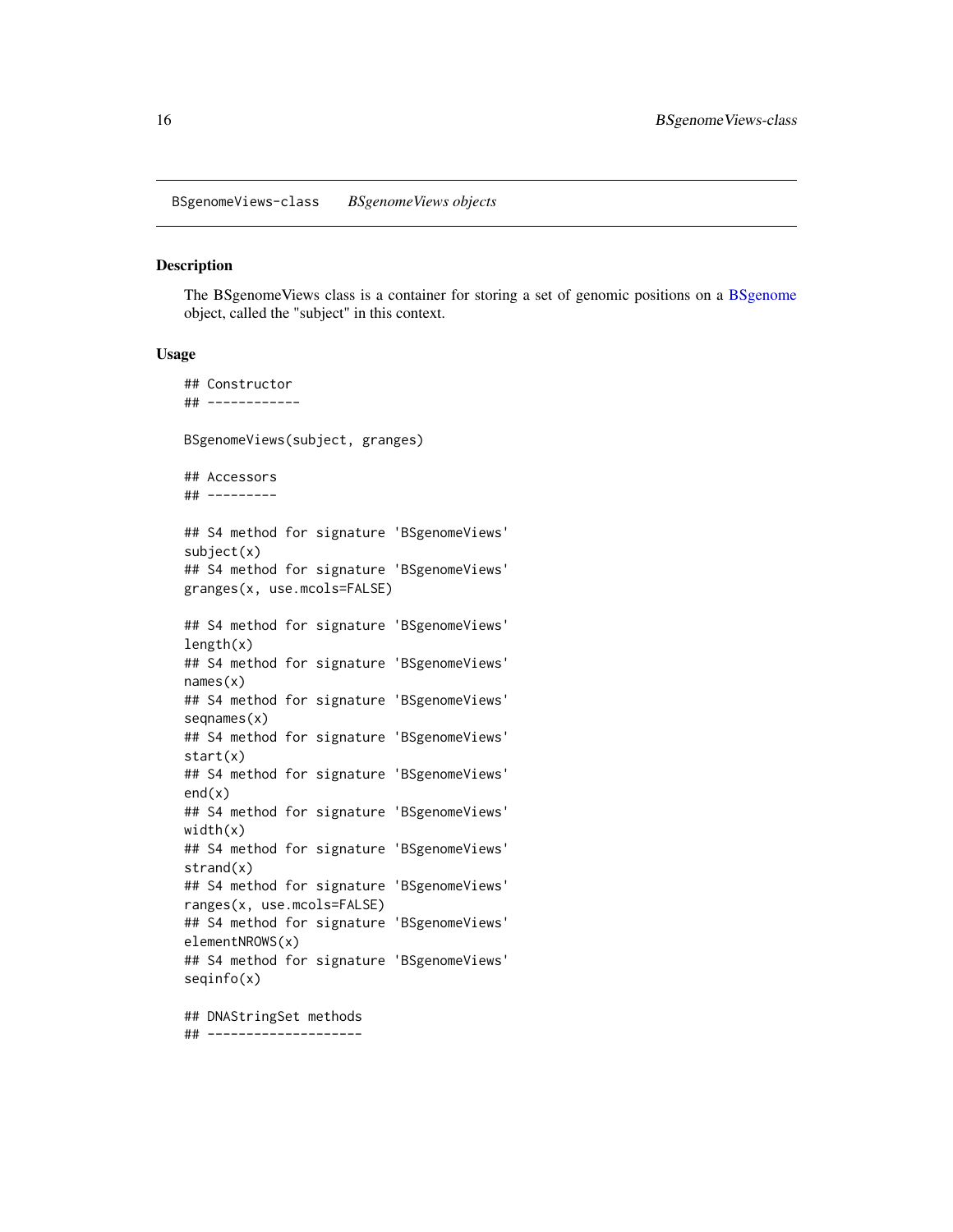```
## S4 method for signature 'BSgenomeViews'
seqtype(x)
## S4 method for signature 'BSgenomeViews'
nchar(x, type="chars", allowNA=FALSE)
## S4 method for signature 'BSgenomeViews'
unlist(x, recursive=TRUE, use.names=TRUE)
## S4 method for signature 'BSgenomeViews'
alphabetFrequency(x, as.prob=FALSE, collapse=FALSE, baseOnly=FALSE)
## S4 method for signature 'BSgenomeViews'
hasOnlyBaseLetters(x)
## S4 method for signature 'BSgenomeViews'
uniqueLetters(x)
## S4 method for signature 'BSgenomeViews'
letterFrequency(x, letters, OR="|", as.prob=FALSE, collapse=FALSE)
## S4 method for signature 'BSgenomeViews'
oligonucleotideFrequency(x, width, step=1,
                         as.prob=FALSE, as.array=FALSE,
                fast.moving.side="right", with.labels=TRUE, simplify.as="matrix")
## S4 method for signature 'BSgenomeViews'
nucleotideFrequencyAt(x, at, as.prob=FALSE, as.array=TRUE,
                      fast.moving.side="right", with.labels=TRUE)
## S4 method for signature 'BSgenomeViews'
consensusMatrix(x, as.prob=FALSE, shift=0L, width=NULL, baseOnly=FALSE)
## S4 method for signature 'BSgenomeViews'
consensusString(x, ambiguityMap=IUPAC_CODE_MAP, threshold=0.25,
                shift=0L, width=NULL)
```
## Arguments

| subject                   | A BSgenome object or the name of a reference genome specified in a way<br>that is accepted by the getBSgenome function. In that case the corresponding<br>BSgenome data package needs to be already installed (see ?getBSgenome for<br>the details). |
|---------------------------|------------------------------------------------------------------------------------------------------------------------------------------------------------------------------------------------------------------------------------------------------|
| granges                   | A GRanges object containing ranges relative to the genomic sequences stored in<br>subject.                                                                                                                                                           |
| $\boldsymbol{\mathsf{x}}$ | A BSgenome Views object.                                                                                                                                                                                                                             |
| use.mcols                 | TRUE or FALSE (the default). Whether the metadata columns on x (accessible<br>with $\text{mcols}(x)$ should be propagated to the returned object or not.                                                                                             |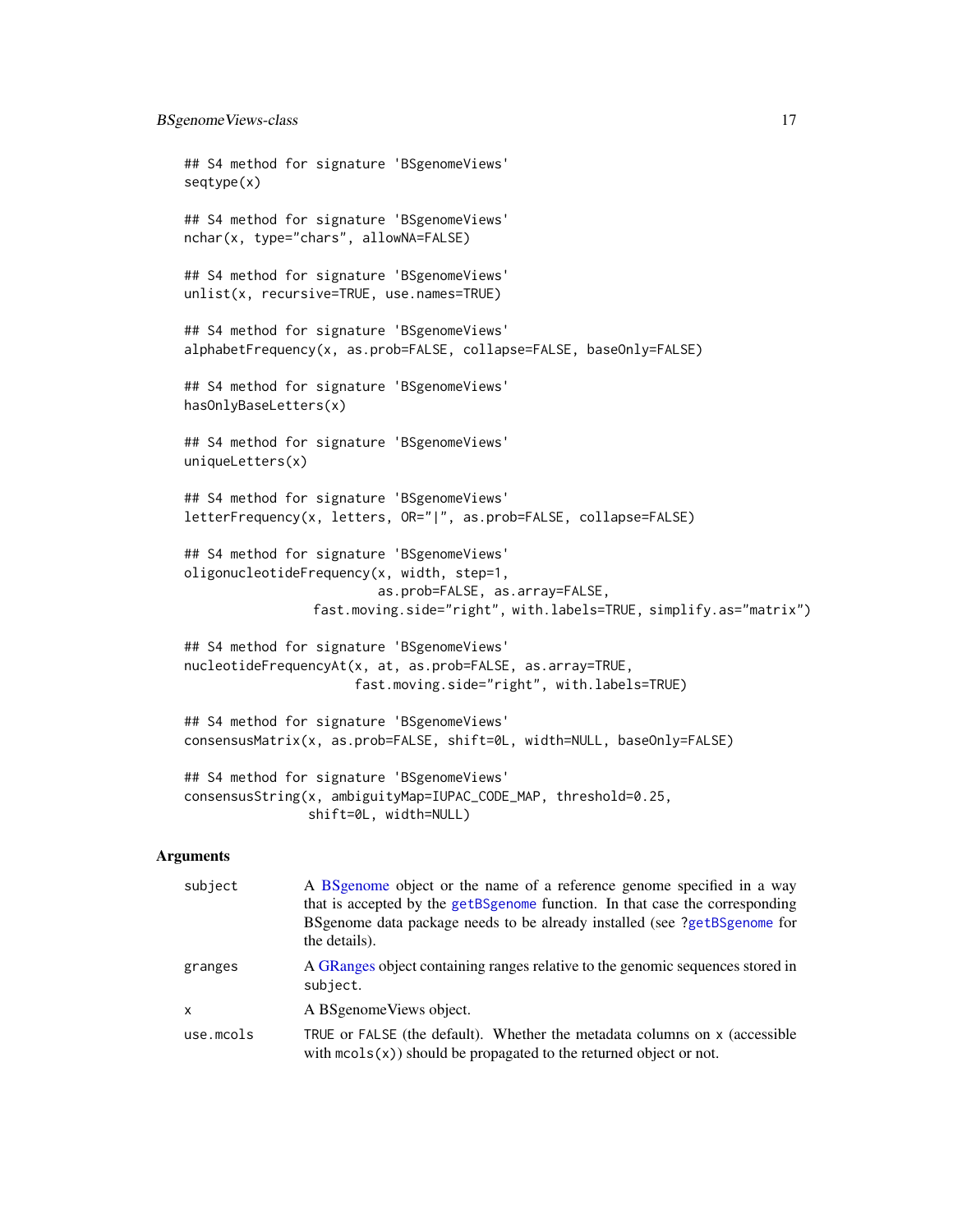<span id="page-17-0"></span>

| type, allowNA, recursive, use.names                                    |
|------------------------------------------------------------------------|
| Ignored.                                                               |
| as.prob, letters, OR, width                                            |
| See ?alphabetFrequency and ?oligonucleotideFrequency in the Biostrings |
| package.                                                               |
|                                                                        |
| See ?alphabetFrequency in the Biostrings package.                      |
| step, as.array, fast.moving.side, with.labels, simplify.as, at         |
| See ?oligonucleotideFrequency in the Biostrings package.               |
| shift, ambiguityMap, threshold                                         |
| See ?consensusMatrix in the <b>Biostrings</b> package.                 |
|                                                                        |

#### **Constructors**

- BSgenomeViews(subject, granges): Make a BSgenomeViews object by putting the views specified by granges on top of the genomic sequences stored in subject. See above for how argument subject and granges should be specified.
- Views(subject, granges): Equivalent to BSgenomeViews(subject, granges). Provided for convenience.

#### **Accessors**

In the code snippets below, x is a BSgenomeViews object.

- $subject(x)$ : Return the [BSgenome](#page-6-1) object containing the full genomic sequences on top of which the views in x are defined.
- granges(x, use.mcols=FALSE): Return the genomic ranges of the views as a [GRanges](#page-0-0) object. These ranges are relative to the genomic sequences stored in subject(x).
- length $(x)$ : The number of views in x.
- names $(x)$ : The names of the views in x.
- seqnames(x), start(x), end(x), width(x), strand(x): Equivalent to seqnames(granges(x)), start(granges(x)), end(granges(x)), width(granges(x)), strand(granges(x)), respectively.
- ranges(x, use.mcols=FALSE): Equivalent to ranges(granges(x, use.mcols), use.mcols).
- elementNROWS $(x)$ : Equivalent to width $(x)$ .
- $seqinfo(x)$ : Equivalent to  $seqinfo(subject(x))$  and to  $seqinfo(granges(x))$  (both are guaranteed to be the same). See [?seqinfo](#page-0-0) in the GenomeInfoDb package for more information.

#### Coercion

In the code snippets below, x is a BSgenomeViews object.

- $as(x, 'DNAStringSet'')$  $as(x, 'DNAStringSet'')$  $as(x, 'DNAStringSet'')$ : Turn x into a DNAStringSet object by extxracting the DNA sequence corresponding to each view. Alternatively  $as(x, "XStringSet")$  can be used for this, and is equivalent to as(x, "DNAStringSet").
- as.character(x): Equivalent to as.character(as(x, "DNAStringSet")).
- as.data.frame(x): Turn x into a data.frame.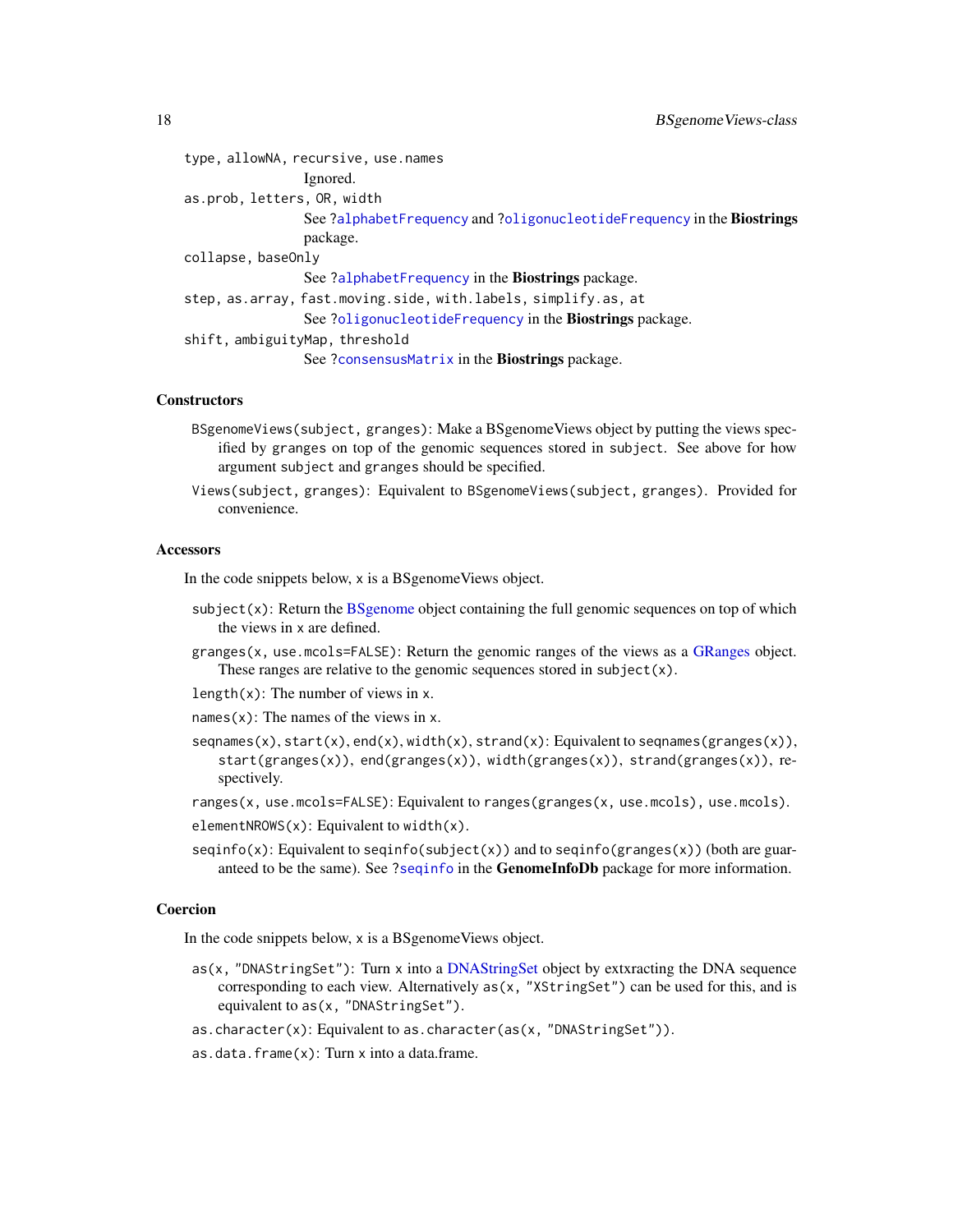## <span id="page-18-0"></span>Subsetting

x[i]: Select the views specified by i.

x[[i]]: Extract the one view specified by i.

## DNAStringSet methods

For convenience, some methods defined for [DNAStringSet](#page-0-0) objects in the **Biostrings** package can be used directly on a BSgenomeViews object. In that case, everything happens like if the BSgenomeViews object x was turned into a [DNAStringSet](#page-0-0) object (with as(x, "DNAStringSet")) before it's passed to the method for [DNAStringSet](#page-0-0) objects.

At the moment, the list of such methods is: [seqtype](#page-0-0), [nchar,XStringSet-method](#page-0-0), [unlist,XStringSet-method](#page-0-0), [alphabetFrequency](#page-0-0), [hasOnlyBaseLetters](#page-0-0), [uniqueLetters](#page-0-0), [letterFrequency](#page-0-0), [oligonucleotideFrequency](#page-0-0), [nucleotideFrequencyAt](#page-0-0), [consensusMatrix](#page-0-0), and [consensusString](#page-0-0).

See the corresponding man page in the **Biostrings** package for a description of these methods.

## Author(s)

H. Pagès

## See Also

- The [BSgenome](#page-6-1) class.
- The [GRanges](#page-0-0) class in the GenomicRanges package.
- The [DNAStringSet](#page-0-0) class in the Biostrings package.
- The sequinfo and related getters in the **GenomeInfoDb** package for getting the sequence information stored in an object.
- [TxDb](#page-0-0) objects in the GenomicFeatures package.

## **Examples**

```
library(BSgenome.Mmusculus.UCSC.mm10)
genome <- BSgenome.Mmusculus.UCSC.mm10
library(TxDb.Mmusculus.UCSC.mm10.knownGene)
txdb <- TxDb.Mmusculus.UCSC.mm10.knownGene
ex <- exons(txdb, columns=c("exon_id", "tx_name", "gene_id"))
v <- Views(genome, ex)
v
subject(v)
granges(v)
seqinfo(v)
as(v, "DNAStringSet")
v10 \leftarrow v[1:10] # select the first 10 views
subject(v10) # same as subject(v)
granges(v10)
seqinfo(v10) # same as seqinfo(v)as(v10, "DNAStringSet")
```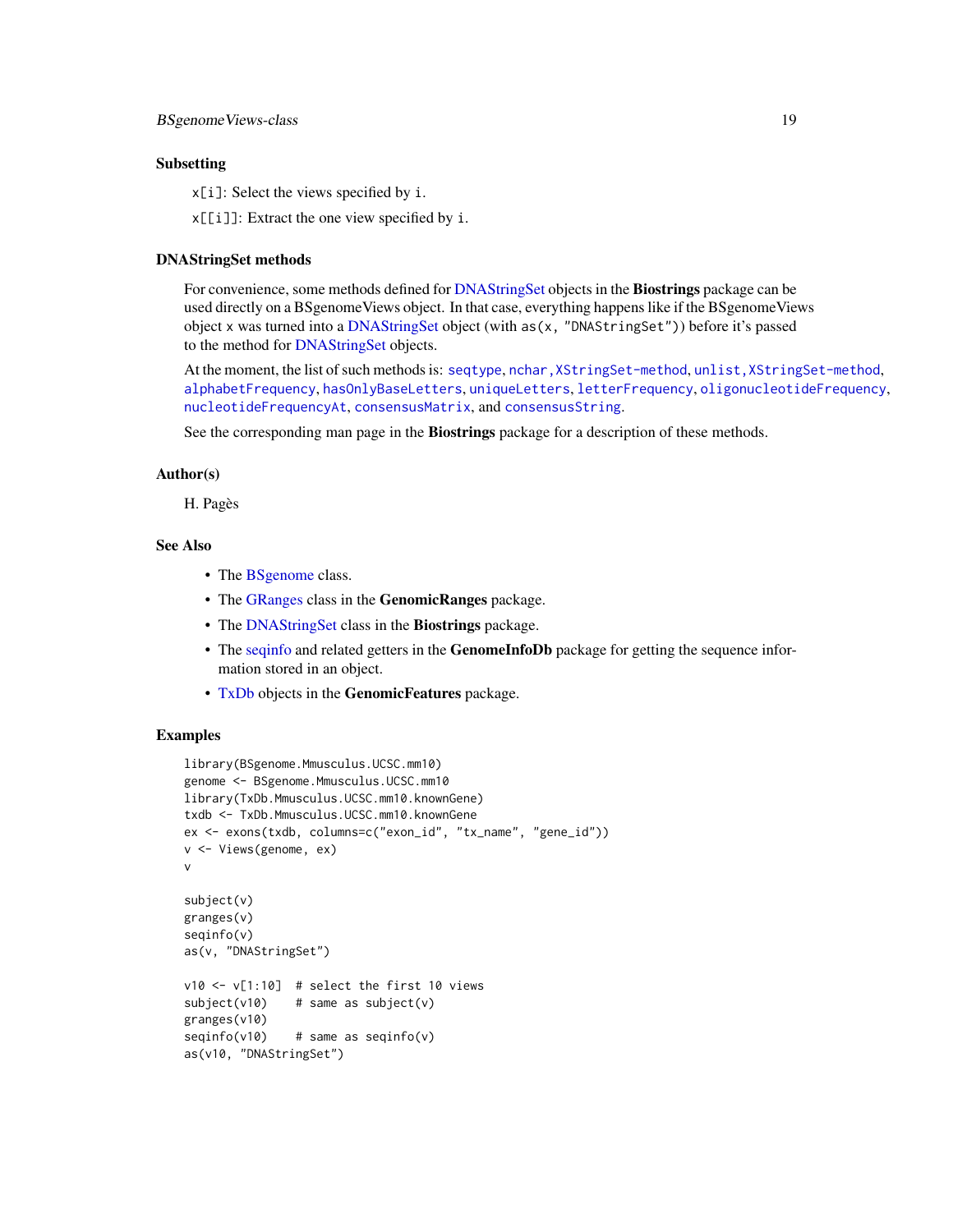```
alphabetFrequency(v10)
alphabetFrequency(v10, collapse=TRUE)
v12 \le v[width(v) \le 12] # select the views of 12 nucleotides or less
head(as.data.frame(v12))
trinucleotideFrequency(v12, simplify.as="collapsed")
## BSgenomeViews objects are list-like objects. That is, the
## BSgenomeViews class derives from List and typical list/List
## operations (e.g. [[, elementNROWS(), unlist(), elementType(),
## etc...) work on these objects:
is(v12, "List") # TRUE
v12[[2]]
head(elementNROWS(v12)) # elementNROWS(v) is the same as width(v)
unlist(v12)
elementType(v12)
```
<span id="page-19-1"></span>BSParams-class *Class "BSParams"*

#### **Description**

A parameter class for representing all parameters needed for running the bsapply method.

#### Objects from the Class

Objects can be created by calls of the form new("BSParams", ...).

#### **Slots**

X: a BSgenome object that contains chromosomes that you wish to apply FUN on

FUN: the function to apply to each chromosome in the BSgenome object 'X'

- exclude: this is a character vector with strings that will be treated as *regular expressions* to filter out chromosomes whose names match these strings.
- simplify: TRUE/FALSE value to indicate whether or not the function should try to simplify the output for you.
- maskList: A named logical vector of maskStates preferred when used with a BSGenome object. When using the bsapply function, the masks will be set to the states in this vector.
- motifList: A character vector which should contain motifs that the user wishes to mask from the sequence.
- userMask: A [IntegerRangesList](#page-0-0) object, where each element masks the corresponding chromosome in X. This allows the user to conveniently apply masks besides those included in X.

invertUserMask: A logical indicating whether to invert each mask in userMask.

## **Methods**

bsapply(p) Performs the function FUN using the parameters contained within BSParams.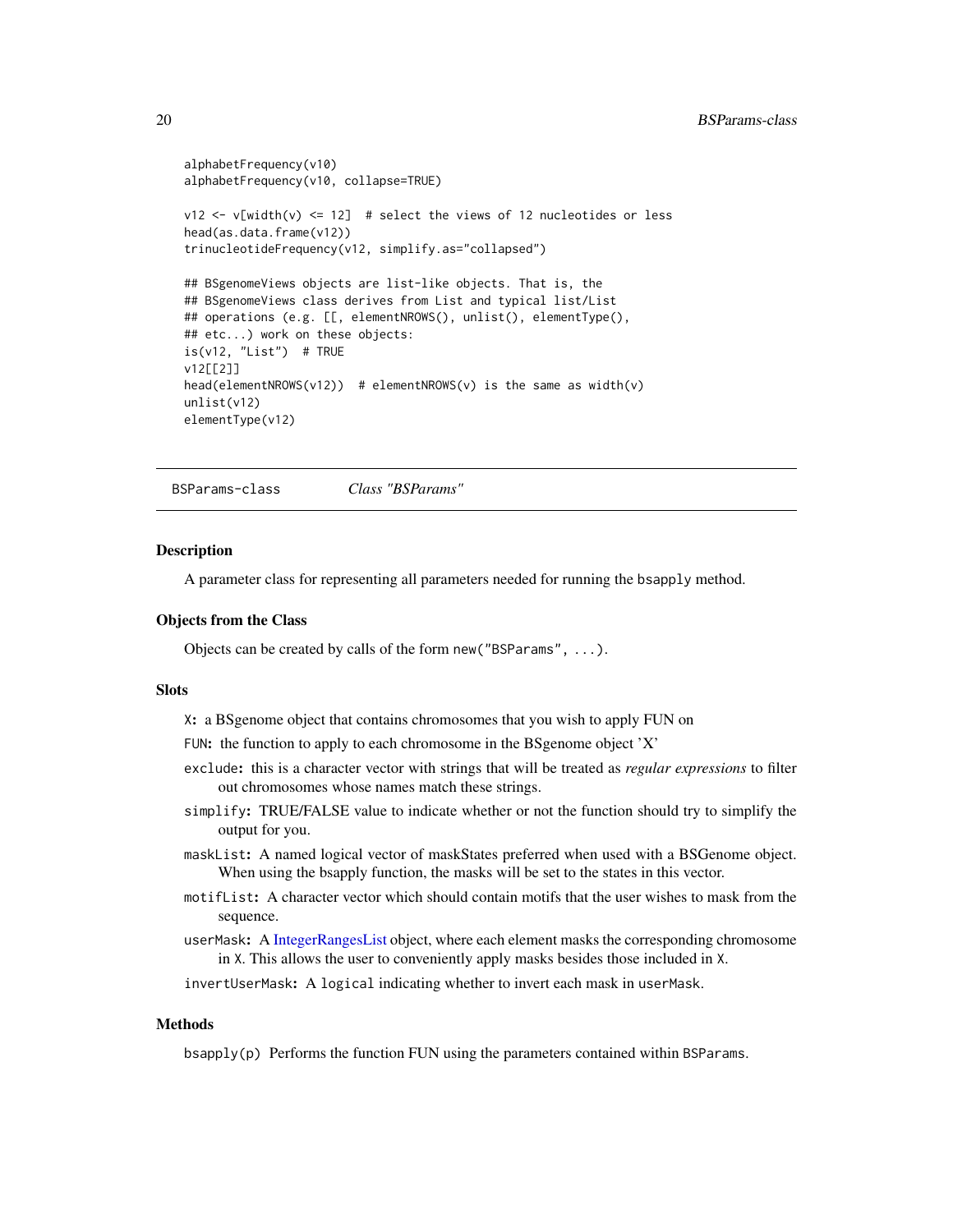## <span id="page-20-0"></span>export-methods 21

## Author(s)

Marc Carlson

## See Also

[bsapply](#page-4-1)

export-methods *Export a BSgenome object as a FASTA or twoBit file*

## Description

[export](#page-0-0) methods for [BSgenome](#page-6-1) objects.

NOTE: The [export](#page-0-0) generic function and most of its methods are defined and documented in the rtracklayer package. This man page only documents the 2 [export](#page-0-0) methods define in the BSgenome package.

## Usage

```
## S4 method for signature 'BSgenome,FastaFile,ANY'
export(object, con, format, compress=FALSE, compression_level=NA, verbose=TRUE)
## S4 method for signature 'BSgenome,TwoBitFile,ANY'
export(object, con, format, ...)
```
## Arguments

| object                      | The BS genome object to export.                                                                                                                                                                                                                                                                                                                                                                                                                                                                                                                                                                                                                               |  |
|-----------------------------|---------------------------------------------------------------------------------------------------------------------------------------------------------------------------------------------------------------------------------------------------------------------------------------------------------------------------------------------------------------------------------------------------------------------------------------------------------------------------------------------------------------------------------------------------------------------------------------------------------------------------------------------------------------|--|
| con                         | A FastaFile or TwoBitFile object.                                                                                                                                                                                                                                                                                                                                                                                                                                                                                                                                                                                                                             |  |
|                             | Alternatively con can be a single string containing the path to a FASTA or<br>twoBit file, in which case either the file extension or the format argument<br>needs to be "fasta", "two Bit", or "2bit". Also note that in this case, the<br>export method that is called is either the method with signature $c("ANY",$<br>"character", "missing") or the method with signature c("ANY", "character",<br>"character"), both defined in the <b>rtracklayer</b> package. If object is a BSgenome<br>object and the file extension or the format argument is "fasta", "twoBit", or<br>"2bit", then the flow eventually reaches one of 2 methods documented here. |  |
| format                      | If not missing, should be "fasta", "twoBit", or "2bit" (case insensitive for<br>"twoBit" and "2bit").                                                                                                                                                                                                                                                                                                                                                                                                                                                                                                                                                         |  |
| compress, compression_level |                                                                                                                                                                                                                                                                                                                                                                                                                                                                                                                                                                                                                                                               |  |
|                             | Forwarded to writeXStringSet. See ?writeXStringSet for the details.                                                                                                                                                                                                                                                                                                                                                                                                                                                                                                                                                                                           |  |
| verbose                     | Whether or not the function should display progress. TRUE by default.                                                                                                                                                                                                                                                                                                                                                                                                                                                                                                                                                                                         |  |
| $\ddots$ .                  | Extra arguments. The method for TwoBitFile objects forwards them to bsapply.                                                                                                                                                                                                                                                                                                                                                                                                                                                                                                                                                                                  |  |

## Author(s)

Michael Lawrence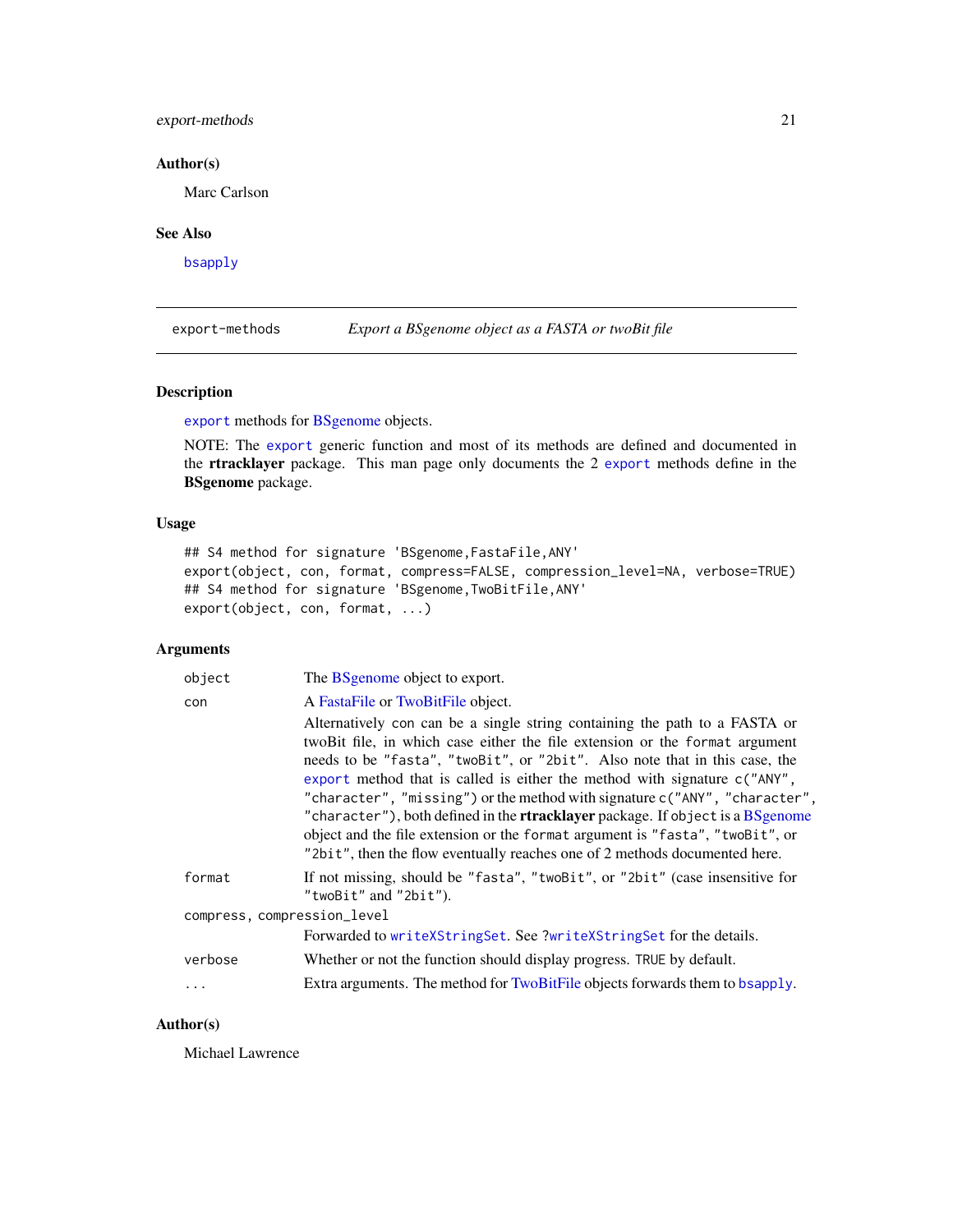## <span id="page-21-0"></span>See Also

- [BSgenome](#page-6-1) objects.
- The [export](#page-0-0) generic, and [FastaFile](#page-0-0) and [TwoBitFile](#page-0-0) objects in the rtracklayer package.

#### Examples

```
library(BSgenome.Celegans.UCSC.ce2)
genome <- BSgenome.Celegans.UCSC.ce2
## Export as FASTA file.
out1_file <- file.path(tempdir(), "Celegans.fasta")
export(genome, out1_file)
## Export as twoBit file.
out2_file <- file.path(tempdir(), "Celegans.2bit")
export(genome, out2_file)
## Sanity checks:
dna0 <- DNAStringSet(as.list(genome))
system.time(dna1 <- import(out1_file))
stopifnot(identical(names(dna0), names(dna1)) && all(dna0 == dna1))
system.time(dna2 <- import(out2_file)) # importing twoBit is 10-20x
                                        # faster than importing non
                                        # compressed FASTA
stopifnot(identical(names(dna0), names(dna2)) && all(dna0 == dna2))
```
getSeq-methods *getSeq methods for BSgenome and XStringSet objects*

#### <span id="page-21-1"></span>Description

[getSeq](#page-21-1) methods for extracting a set of sequences (or subsequences) from a [BSgenome](#page-6-1) or [XStringSet](#page-0-0) object. For XStringSets, there are also convenience methods on [ that delegate to getSeq.

## Usage

```
## S4 method for signature 'BSgenome'
getSeq(x, names, start=NA, end=NA, width=NA,
                 strand="+", as.character=FALSE)
## S4 method for signature 'XStringSet'
getSeq(x, names)
```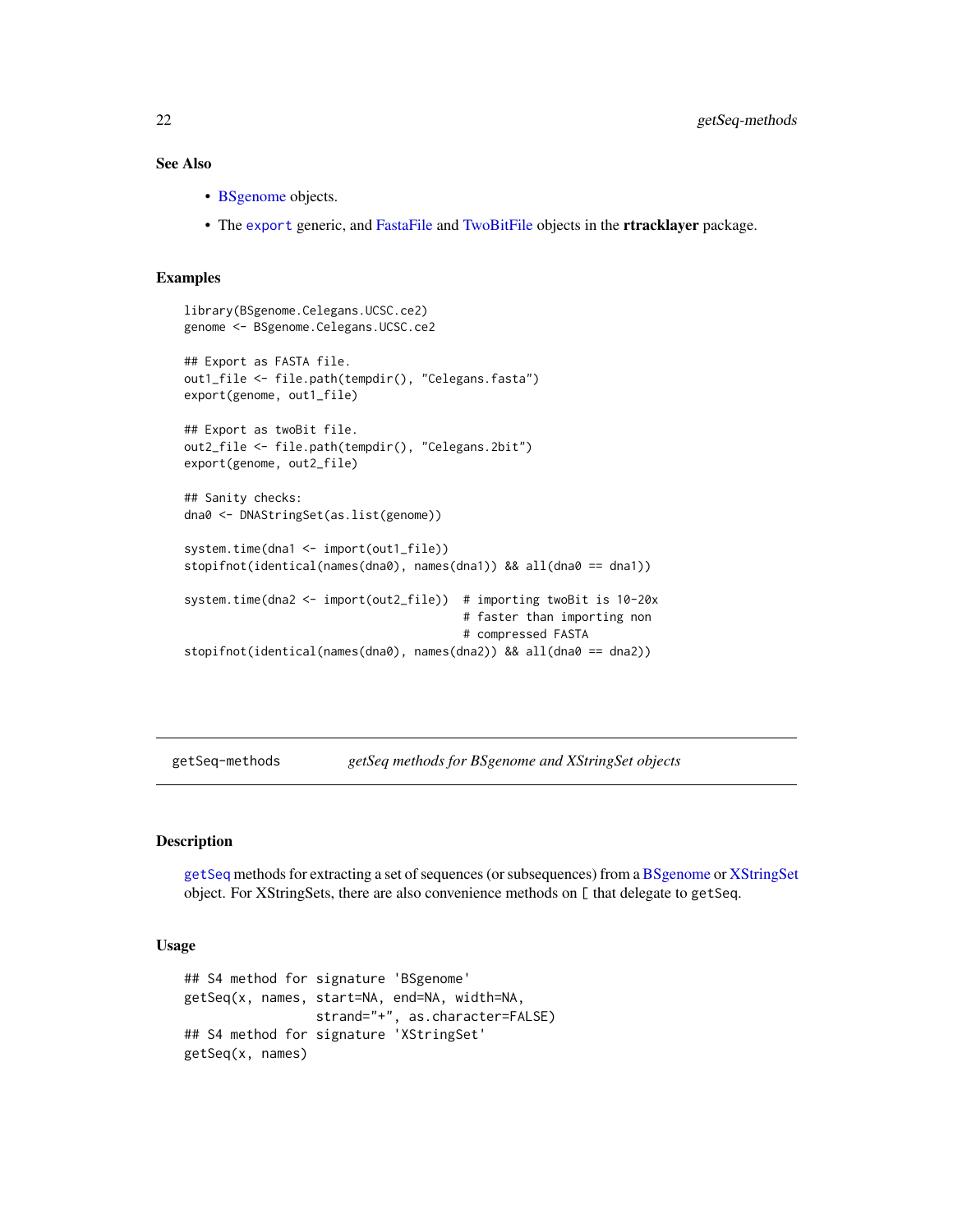#### <span id="page-22-0"></span>Arguments

| X                 | A BSgenome or XStringSet object. See the available.genomes function for<br>how to install a genome.                                                                                                                                                                                                                                                                                                      |  |
|-------------------|----------------------------------------------------------------------------------------------------------------------------------------------------------------------------------------------------------------------------------------------------------------------------------------------------------------------------------------------------------------------------------------------------------|--|
| names             | When x is a BS genome, names must be a character vector containing the names<br>of the sequences in x where to get the subsequences from, or a GRanges ob-<br>ject, or a GRangesList object, or a named IntegerRangesList object, or a named<br>IntegerRanges object. The IntegerRangesList or IntegerRanges object must be<br>named according to the sequences in x where to get the subsequences from. |  |
|                   | If names is missing, then sequames $(x)$ is used.                                                                                                                                                                                                                                                                                                                                                        |  |
|                   | See ? BSgenome-class for details on how to get the lists of single sequences<br>and multiple sequences (respectively) contained in a BSgenome object.                                                                                                                                                                                                                                                    |  |
|                   | When x is a XString Set object, names must be a character vector, GRanges or<br><b>GRangesList object.</b>                                                                                                                                                                                                                                                                                               |  |
| start, end, width |                                                                                                                                                                                                                                                                                                                                                                                                          |  |
|                   | Vector of integers (eventually with NAs) specifying the locations of the subse-<br>quences to extract. These are not needed (and it's an error to supply them) when<br>names is a GRanges, GRangesList, IntegerRangesList, or IntegerRanges object.                                                                                                                                                      |  |
| strand            | A vector containing "+"s or/and "-"s. This is not needed (and it's an error to<br>supply it) when names is a GRanges or GRangesList object.                                                                                                                                                                                                                                                              |  |
| as.character      | TRUE or FALSE. Should the extracted sequences be returned in a standard char-<br>acter vector?                                                                                                                                                                                                                                                                                                           |  |

## Details

L, the number of sequences to extract, is determined as follow:

- If names is a [GRanges](#page-0-0) or [IntegerRanges](#page-0-0) object then  $L =$  length(names).
- If names is a [GRangesList](#page-0-0) or [IntegerRangesList](#page-0-0) object then L = length(unlist(names)).
- Otherwise, L is the length of the longest of names, start, end and width and all these arguments are recycled to this length. NAs and negative values in these 3 arguments are solved according to the rules of the SEW (Start/End/Width) interface (see [?solveUserSEW](#page-0-0) for the details).

If names is neither a [GRanges](#page-0-0) or [GRangesList](#page-0-0) object, then the strand argument is also recycled to length L.

Here is how the names passed to the names argument are matched to the names of the sequences in [BSgenome](#page-6-1) object x. For each name in names:

- (1): If x contains a single sequence with that name then this sequence is used for extraction;
- (2): Otherwise the names of all the elements in all the multiple sequences are searched. If the names argument is a character vector then name is treated as a regular expression and [grep](#page-0-0) is used for this search, otherwise (i.e. when the names are supplied via a higher level object like [GRanges](#page-0-0) or [GRangesList\)](#page-0-0) then name must match exactly the name of the sequence. If exactly 1 sequence is found, then it is used for extraction, otherwise (i.e. if no sequence or more than 1 sequence is found) then an error is raised.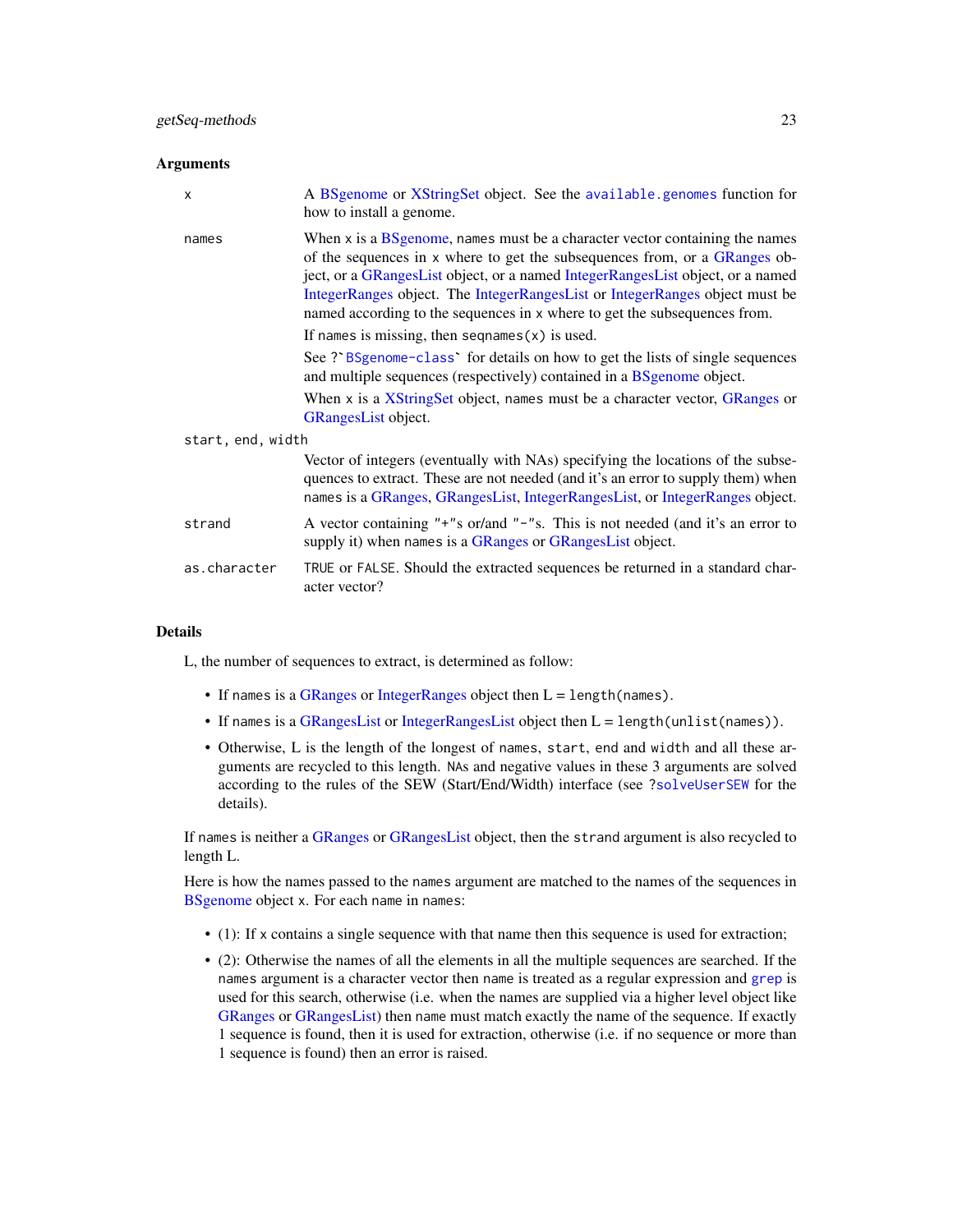<span id="page-23-0"></span>There are convenience methods for extracting sequences from [XStringSet](#page-0-0) objects using a [Genom](#page-0-0)[icRanges](#page-0-0) or [GRangesList](#page-0-0) subscript (character subscripts are implicitly supported). Both methods are simple wrappers around getSeq, although the GRangesList method differs from the getSeq behavior in that the within-element results are concatenated and returned as an XStringSet, rather than an XStringSetList. See the examples.

## Value

Normally a [DNAStringSet](#page-0-0) object (or character vector if as.character=TRUE).

With the 2 following exceptions:

- 1. A [DNAStringSetList](#page-0-0) object (or [CharacterList](#page-0-0) object if as.character=TRUE) of the same shape as names if names is a [GRangesList](#page-0-0) object.
- 2. A [DNAString](#page-0-0) object (or single character string if as  $.$  character=TRUE) if  $L = 1$  and names is not a [GRanges,](#page-0-0) [GRangesList,](#page-0-0) [IntegerRangesList,](#page-0-0) or [IntegerRanges](#page-0-0) object.

## Note

Be aware that using as.character=TRUE can be very inefficient when extracting a "big" amount of DNA sequences (e.g. millions of short sequences or a small number of very long sequences).

Note that the masks in x, if any, are always ignored. In other words, masked regions in the genome are extracted in the same way as unmasked regions (this is achieved by dropping the masks before DNA sequences (e.g. millions of short sequences or a small number of very long sequences).<br>Note that the masks in x, if any, are always ignored. In other words, masked regions in the genome<br>are extracted in the same way as

## Author(s)

H. Pagès; improvements suggested by Matt Settles and others

## See Also

[getSeq](#page-21-1), [available.genomes](#page-1-1), [BSgenome-class,](#page-6-2) [DNAString-class,](#page-0-0) [DNAStringSet-class,](#page-0-0) [MaskedDN](#page-0-0)AString[class,](#page-0-0) [GRanges-class,](#page-0-0) [GRangesList-class,](#page-0-0) [IntegerRangesList-class,](#page-0-0) [IntegerRanges-class,](#page-0-0) [grep](#page-0-0)

#### Examples

## --------------------------------------------------------------------- ## A. SIMPLE EXAMPLES ## --------------------------------------------------------------------- ## Load the Caenorhabditis elegans genome (UCSC Release ce2): library(BSgenome.Celegans.UCSC.ce2) ## Look at the index of sequences: Celegans ## Get chromosome V as a DNAString object: getSeq(Celegans, "chrV") ## which is in fact the same as doing: Celegans\$chrV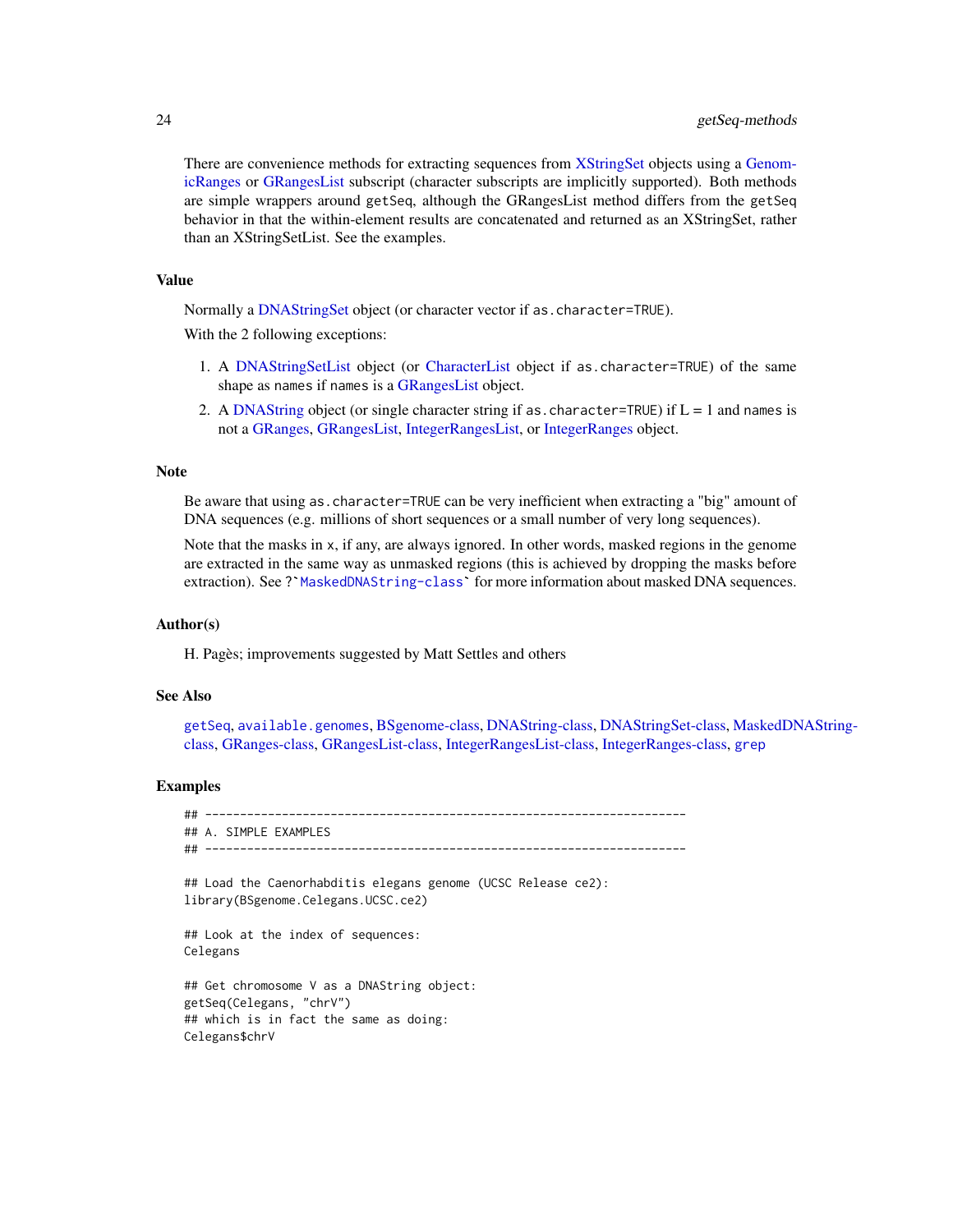## getSeq-methods 25

```
## Not run:
  ## Never try this:
  getSeq(Celegans, "chrV", as.character=TRUE)
  ## or this (even worse):
  getSeq(Celegans, as.character=TRUE)
## End(Not run)
## Get the first 20 bases of each chromosome:
getSeq(Celegans, end=20)
## Get the last 20 bases of each chromosome:
getSeq(Celegans, start=-20)
## ---------------------------------------------------------------------
## B. EXTRACTING SMALL SEQUENCES FROM DIFFERENT CHROMOSOMES
## ---------------------------------------------------------------------
myseqs <- data.frame(
  chr=c("chrI", "chrX", "chrM", "chrM", "chrX", "chrI", "chrM", "chrI"),
  start=c(NA, -40, 8510, 301, 30001, 9220500, -2804, -30),
  end=c(50, NA, 8522, 324, 30011, 9220555, -2801, -11),
  strand=c("+", "-", "+", "+", "-", "-", "+", "-")
\lambdagetSeq(Celegans, myseqs$chr,
       start=myseqs$start, end=myseqs$end)
getSeq(Celegans, myseqs$chr,
       start=myseqs$start, end=myseqs$end, strand=myseqs$strand)
## ---------------------------------------------------------------------
## C. USING A GRanges OBJECT
## ---------------------------------------------------------------------
gr1 <- GRanges(seqnames=c("chrI", "chrI", "chrM"),
               ranges=IRanges(start=101:103, width=9))
gr1 # all strand values are "*"
getSeq(Celegans, gr1) # treats strand values as if they were "+"
strand(gr1)[ \leq "-"
getSeq(Celegans, gr1)
strand(gr1)[1] <- "+"
getSeq(Celegans, gr1)
strand(gr1)[2] \leftarrow "*"
if (interactive())
  getSeq(Celegans, gr1) # Error: cannot mix "*" with other strand values
gr2 <- GRanges(seqnames=c("chrM", "NM_058280_up_1000"),
               ranges=IRanges(start=103:102, width=9))
gr2
if (interactive()) {
  ## Because the sequence names are supplied via a GRanges object, they
```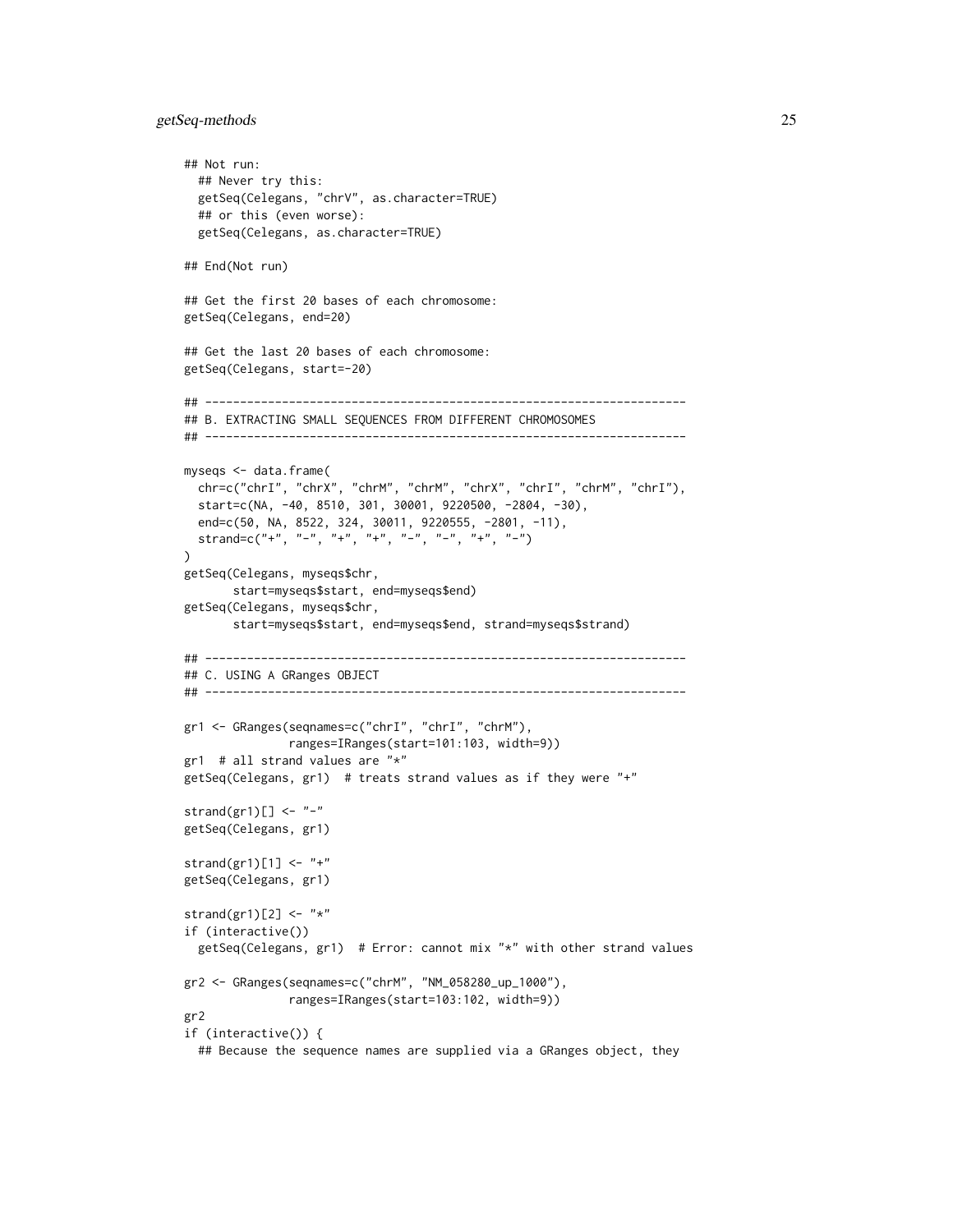```
## are not treated as regular expressions:
 getSeq(Celegans, gr2) # Error: sequence NM_058280_up_1000 not found
}
## ---------------------------------------------------------------------
## D. USING A GRangesList OBJECT
## ---------------------------------------------------------------------
gr1 <- GRanges(seqnames=c("chrI", "chrII", "chrM", "chrII"),
              ranges=IRanges(start=101:104, width=12),
               strand="+")
gr2 <- shift(gr1, 5)
gr3 <- gr2
strand(gr3) <- "-"
grl <- GRangesList(gr1, gr2, gr3)
getSeq(Celegans, grl)
## ---------------------------------------------------------------------
## E. EXTRACTING A HIGH NUMBER OF RANDOM 40-MERS FROM A GENOME
## ---------------------------------------------------------------------
extractRandomReads <- function(x, density, readlength)
{
    if (!is.integer(readlength))
       readlength <- as.integer(readlength)
    start <- lapply(seqnames(x),
                   function(name)
                    {
                     seqlength <- seqlengths(x)[name]
                     sample(seqlength - readlength + 1L,
                            seqlength * density,
                            replace=TRUE)
                    })
    names <- rep.int(seqnames(x), elementNROWS(start))
   ranges <- IRanges(start=unlist(start), width=readlength)
    strand <- strand(sample(c("+", "-"), length(names), replace=TRUE))
    gr <- GRanges(seqnames=names, ranges=ranges, strand=strand)
    getSeq(x, gr)
}
## With a density of 1 read every 100 genome bases, the total number of
## extracted 40-mers is about 1 million:
rndreads <- extractRandomReads(Celegans, 0.01, 40)
## Notes:
## - The short sequences in 'rndreads' can be seen as the result of a
## simulated high-throughput sequencing experiment. A non-realistic
## one though because:
## (a) It assumes that the underlying technology is perfect (the
## generated reads have no technology induced errors).
## (b) It assumes that the sequenced genome is exactly the same as
## the reference genome.
```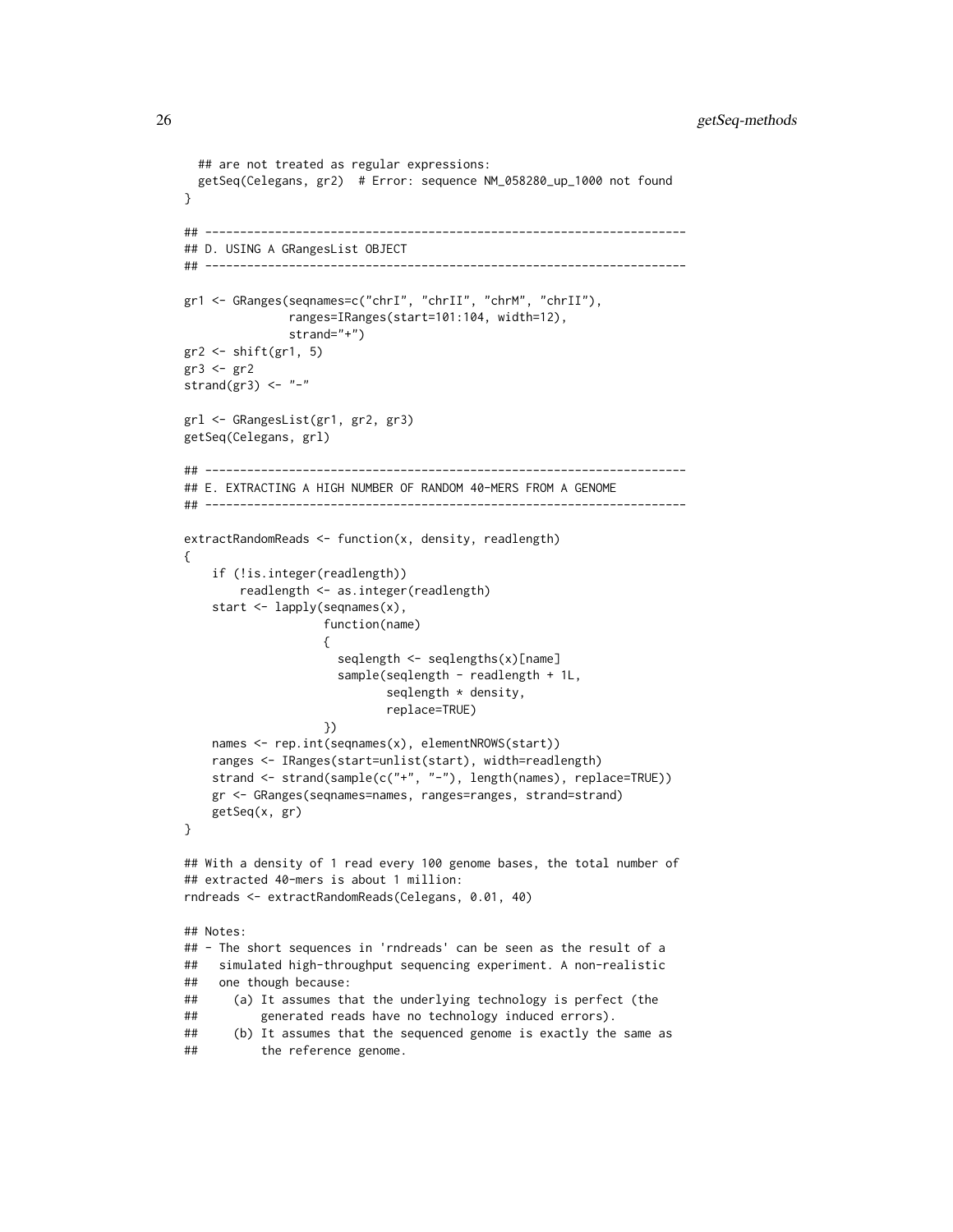#### <span id="page-26-0"></span>injectSNPs 27

## (c) The simulated reads can contain IUPAC ambiguity letters only ## because the reference genome contains them. In a real ## high-throughput sequencing experiment, the sequenced genome ## of course doesn't contain those letters, but the sequencer ## can introduce them in the generated reads to indicate ## ambiguous base-calling. ## - Those reads are coming from the plus and minus strands of the ## chromosomes. ## - With a density of 0.01 and the reads being only 40-base long, the ## average coverage of the genome is only 0.4 which is low. The total ## number of reads is about 1 million and it takes less than 10 sec. ## to generate them. ## - A higher coverage can be achieved by using a higher density and/or ## longer reads. For example, with a density of 0.1 and 100-base reads ## the average coverage is 10. The total number of reads is about 10 ## millions and it takes less than 1 minute to generate them. ## - Those reads could easily be mapped back to the reference by using ## an efficient matching tool like matchPDict() for performing exact ## matching (see ?matchPDict for more information). Typically, a ## small percentage of the reads (4 to 5% in our case) will hit the ## reference at multiple locations. This is especially true for such ## short reads, and, in a lower proportion, is still true for longer ## reads, even for reads as long as 300 bases. ## --------------------------------------------------------------------- ## F. SEE THE BSgenome CACHE IN ACTION ## -------------------------------------------------------------------- options(verbose=TRUE) first20 <- getSeq(Celegans, end=20) first20  $gc()$ stopifnot(length(ls(Celegans@.seqs\_cache)) == 0L) ## One more gc() call is needed in order to see the amount of memory in ## used after all the chromosomes have been removed from the cache:  $gc()$ ## --------------------------------------------------------------------- ## G. USING '[' FOR CONVENIENT EXTRACTION ## -------------------------------------------------------------------- seqs <- getSeq(Celegans) seqs[gr1] seqs[grl]

<span id="page-26-1"></span>injectSNPs *SNP injection*

#### <span id="page-26-2"></span>**Description**

Inject SNPs from a SNPlocs data package into a genome.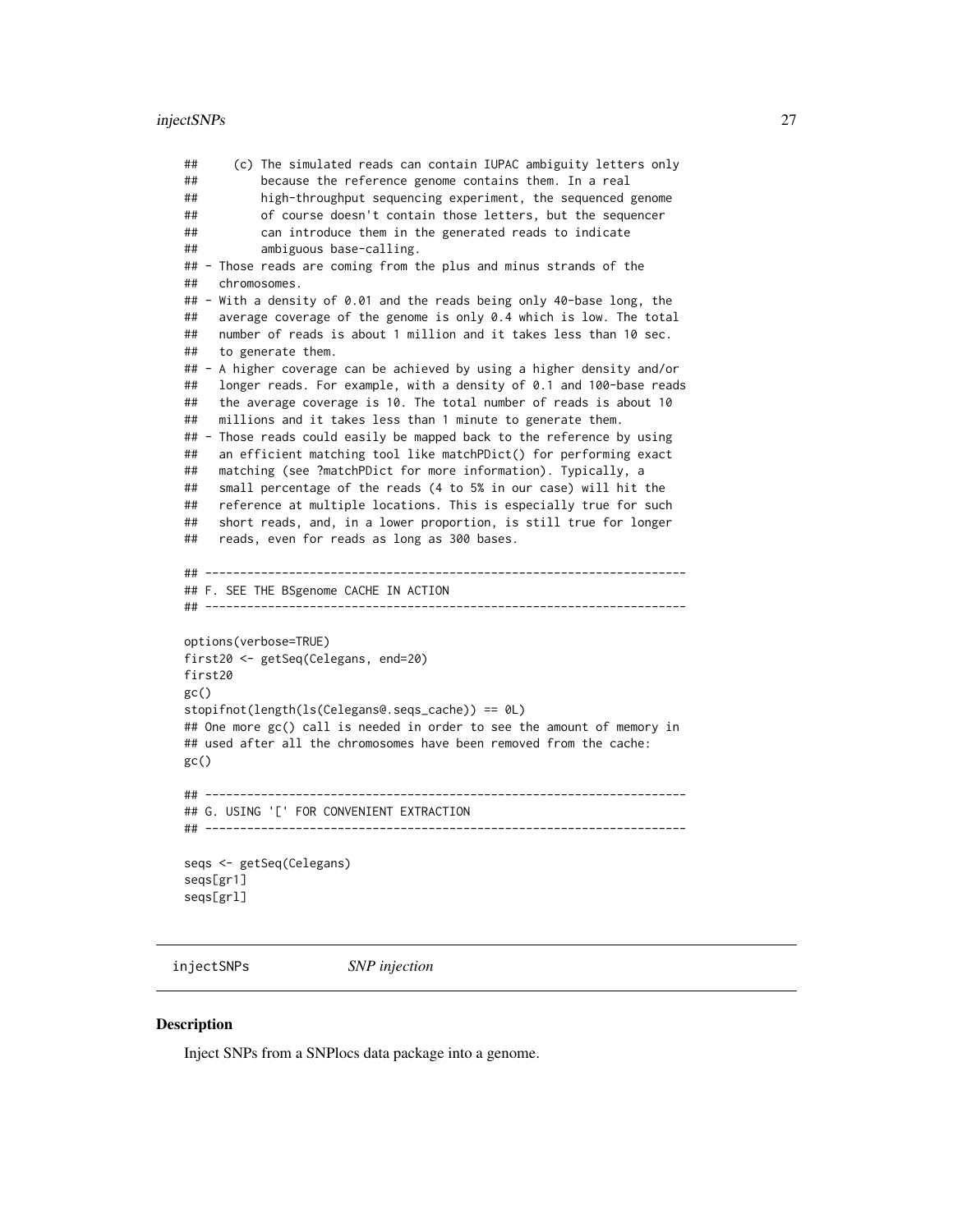## Usage

```
injectSNPs(x, snps)
```
SNPlocs\_pkgname(x)

## S4 method for signature 'BSgenome' snpcount(x) ## S4 method for signature 'BSgenome' snplocs(x, seqname, ...)

```
## Related utilities
available.SNPs(type=getOption("pkgType"))
installed.SNPs()
```
## Arguments

| $\mathsf{x}$ | A BSgenome object.                                                                                                                                                                                                                            |
|--------------|-----------------------------------------------------------------------------------------------------------------------------------------------------------------------------------------------------------------------------------------------|
| snps         | A SNPlocs object or the name of a SNPlocs data package. This object or pack-<br>age must contain SNP information for the single sequences contained in x. If a<br>package, it must be already installed (injectSNPs won't try to install it). |
| segname      | The name of a single sequence in x.                                                                                                                                                                                                           |
| type         | Character string indicating the type of package ("source", "mac.binary" or<br>"win.binary") to look for.                                                                                                                                      |
| $\cdots$     | Further arguments to be passed to snplocs method for SNPlocs objects.                                                                                                                                                                         |

## Value

injectSNPs returns a copy of the original genome x where some or all of the single sequences from x are altered by injecting the SNPs stored in snps. The SNPs in the altered genome are represented by an IUPAC ambiguity code at each SNP location.

SNPlocs\_pkgname, snpcount and snplocs return NULL if no SNPs were injected in x (i.e. if x is not a [BSgenome](#page-6-1) object returned by a previous call to injectSNPs). Otherwise SNPlocs\_pkgname returns the name of the package from which the SNPs were injected, snpcount the number of SNPs for each altered sequence in x, and snplocs their locations in the sequence whose name is specified by seqname.

available.SNPs returns a character vector containing the names of the SNPlocs and XtraSNPlocs data packages that are currently available on the Bioconductor repositories for your version of R/Bioconductor. A SNPlocs data package contains basic information (location and alleles) about the known molecular variations of class *snp* for a given organism. A XtraSNPlocs data package contains information about the known molecular variations of other classes (*in-del*, *heterozygous*, *microsatellite*, *named-locus*, *no-variation*, *mixed*, *multinucleotide-polymorphism*) for a given organism. Only SNPlocs data packages can be used for SNP injection for now.

installed.SNPs returns a character vector containing the names of the SNPlocs and XtraSNPlocs data packages that are already installed.

<span id="page-27-0"></span>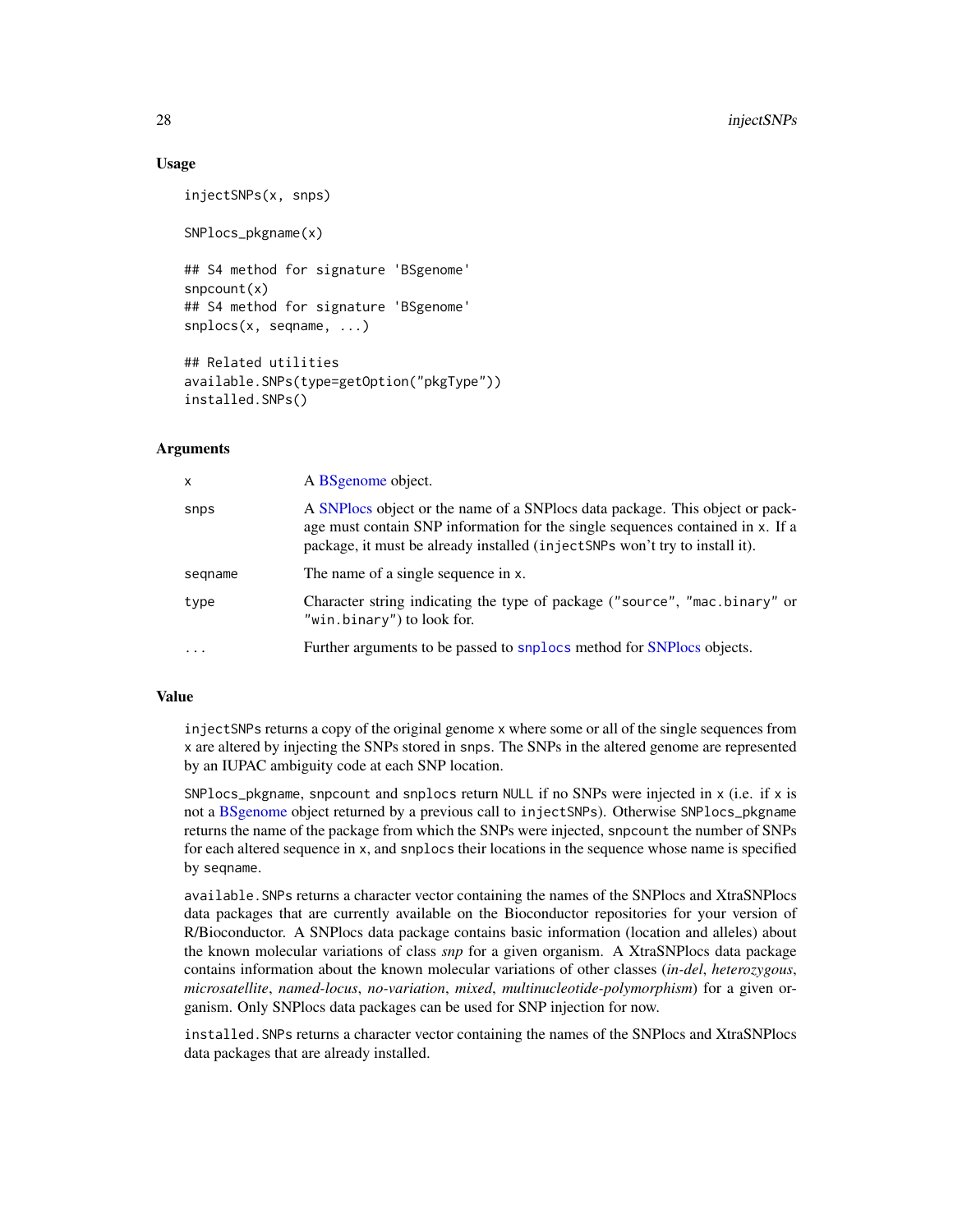## <span id="page-28-0"></span>injectSNPs 29

## Note

injectSNPs, SNPlocs\_pkgname, snpcount and snplocs have the side effect to try to load the SNPlocs data package that was specified thru the snps argument if it's not already loaded.

#### Author(s)

H. Pagès

## See Also

[BSgenome-class,](#page-6-2) [IUPAC\\_CODE\\_MAP](#page-0-0), [injectHardMask](#page-0-0), [letterFrequencyInSlidingView](#page-0-0), [.inplaceReplaceLetterAt](#page-0-0)

## Examples

```
## What SNPlocs data packages are already installed:
installed.SNPs()
## What SNPlocs data packages are available:
available.SNPs()
if (interactive()) {
 ## Make your choice and install with:
 if (!require("BiocManager"))
    install.packages("BiocManager")
 BiocManager::install("SNPlocs.Hsapiens.dbSNP144.GRCh38")
}
## Inject SNPs from dbSNP into the Human genome:
library(BSgenome.Hsapiens.UCSC.hg38.masked)
genome <- BSgenome.Hsapiens.UCSC.hg38.masked
SNPlocs_pkgname(genome)
genome2 <- injectSNPs(genome, "SNPlocs.Hsapiens.dbSNP144.GRCh38")
genome2 # note the extra "with SNPs injected from ..." line
SNPlocs_pkgname(genome2)
snpcount(genome2)
head(snplocs(genome2, "chr1"))
alphabetFrequency(genome$chr1)
alphabetFrequency(genome2$chr1)
## Find runs of SNPs of length at least 25 in chr1. Might require
## more memory than some platforms can handle (e.g. 32-bit Windows
## and maybe some Mac OS X machines with little memory):
is_32bit_windows <- .Platform$OS.type == "windows" &&
                    .Platform$r_arch == "i386"
is_macosx <- substr(R.version$os, start=1, stop=6) == "darwin"
if (!is_32bit_windows && !is_macosx) {
   chr1 <- injectHardMask(genome2$chr1)
    ambiguous_letters <- paste(DNA_ALPHABET[5:15], collapse="")
   lf <- letterFrequencyInSlidingView(chr1, 25, ambiguous_letters)
   sl <- slice(as.integer(lf), lower=25)
```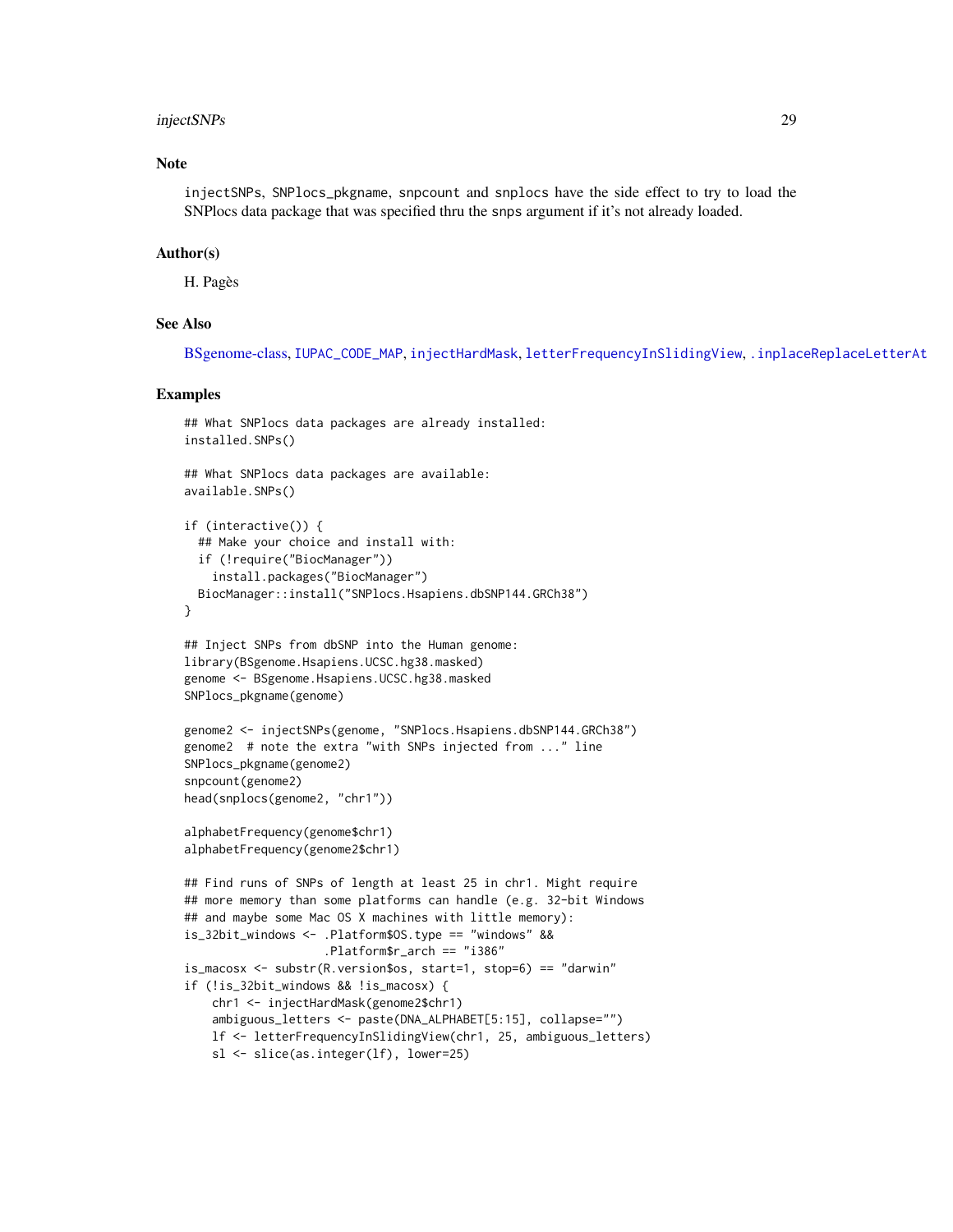```
v1 <- Views(chr1, start(sl), end(sl)+24)
   v1
   max(width(v1)) # length of longest SNP run
}
```
SNPlocs-class *SNPlocs objects*

#### <span id="page-29-1"></span>Description

The SNPlocs class is a container for storing known SNP locations (of class *snp*) for a given organism.

SNPlocs objects are usually made in advance by a volunteer and made available to the Bioconductor community as *SNPlocs data packages*. See [?available.SNPs](#page-26-2) for how to get the list of *SNPlocs and [XtraSNPlocs](#page-33-1) data packages* curently available.

The main focus of this man page is on how to extract SNPs from an SNPlocs object.

## Usage

```
snpcount(x)
```

```
snpsBySeqname(x, seqnames, ...)
## S4 method for signature 'SNPlocs'
snpsBySeqname(x, seqnames, drop.rs.prefix=FALSE, genome=NULL)
snpsByOverlaps(x, ranges, ...)
## S4 method for signature 'SNPlocs'
snpsByOverlaps(x, ranges, drop.rs.prefix=FALSE, ..., genome=NULL)
snpsById(x, ids, ...)
## S4 method for signature 'SNPlocs'
snpsById(x, ids, ifnotfound=c("error", "warning", "drop"), genome=NULL)
```
inferRefAndAltAlleles(gpos, genome)

## Arguments

| $\mathsf{x}$            | A SNPlocs object.                                                                                                                                                                                                                                                                                                                                                                        |
|-------------------------|------------------------------------------------------------------------------------------------------------------------------------------------------------------------------------------------------------------------------------------------------------------------------------------------------------------------------------------------------------------------------------------|
| segnames                | The names of the sequences for which to get SNPs. Must be a subset of seqlevels $(x)$ .<br>NAs and duplicates are not allowed.                                                                                                                                                                                                                                                           |
| $\cdot$ $\cdot$ $\cdot$ | Additional arguments, for use in specific methods.                                                                                                                                                                                                                                                                                                                                       |
|                         | Arguments passed to the snpsByOverlaps method for SNP locs objects thru $\dots$<br>are used internally in the call to subsetByOverlaps(). See ?IRanges::subsetByOverlaps<br>in the IRanges package and ?GenomicRanges:: subsetByOverlaps in the Ge-<br><b>nomicRanges</b> package for more information about the subsetBy0verlaps()<br>generic and its method for GenomicRanges objects. |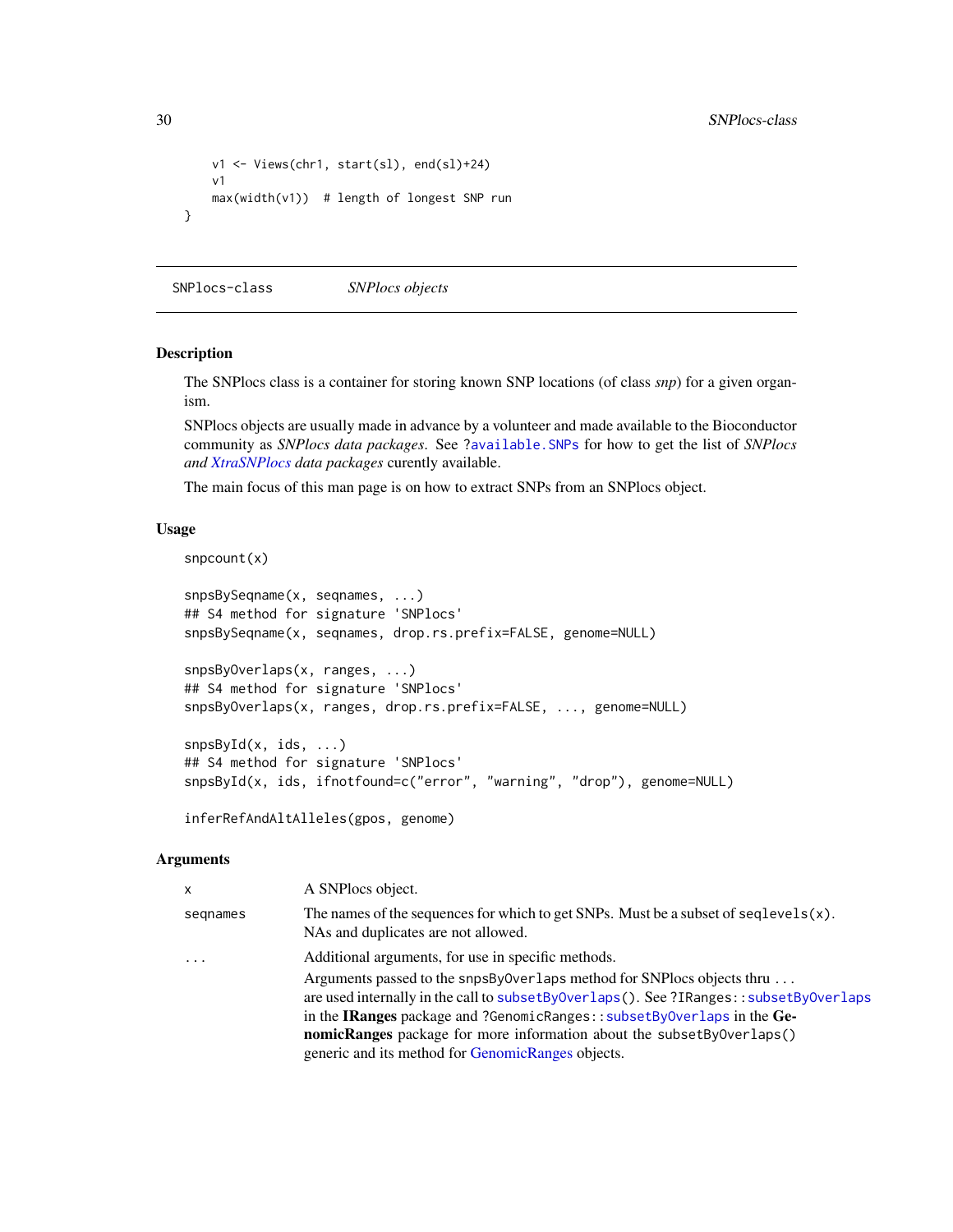<span id="page-30-0"></span>

| genome     | For snpsBySeqname, snpsByOverlaps, and snpsById:                                                                                                                                                                                                                                                                                                                                                                                                                  |
|------------|-------------------------------------------------------------------------------------------------------------------------------------------------------------------------------------------------------------------------------------------------------------------------------------------------------------------------------------------------------------------------------------------------------------------------------------------------------------------|
|            | NULL (the default), or a BSgenome object containing the sequences of the refer-<br>ence genome that corresponds to the SNP positions. See inferRefAndAltAlleles                                                                                                                                                                                                                                                                                                   |
|            | below for an alternative way to specify genome.                                                                                                                                                                                                                                                                                                                                                                                                                   |
|            | If genome is supplied, then inferRefAndAltAlleles is called internally by<br>snpsBySeqname, snpsByOverlaps, or snpsById to <i>infer</i> the reference allele<br>(a.k.a. <i>ref</i> allele) and alternate allele(s) (a.k.a. <i>alt</i> allele(s)) for each SNP in the<br>returned GPos object. The inferred <i>ref</i> allele and <i>alt</i> allele(s) are returned in<br>additional metadata columns ref_allele (character) and alt_alleles (Char-<br>acterList). |
|            | For inferRefAndAltAlleles:                                                                                                                                                                                                                                                                                                                                                                                                                                        |
|            | A BSgenome object containing the sequences of the reference genome that cor-<br>responds to the SNP positions in gpos. Alternatively genome can be a single<br>string containing the name of the reference genome, in which case it must be<br>specified in a way that is accepted by the getBSgenome function (e.g. "GRCh38")<br>and the corresponding BSgenome data package needs to be already installed (see<br>?getBSgenome for the details).                |
| ranges     | One or more genomic regions of interest specified as a GRanges or GPos object.<br>A single region of interest can be specified as a character string of the form<br>"ch14:5201-5300".                                                                                                                                                                                                                                                                             |
| ids        | The RefSNP ids to look up (a.k.a. rs ids). Can be integer or character vector,<br>with or without the "rs" prefix. NAs are not allowed.                                                                                                                                                                                                                                                                                                                           |
| ifnotfound | What to do if SNP ids are not found.                                                                                                                                                                                                                                                                                                                                                                                                                              |
| gpos       | A GPos object containing SNPs. It must have a metadata column alleles_as_ambig<br>like obtained when using any of the SNP extractor snpsBySeqname, snpsByOverlaps,<br>or snpsById on a SNPlocs object.                                                                                                                                                                                                                                                            |

## Details

When the reference genome is specified via the genome argument, SNP extractors snpsBySeqname, snpsByOverlaps, and snpsById call inferRefAndAltAlleles internally to *infer* the reference allele (a.k.a. *ref* allele) and alternate allele(s) (a.k.a. *alt* allele(s)) for each SNP.

For each SNP the *ref* allele is inferred from the actual nucleotide found in the reference genome at the SNP position. The *alt* alleles are inferred from metadata column alleles\_as\_ambig and the ref allele. More precisely for each SNP the *alt* alleles are considered to be the alleles in alleles\_as\_ambig minus the *ref* allele.

## Value

snpcount returns a named integer vector containing the number of SNPs for each sequence in the reference genome.

snpsBySeqname, snpsByOverlaps, and snpsById return an *unstranded* [GPos](#page-0-0) object with one element (genomic position) per SNP and the following metadata columns:

• RefSNP\_id: RefSNP ID (aka "rs id"). Character vector with no NAs and no duplicates.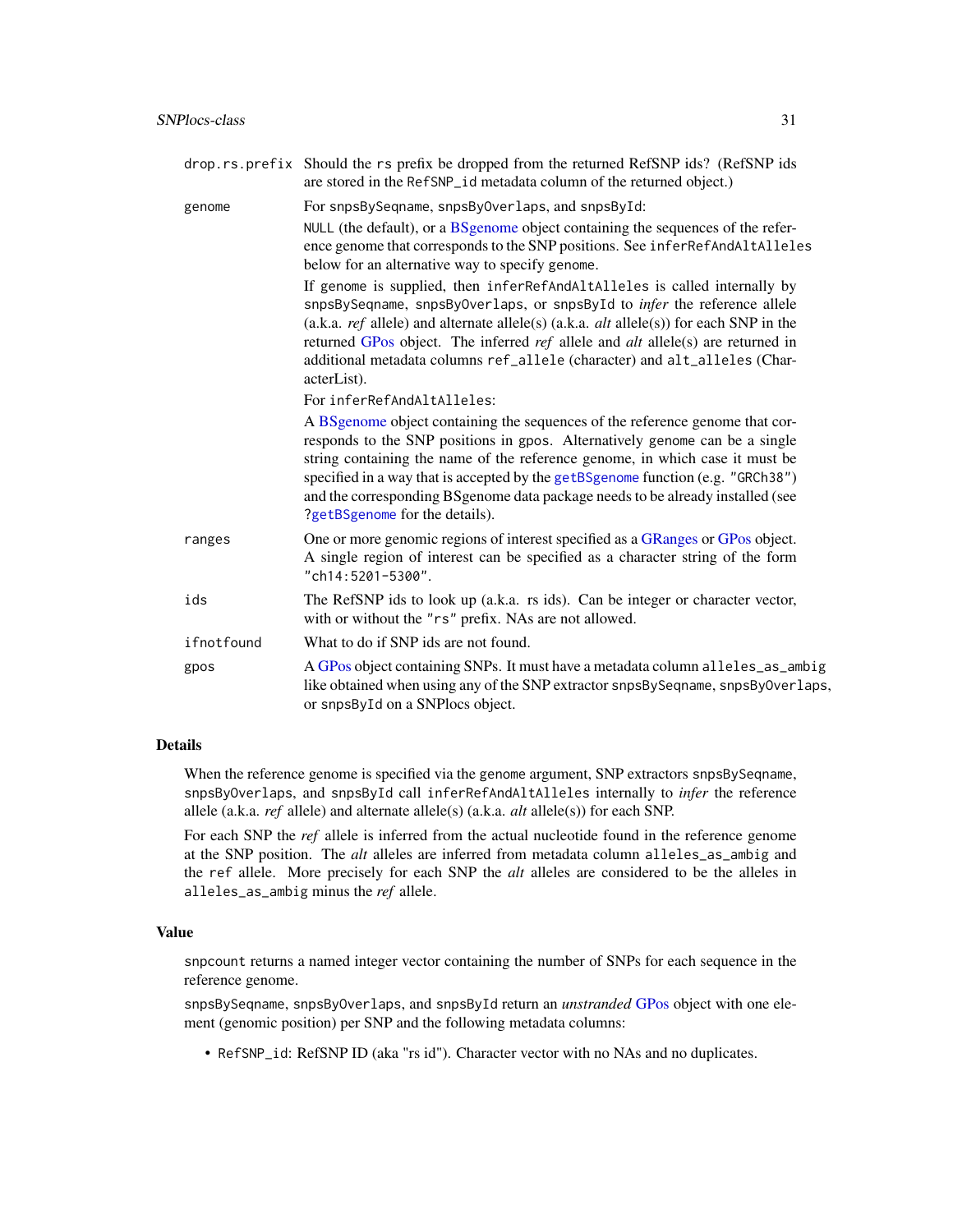<span id="page-31-0"></span>• alleles\_as\_ambig: A character vector with no NAs containing the alleles for each SNP represented by an IUPAC nucleotide ambiguity code. See [?IUPAC\\_CODE\\_MAP](#page-0-0) in the Biostrings package for more information.

If the reference genome was specified (via the genome argument), the additional metadata columns are returned:

- genome\_compat: A logical vector indicating whether the alleles in alleles\_as\_ambig are consistent with the reference genome.
- ref\_allele: A character vector containing the *inferred* reference allele for each SNP.
- alt\_alleles: A [CharacterList](#page-0-0) object where each list element is a character vector containing the *inferred* alternate allele(s) for the corresponding SNP.

Note that this [GPos](#page-0-0) object is *unstranded* i.e. all the SNPs in it have their strand set to "\*". Alleles are always reported with respect to the *positive* strand.

If ifnotfound="error", the object returned by snpsById is guaranteed to be *parallel* to ids, that is, the i-th element in the [GPos](#page-0-0) object corresponds to the i-th element in ids.

inferRefAndAltAlleles returns a [DataFrame](#page-0-0) with one row per SNP in gpos and with columns genome\_compat (logical), ref\_allele (character), and alt\_alleles (CharacterList).

#### Author(s)

H. Pagès

#### See Also

- [available.SNPs](#page-26-2)
- [GPos](#page-0-0) and [GRanges](#page-0-0) objects in the GenomicRanges package.
- [XtraSNPlocs](#page-33-1) packages and objects for molecular variations of class other than *snp* e.g. of class *in-del*, *heterozygous*, *microsatellite*, etc...
- IRanges:: subsetByOverlaps in the IRanges package and GenomicRanges:: subsetByOverlaps in the GenomicRanges package for more information about the subsetByOverlaps() generic and its method for [GenomicRanges](#page-0-0) objects.
- [injectSNPs](#page-26-1)
- [IUPAC\\_CODE\\_MAP](#page-0-0) in the Biostrings package.

#### Examples

```
library(SNPlocs.Hsapiens.dbSNP144.GRCh38)
snps <- SNPlocs.Hsapiens.dbSNP144.GRCh38
snpcount(snps)
## ---------------------------------------------------------------------
## snpsBySeqname()
## ---------------------------------------------------------------------
```
## Get all SNPs located on chromosome 22 or MT: snpsBySeqname(snps, c("22", "MT"))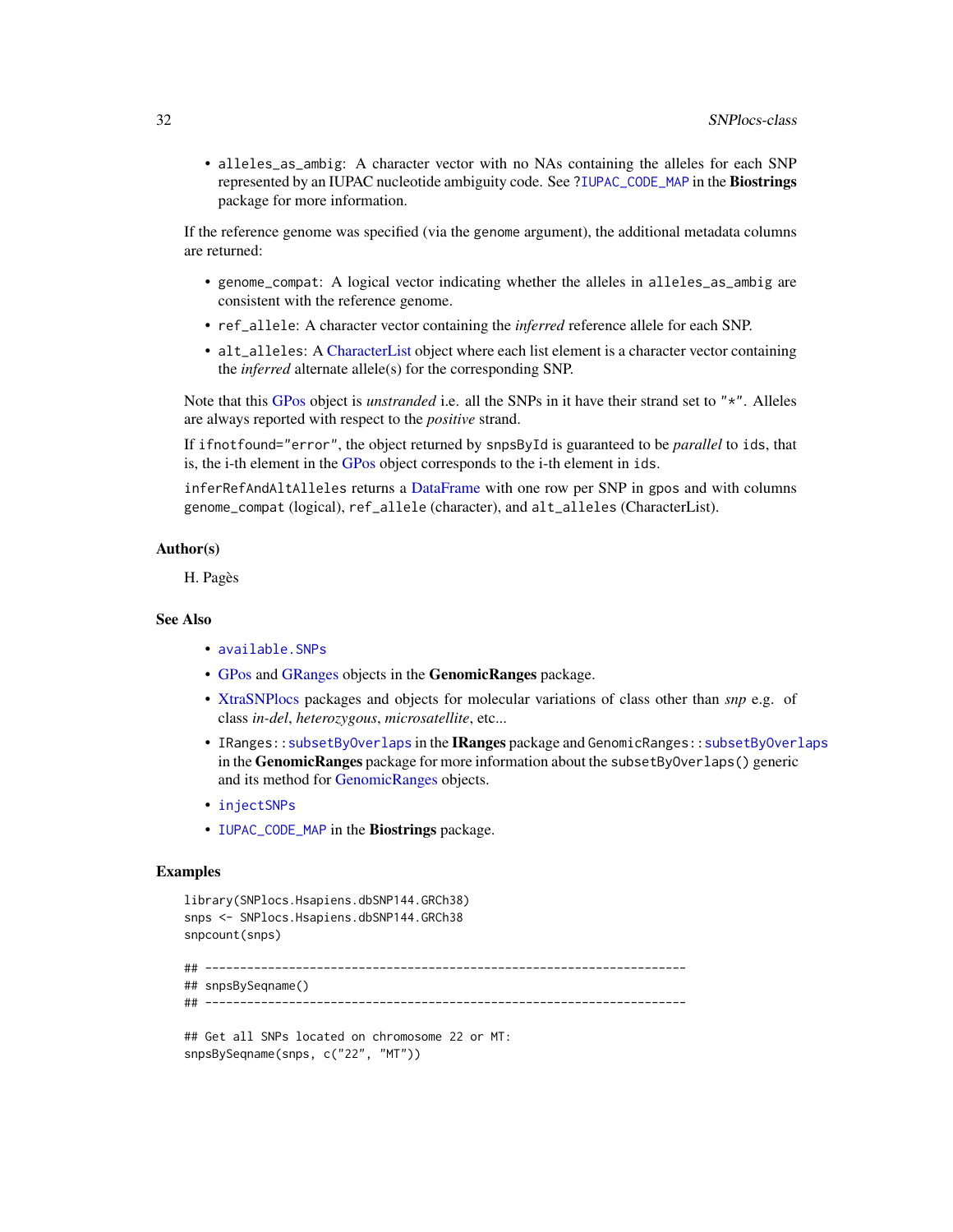```
## ---------------------------------------------------------------------
## snpsByOverlaps()
## ---------------------------------------------------------------------
## Get all SNPs overlapping some genomic region of interest:
snpsByOverlaps(snps, "X:3e6-33e6")
## With the regions of interest being all the known CDS for hg38
## located on chromosome 22 or MT (except for the chromosome naming
## convention, hg38 is the same as GRCh38):
library(TxDb.Hsapiens.UCSC.hg38.knownGene)
txdb <- TxDb.Hsapiens.UCSC.hg38.knownGene
my_cds <- cds(txdb)
seqlevels(my_cds, pruning.mode="coarse") <- c("chr22", "chrM")
seqlevelsStyle(my_cds) # UCSC
seqlevelsStyle(snps) # NCBI
seqlevelsStyle(my_cds) <- seqlevelsStyle(snps)
genome(my_cds) <- genome(snps)
my_snps <- snpsByOverlaps(snps, my_cds)
my_snps
table(my_snps %within% my_cds)
## ---------------------------------------------------------------------
## snpsById()
## ---------------------------------------------------------------------
## Lookup some RefSNP ids:
my_rsids <- c("rs10458597", "rs12565286", "rs7553394")
## Not run:
  snpsById(snps, my_rsids) # error, rs7553394 not found
## End(Not run)
## The following example uses more than 2GB of memory, which is more
## than what 32-bit Windows can handle:
is_32bit_windows <- .Platform$OS.type == "windows" &&
                    .Platform$r_arch == "i386"
if (!is_32bit_windows) {
    snpsById(snps, my_rsids, ifnotfound="drop")
}
## ---------------------------------------------------------------------
## Obtaining the ref allele and alt allele(s)
## ---------------------------------------------------------------------
## When the reference genome is specified (via the 'genome' argument),
## SNP extractors snpsBySeqname(), snpsByOverlaps(), and snpsById()
## call inferRefAndAltAlleles() internally to **infer** the ref allele
## and alt allele(s) for each SNP.
my_snps <- snpsByOverlaps(snps, "X:3e6-8e6", genome="GRCh38")
my_snps
## Most SNPs have only 1 alternate allele:
```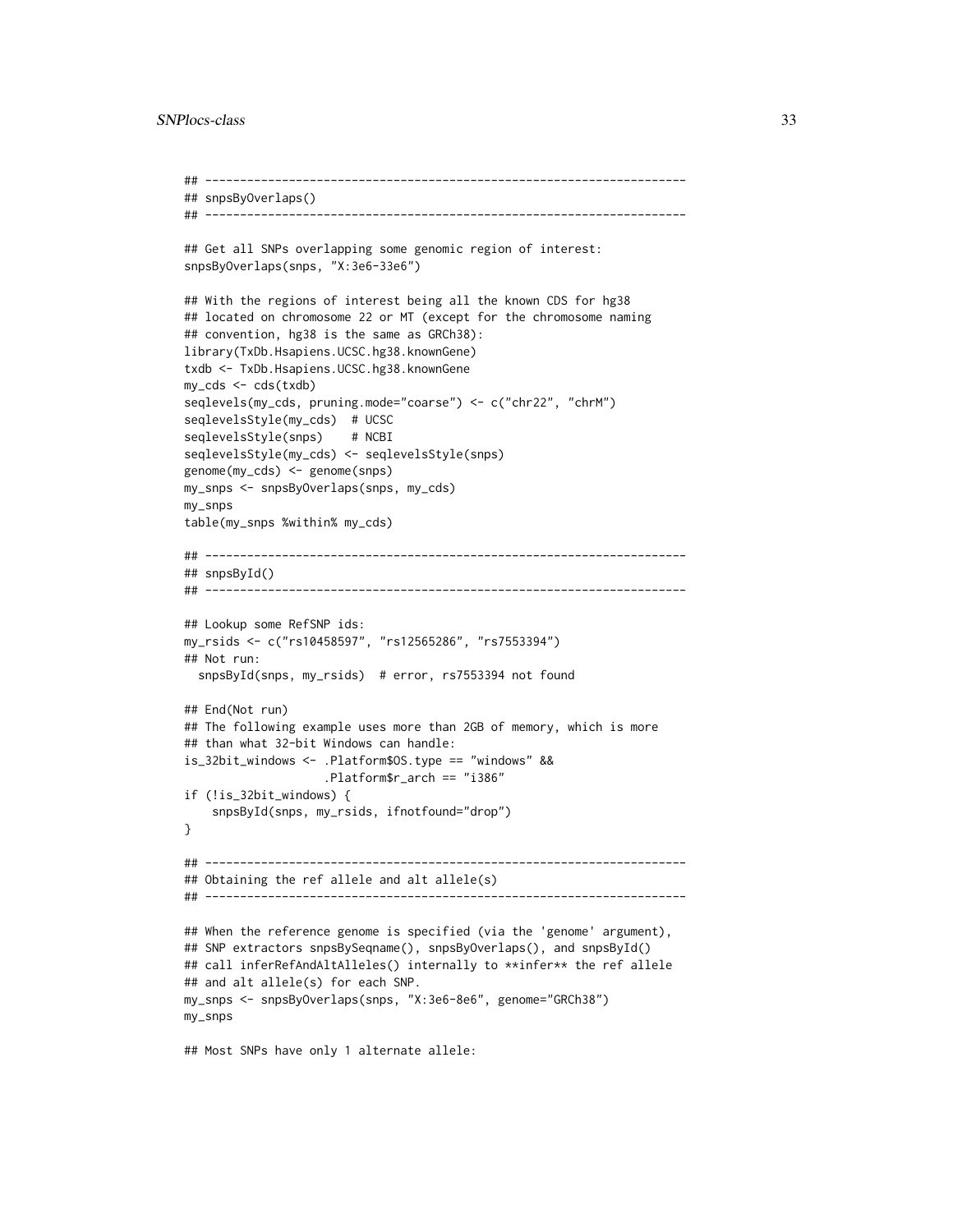```
table(lengths(mcols(my_snps)$alt_alleles))
## SNPs with 2 alternate alleles:
my_snps[lengths(mcols(my_snps)$alt_alleles) == 2]
## SNPs with 3 alternate alleles:
my_snps[lengths(mcols(my_snps)$alt_alleles) == 3]
## Note that a small percentage of SNPs in dbSNP have alleles that
## are inconsistent with the reference genome (don't ask me why):
table(mcols(my_snps)$genome_compat)
```
## For the inconsistent SNPs, all the alleles reported by dbSNP ## are considered alternate alleles i.e. for each inconsistent SNP ## metadata columns "alleles\_as\_ambig" and "alt\_alleles" represent ## the same set of nucleotides (the latter being just an expanded ## representation of the IUPAC ambiguity letter in the former): my\_snps[!mcols(my\_snps)\$genome\_compat]

XtraSNPlocs-class *XtraSNPlocs objects*

#### <span id="page-33-1"></span>Description

The XtraSNPlocs class is a container for storing extra SNP locations and alleles for a given organism. While a [SNPlocs](#page-29-1) object can store only molecular variations of class *snp*, an XtraSNPlocs object contains molecular variations of other classes (*in-del*, *heterozygous*, *microsatellite*, *namedlocus*, *no-variation*, *mixed*, *multinucleotide-polymorphism*).

XtraSNPlocs objects are usually made in advance by a volunteer and made available to the Bioconductor community as *XtraSNPlocs data packages*. See [?available.SNPs](#page-26-2) for how to get the list of *[SNPlocs](#page-29-1) and XtraSNPlocs data packages* curently available.

The main focus of this man page is on how to extract SNPs from an XtraSNPlocs object.

## Usage

```
## S4 method for signature 'XtraSNPlocs'
snpcount(x)
## S4 method for signature 'XtraSNPlocs'
snpsBySeqname(x, seqnames,
       columns=c("seqnames", "start", "end", "strand", "RefSNP_id"),
       drop.rs.prefix=FALSE, as.DataFrame=FALSE)
## S4 method for signature 'XtraSNPlocs'
snpsByOverlaps(x, ranges,
       columns=c("seqnames", "start", "end", "strand", "RefSNP_id"),
       drop.rs.prefix=FALSE, as.DataFrame=FALSE, ...)
```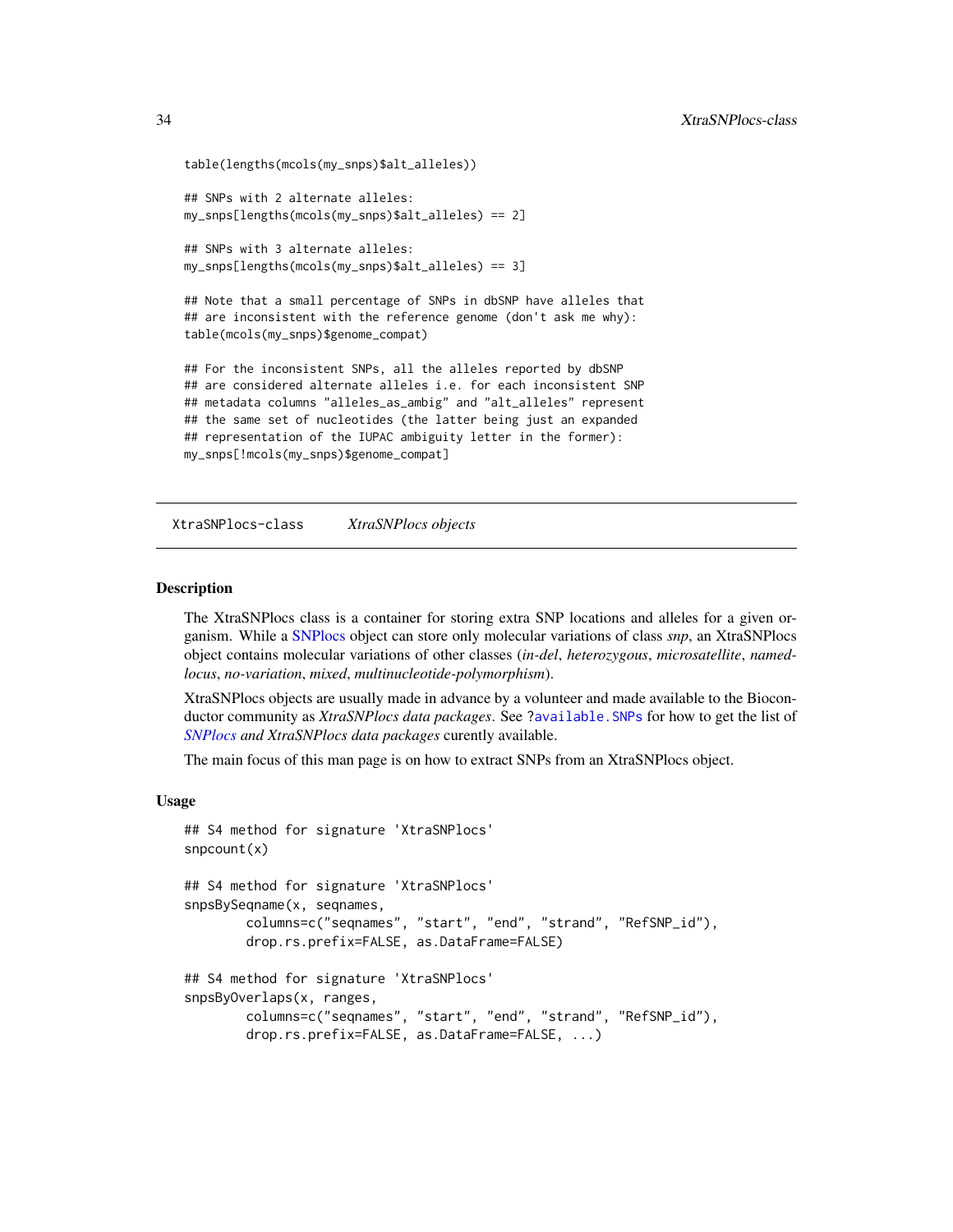```
## S4 method for signature 'XtraSNPlocs'
snpsById(x, ids,
       columns=c("seqnames", "start", "end", "strand", "RefSNP_id"),
       ifnotfound=c("error", "warning", "drop"), as.DataFrame=FALSE)
## S4 method for signature 'XtraSNPlocs'
```

```
colnames(x, do.NULL=TRUE, prefix="col")
```
## Arguments

| X                             | An XtraSNPlocs object.                                                                                                                                                                                                                                                                                                                                                       |
|-------------------------------|------------------------------------------------------------------------------------------------------------------------------------------------------------------------------------------------------------------------------------------------------------------------------------------------------------------------------------------------------------------------------|
| segnames                      | The names of the sequences for which to get SNPs. NAs and duplicates are not<br>allowed. The supplied sequalies must be a subset of sequal evels $(x)$ .                                                                                                                                                                                                                     |
| columns                       | The names of the columns to return. Valid column names are: seqnames, start,<br>end, width, strand, RefSNP_id, alleles, snpClass, loctype. See Details<br>section below for a description of these columns.                                                                                                                                                                  |
| drop.rs.prefix                | Should the rs prefix be dropped from the returned RefSNP ids? (RefSNP ids)<br>are stored in the RefSNP_id metadata column of the returned object.)                                                                                                                                                                                                                           |
| as.DataFrame                  | Should the result be returned in a DataFrame instead of a GRanges object?                                                                                                                                                                                                                                                                                                    |
| ranges                        | One or more regions of interest specified as a GRanges object. A single region<br>of interest can be specified as a character string of the form "ch14:5201-5300".                                                                                                                                                                                                           |
|                               | Additional arguments, for use in specific methods.                                                                                                                                                                                                                                                                                                                           |
|                               | Arguments passed to the snpsBy0verlaps method for XtraSNPlocs objects thru<br>are used internally in the call to subsetByOverlaps(). See ?IRanges::subsetByOverlaps<br>in the IRanges package and ?GenomicRanges:: subsetByOverlaps in the Ge-<br>nomicRanges package for more information about the subsetByOverlaps()<br>generic and its method for GenomicRanges objects. |
| ids                           | The RefSNP ids to look up (a.k.a. <i>rs ids</i> ). Can be integer or character vector,<br>with or without the "rs" prefix. NAs are not allowed.                                                                                                                                                                                                                              |
| ifnotfound<br>do.NULL, prefix | What to do if SNP ids are not found.                                                                                                                                                                                                                                                                                                                                         |
|                               | These arguments are ignored.                                                                                                                                                                                                                                                                                                                                                 |

#### Value

snpcount returns a named integer vector containing the number of SNPs for each chromosome in the reference genome.

snpsBySeqname and snpsById both return a [GRanges](#page-0-0) object with 1 element per SNP, unless as.DataFrame is set to TRUE in which case they return a [DataFrame](#page-0-0) with 1 row per SNP. When a [GRanges](#page-0-0) object is returned, the columns requested via the columns argument are stored as metada columns of the object, except for the following columns: seqnames, start, end, width, and strand. These "spatial columns" (in the sense that they describe the genomic locations of the SNPs) can be accessed by calling the corresponding getter on the [GRanges](#page-0-0) object.

Summary of available columns (my\_snps being the returned object):

• seqnames: The name of the chromosome where each SNP is located. Access with seqnames(my\_snps) when my\_snps is a [GRanges](#page-0-0) object.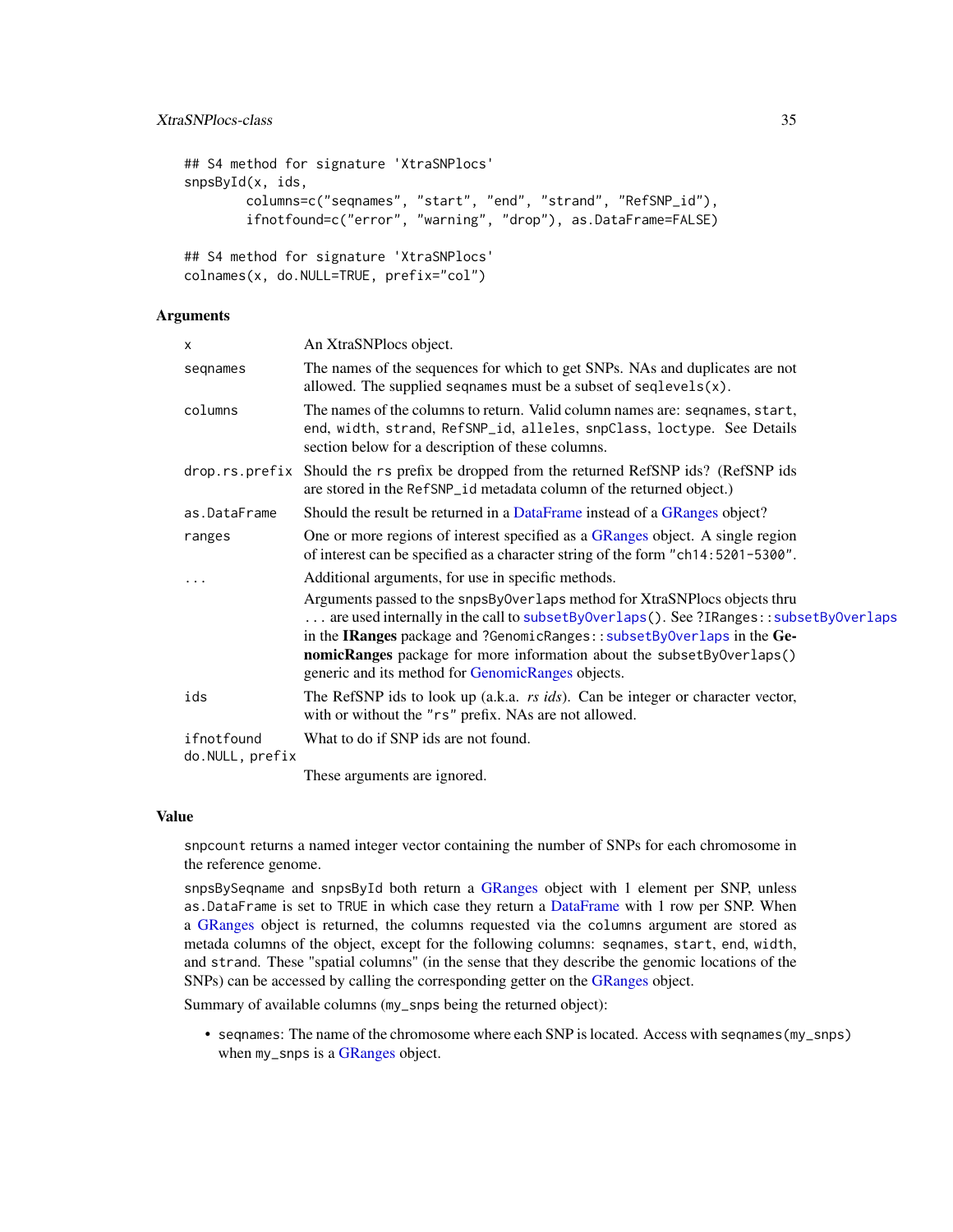- <span id="page-35-0"></span>• start and end: The starting and ending coordinates of each SNP with respect to the chromosome indicated in seqnames. Coordinated are 1-based and with respect to the 5' end of the plus strand of the chromosome in the reference genome. Access with start(my\_snps), end(my\_snps), or ranges(my\_snps) when my\_snps is a [GRanges](#page-0-0) object.
- width: The number of nucleotides spanned by each SNP *on the reference genome* (e.g. a width of 0 means the SNP is an insertion). Access with width ( $my_sp$ snps) when  $my_sp$  is a [GRanges](#page-0-0) object.
- strand: The strand that the alleles of each SNP was reported to. Access with strand(my\_snps) when my\_snps is a [GRanges](#page-0-0) object.
- RefSNP\_id: The RefSNP id (a.k.a. *rs id*) of each SNP. Access with mcols(my\_snps)\$RefSNP\_id when my\_snps is a [GRanges](#page-0-0) object.
- alleles: The alleles of each SNP in the format used by dbSNP. Access with mcols (my\_snps) \$alleles when my\_snps is a [GRanges](#page-0-0) object.
- snpClass: Class of each SNP. Possible values are in-del, heterozygous, microsatellite, named-locus, no-variation, mixed, and multinucleotide-polymorphism. Access with mcols(my\_snps)\$snpClass when my\_snps is a [GRanges](#page-0-0) object.
- loctype: See <ftp://ftp.ncbi.nih.gov/snp/00readme.txt> for the 6 loctype codes used by dbSNP, and their meanings. WARNING: The code assigned to each SNP doesn't seem to be reliable. For example, loctype codes 1 and 3 officially stand for insertion and deletion, respectively. However, when looking at the SNP ranges it actually seems to be the other way around. Access with mcols(my\_snps)\$loctype when my\_snps is a [GRanges](#page-0-0) object.

 $collnames(x)$  returns the names of the available columns.

## Author(s)

H. Pagès

## See Also

- [available.SNPs](#page-26-2)
- [GRanges](#page-0-0) objects in the GenomicRanges package.
- [SNPlocs](#page-29-1) packages and objects for molecular variations of class *snp*.

#### Examples

```
library(XtraSNPlocs.Hsapiens.dbSNP144.GRCh38)
snps <- XtraSNPlocs.Hsapiens.dbSNP144.GRCh38
snpcount(snps)
colnames(snps)
## ---------------------------------------------------------------------
## snpsBySeqname()
```

```
## ---------------------------------------------------------------------
```

```
## Get the location, RefSNP id, and alleles for all "extra SNPs"
## located on chromosome 22 or MT:
snpsBySeqname(snps, c("ch22", "chMT"), columns=c("RefSNP_id", "alleles"))
```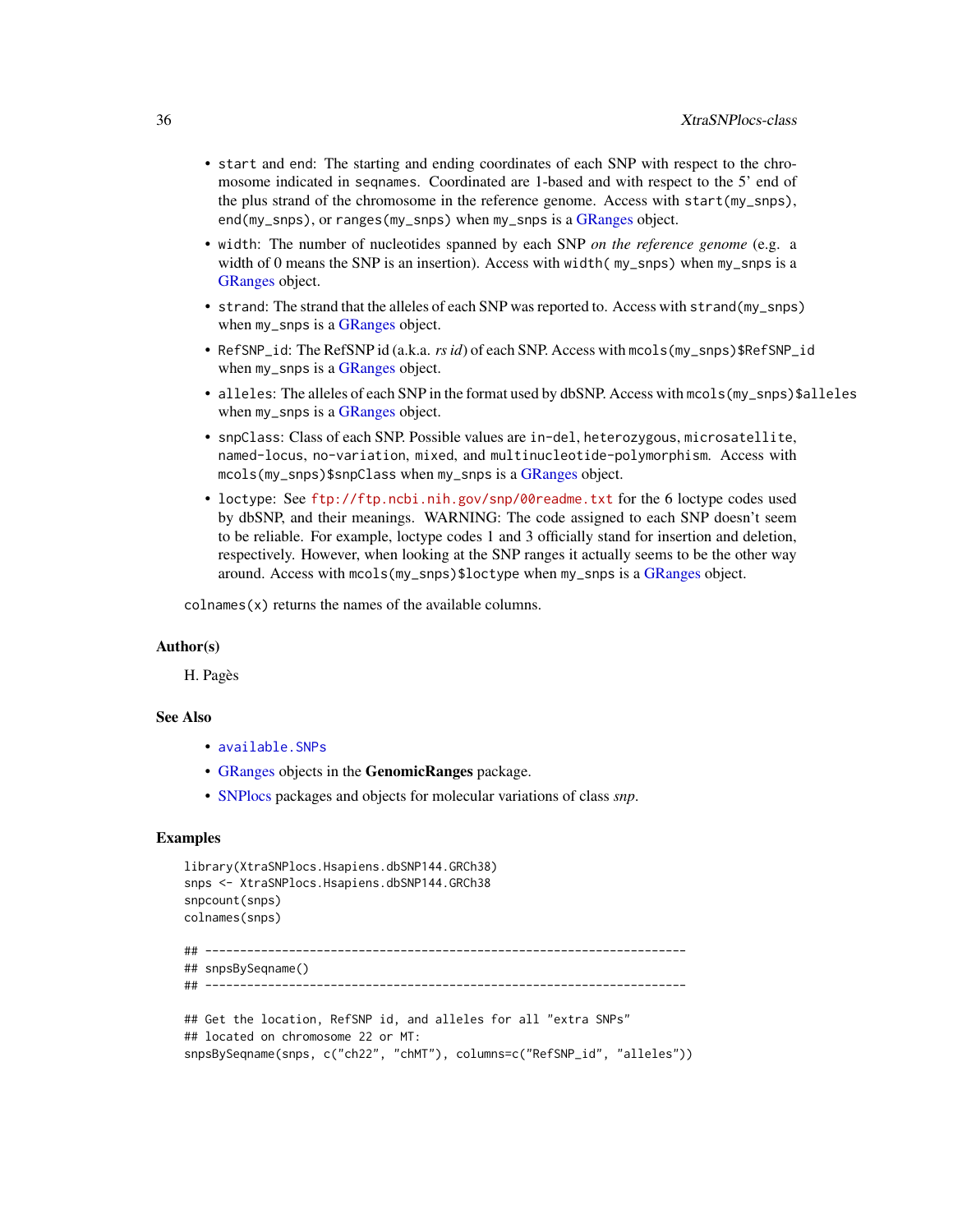```
## ---------------------------------------------------------------------
## snpsByOverlaps()
## ---------------------------------------------------------------------
## Get the location, RefSNP id, and alleles for all "extra SNPs"
## overlapping some regions of interest:
snpsByOverlaps(snps, "ch22:33.63e6-33.64e6",
              columns=c("RefSNP_id", "alleles"))
## With the regions of interest being all the known CDS for hg38
## (except for the chromosome naming convention, hg38 is the same
## as GRCh38):
library(TxDb.Hsapiens.UCSC.hg38.knownGene)
txdb <- TxDb.Hsapiens.UCSC.hg38.knownGene
hg38_cds <- cds(txdb)
seqlevelsStyle(hg38_cds) # UCSC
seqlevelsStyle(snps) # dbSNP
seqlevelsStyle(hg38_cds) <- seqlevelsStyle(snps)
genome(hg38_cds) <- genome(snps)
snpsByOverlaps(snps, hg38_cds, columns=c("RefSNP_id", "alleles"))
## ---------------------------------------------------------------------
## snpsById()
## ---------------------------------------------------------------------
## Get the location and alleles for some RefSNP ids:
my_rsids <- c("rs367617508", "rs398104919", "rs3831697", "rs372470289",
              "rs141568169", "rs34628976", "rs67551854")
snpsById(snps, my_rsids, c("RefSNP_id", "alleles"))
## See ?XtraSNPlocs.Hsapiens.dbSNP144.GRCh38 for more examples of using
## snpsBySeqname() and snpsById().
```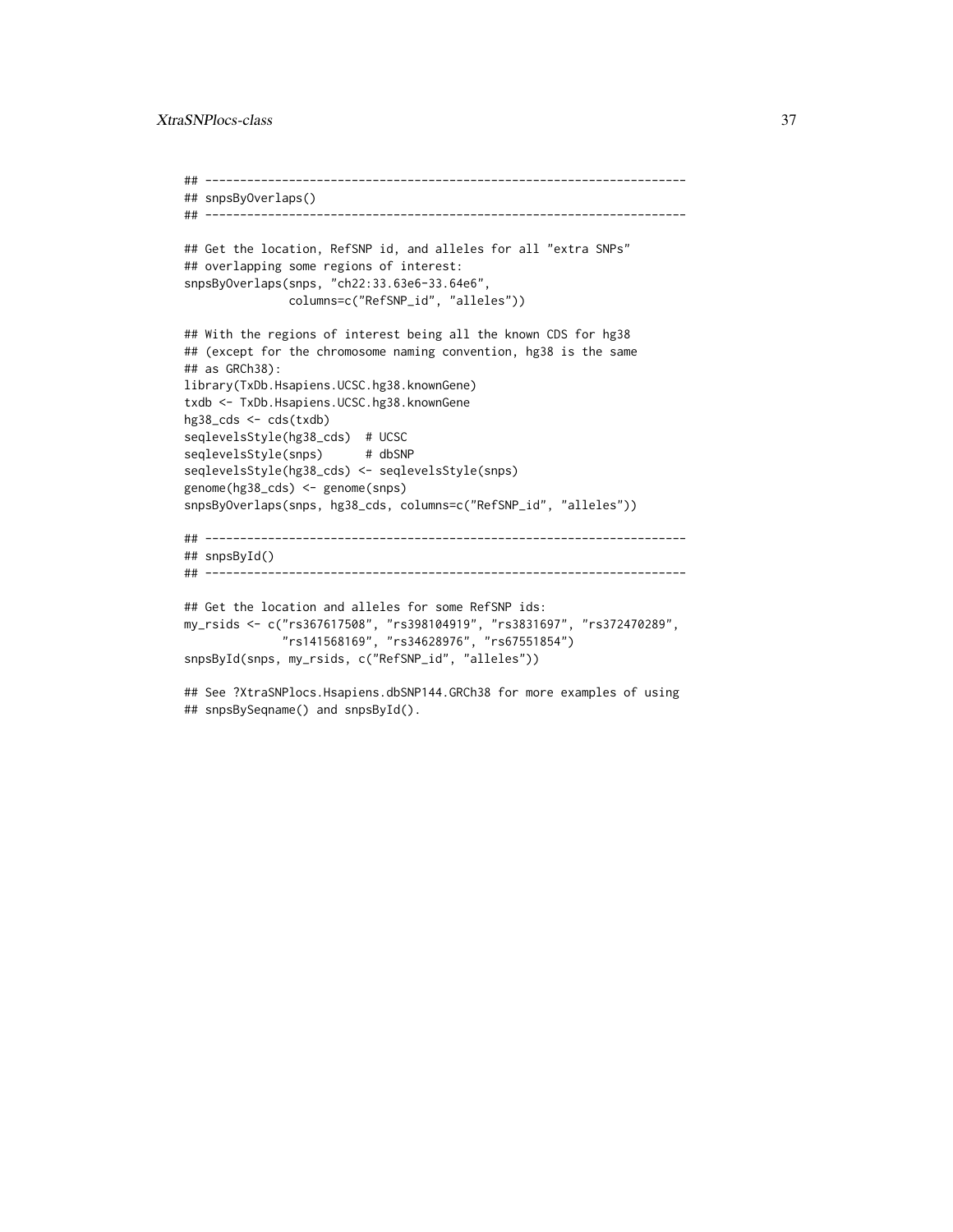# <span id="page-37-0"></span>**Index**

∗ classes BSgenome-class, [7](#page-6-0) BSgenomeViews-class, [16](#page-15-0) BSParams-class, [20](#page-19-0) SNPlocs-class, [30](#page-29-0) XtraSNPlocs-class, [34](#page-33-0) ∗ manip available.genomes, [2](#page-1-0) bsapply, [5](#page-4-0) BSgenomeForge, [13](#page-12-0) getSeq-methods, [22](#page-21-0) injectSNPs, [27](#page-26-0) ∗ methods BSgenome-class, [7](#page-6-0) BSgenome-utils, [11](#page-10-0) BSgenomeViews-class, [16](#page-15-0) export-methods, [21](#page-20-0) SNPlocs-class, [30](#page-29-0) XtraSNPlocs-class, [34](#page-33-0) ∗ utilities BSgenome-utils, [11](#page-10-0) export-methods, [21](#page-20-0) .inplaceReplaceLetterAt, *[29](#page-28-0)* [,XStringSet,GRangesList-method *(*getSeq-methods*)*, [22](#page-21-0) [,XStringSet,GenomicRanges-method *(*getSeq-methods*)*, [22](#page-21-0) [[,BSgenome-method *(*BSgenome-class*)*, [7](#page-6-0) \$,BSgenome-method *(*BSgenome-class*)*, [7](#page-6-0) alphabetFrequency, *[18,](#page-17-0) [19](#page-18-0)* alphabetFrequency,BSgenomeViews-method *(*BSgenomeViews-class*)*, [16](#page-15-0) as.character,BSgenomeViews-method *(*BSgenomeViews-class*)*, [16](#page-15-0) as.data.frame,BSgenomeViews-method *(*BSgenomeViews-class*)*, [16](#page-15-0) as.list,BSgenome-method *(*BSgenome-class*)*, [7](#page-6-0) available.genomes, [2,](#page-1-0) *[7](#page-6-0)*, *[9](#page-8-0)*, *[23,](#page-22-0) [24](#page-23-0)*

available.packages, *[4](#page-3-0)* available.SNPs, *[30](#page-29-0)*, *[32](#page-31-0)*, *[34](#page-33-0)*, *[36](#page-35-0)* available.SNPs *(*injectSNPs*)*, [27](#page-26-0)

bsapply, [5,](#page-4-0) *[12](#page-11-0)*, *[21](#page-20-0)* BSgenome, *[2](#page-1-0)[–4](#page-3-0)*, *[11](#page-10-0)*, *[16](#page-15-0)[–19](#page-18-0)*, *[21](#page-20-0)[–23](#page-22-0)*, *[28](#page-27-0)*, *[31](#page-30-0)* BSgenome *(*BSgenome-class*)*, [7](#page-6-0) BSgenome-class, *[6](#page-5-0)*, [7,](#page-6-0) *[24](#page-23-0)*, *[29](#page-28-0)* BSgenome-utils, *[6](#page-5-0)*, *[9](#page-8-0)*, [11](#page-10-0) BSgenome.Hsapiens.UCSC.hg38, *[8](#page-7-0)* BSgenomeDataPkgSeed *(*BSgenomeForge*)*, [13](#page-12-0) BSgenomeDataPkgSeed-class *(*BSgenomeForge*)*, [13](#page-12-0) BSgenomeForge, [13](#page-12-0) bsgenomeName,BSgenome-method *(*BSgenome-class*)*, [7](#page-6-0) BSgenomeViews *(*BSgenomeViews-class*)*, [16](#page-15-0) BSgenomeViews-class, [16](#page-15-0) BSParams *(*BSParams-class*)*, [20](#page-19-0) BSParams-class, *[6](#page-5-0)*, [20](#page-19-0)

CharacterList, *[24](#page-23-0)*, *[32](#page-31-0)* class:BSgenome *(*BSgenome-class*)*, [7](#page-6-0) class:BSgenomeDataPkgSeed *(*BSgenomeForge*)*, [13](#page-12-0) class:BSgenomeViews *(*BSgenomeViews-class*)*, [16](#page-15-0) class:BSParams *(*BSParams-class*)*, [20](#page-19-0) class:InjectSNPsHandler *(*injectSNPs*)*, [27](#page-26-0) class:ODLT\_SNPlocs *(*SNPlocs-class*)*, [30](#page-29-0) class:OldFashionSNPlocs *(*SNPlocs-class*)*, [30](#page-29-0) class:SNPlocs *(*SNPlocs-class*)*, [30](#page-29-0) class:XtraSNPlocs *(*XtraSNPlocs-class*)*, [34](#page-33-0) coerce,BSgenome,GenomeDescription-method *(*BSgenome-class*)*, [7](#page-6-0) coerce,BSgenomeViews,DNAStringSet-method *(*BSgenomeViews-class*)*, [16](#page-15-0)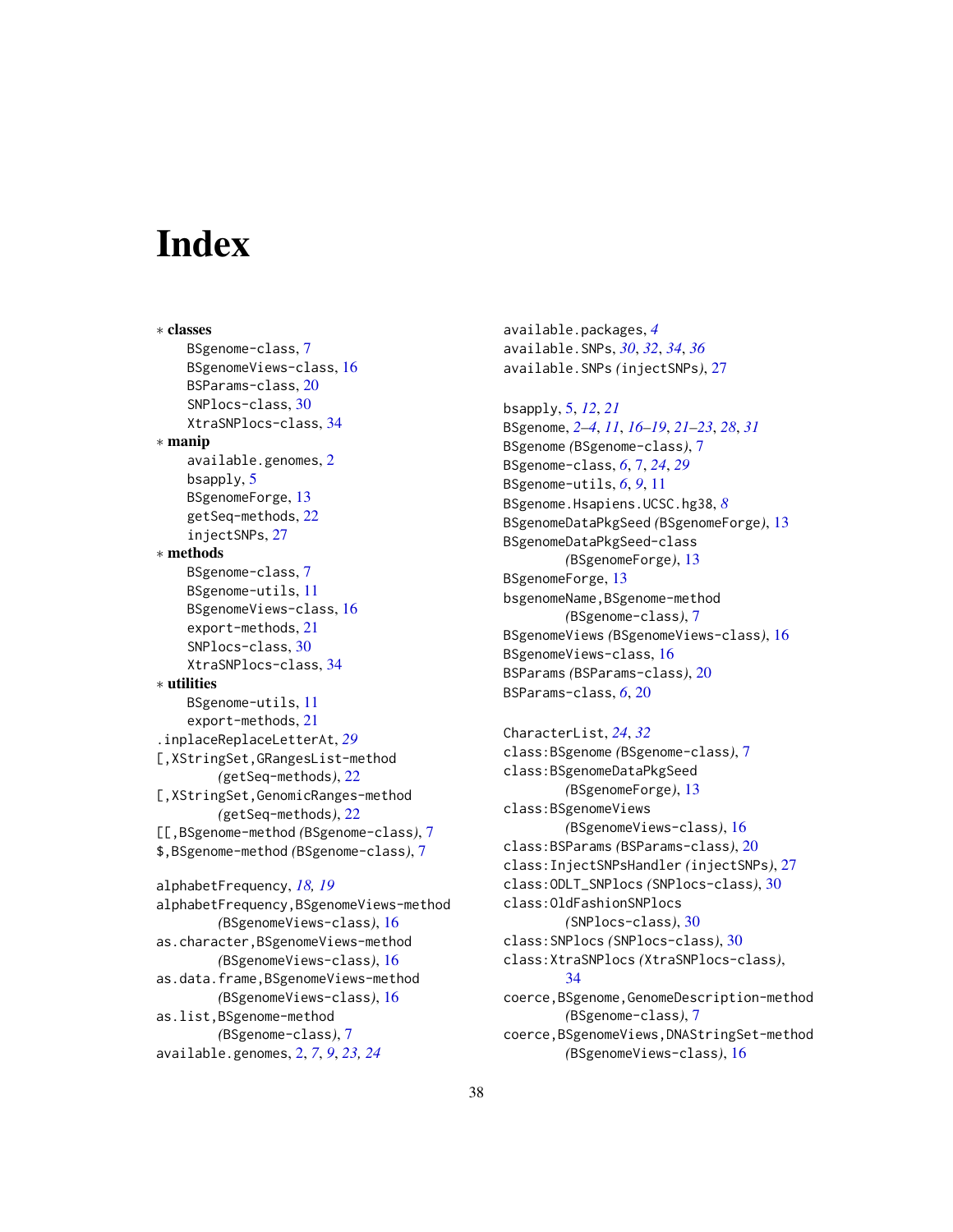## INDEX  $39$

coerce,BSgenomeViews,XStringSet-method *(*BSgenomeViews-class*)*, [16](#page-15-0) colnames,XtraSNPlocs-method *(*XtraSNPlocs-class*)*, [34](#page-33-0) commonName,BSgenome-method *(*BSgenome-class*)*, [7](#page-6-0) commonName,SNPlocs-method *(*SNPlocs-class*)*, [30](#page-29-0) commonName,XtraSNPlocs-method *(*XtraSNPlocs-class*)*, [34](#page-33-0) compatibleGenomes *(*SNPlocs-class*)*, [30](#page-29-0) compatibleGenomes,SNPlocs-method *(*SNPlocs-class*)*, [30](#page-29-0) consensusMatrix, *[18,](#page-17-0) [19](#page-18-0)* consensusMatrix,BSgenomeViews-method *(*BSgenomeViews-class*)*, [16](#page-15-0) consensusString, *[19](#page-18-0)* consensusString,BSgenomeViews-method *(*BSgenomeViews-class*)*, [16](#page-15-0) countPWM,BSgenome-method *(*BSgenome-utils*)*, [11](#page-10-0)

DataFrame, *[12](#page-11-0)*, *[32](#page-31-0)*, *[35](#page-34-0)* dim,XtraSNPlocs-method *(*XtraSNPlocs-class*)*, [34](#page-33-0) DNAString, *[7,](#page-6-0) [8](#page-7-0)*, *[11](#page-10-0)*, *[24](#page-23-0)* DNAString-class, *[9](#page-8-0)*, *[24](#page-23-0)* DNAStringSet, *[8](#page-7-0)*, *[12](#page-11-0)*, *[18,](#page-17-0) [19](#page-18-0)*, *[24](#page-23-0)* DNAStringSet-class, *[9](#page-8-0)*, *[24](#page-23-0)* DNAStringSetList, *[24](#page-23-0)*

elementNROWS,BSgenomeViews-method *(*BSgenomeViews-class*)*, [16](#page-15-0) end,BSgenomeViews-method *(*BSgenomeViews-class*)*, [16](#page-15-0) export, *[21,](#page-20-0) [22](#page-21-0)* export,BSgenome,FastaFile,ANY-method *(*export-methods*)*, [21](#page-20-0) export,BSgenome,TwoBitFile,ANY-method *(*export-methods*)*, [21](#page-20-0) export-methods, [21](#page-20-0) extractROWS,BSgenomeViews-method *(*BSgenomeViews-class*)*, [16](#page-15-0)

GRangesList-class, *[24](#page-23-0)* grep, *[23,](#page-22-0) [24](#page-23-0)* hasOnlyBaseLetters, *[19](#page-18-0) (*BSgenomeViews-class*)*, [16](#page-15-0) inferRefAndAltAlleles *(*SNPlocs-class*)*,

FastaFile, *[21,](#page-20-0) [22](#page-21-0)* forgeBSgenomeDataPkg *(*BSgenomeForge*)*, [13](#page-12-0) forgeBSgenomeDataPkg,BSgenomeDataPkgSeed-method installed.SNPs *(*injectSNPs*)*, [27](#page-26-0) *(*BSgenomeForge*)*, [13](#page-12-0) [30](#page-29-0) injectHardMask, *[29](#page-28-0)* injectSNPs, *[9](#page-8-0)*, [27,](#page-26-0) *[32](#page-31-0)* injectSNPs,BSgenome-method *(*injectSNPs*)*, [27](#page-26-0) InjectSNPsHandler *(*injectSNPs*)*, [27](#page-26-0) InjectSNPsHandler-class *(*injectSNPs*)*, [27](#page-26-0) installed.genomes *(*available.genomes*)*, [2](#page-1-0) IntegerRanges, *[23,](#page-22-0) [24](#page-23-0)*

forgeBSgenomeDataPkg,character-method *(*BSgenomeForge*)*, [13](#page-12-0) forgeBSgenomeDataPkg,list-method *(*BSgenomeForge*)*, [13](#page-12-0) forgeMasksFiles *(*BSgenomeForge*)*, [13](#page-12-0) forgeSeqFiles *(*BSgenomeForge*)*, [13](#page-12-0) forgeSeqlengthsRdaFile *(*BSgenomeForge*)*, [13](#page-12-0) forgeSeqlengthsRdsFile *(*BSgenomeForge*)*, [13](#page-12-0)

#### gc, *[9](#page-8-0)*

GenomeDescription-class, *[9](#page-8-0)* GenomicRanges, *[24](#page-23-0)*, *[30](#page-29-0)*, *[32](#page-31-0)*, *[35](#page-34-0)* getBSgenome, *[17](#page-16-0)*, *[31](#page-30-0)* getBSgenome *(*available.genomes*)*, [2](#page-1-0) getListElement,BSgenomeViews-method *(*BSgenomeViews-class*)*, [16](#page-15-0) getSeq, *[22](#page-21-0)*, *[24](#page-23-0)* getSeq *(*getSeq-methods*)*, [22](#page-21-0) getSeq,BSgenome-method *(*getSeq-methods*)*, [22](#page-21-0) getSeq,XStringSet-method *(*getSeq-methods*)*, [22](#page-21-0) getSeq-methods, [22](#page-21-0) GPos, *[31,](#page-30-0) [32](#page-31-0)* GRanges, *[12](#page-11-0)*, *[17](#page-16-0)[–19](#page-18-0)*, *[23,](#page-22-0) [24](#page-23-0)*, *[31,](#page-30-0) [32](#page-31-0)*, *[35,](#page-34-0) [36](#page-35-0)* granges,BSgenomeViews-method *(*BSgenomeViews-class*)*, [16](#page-15-0) GRanges-class, *[24](#page-23-0)* GRangesList, *[23,](#page-22-0) [24](#page-23-0)*

hasOnlyBaseLetters,BSgenomeViews-method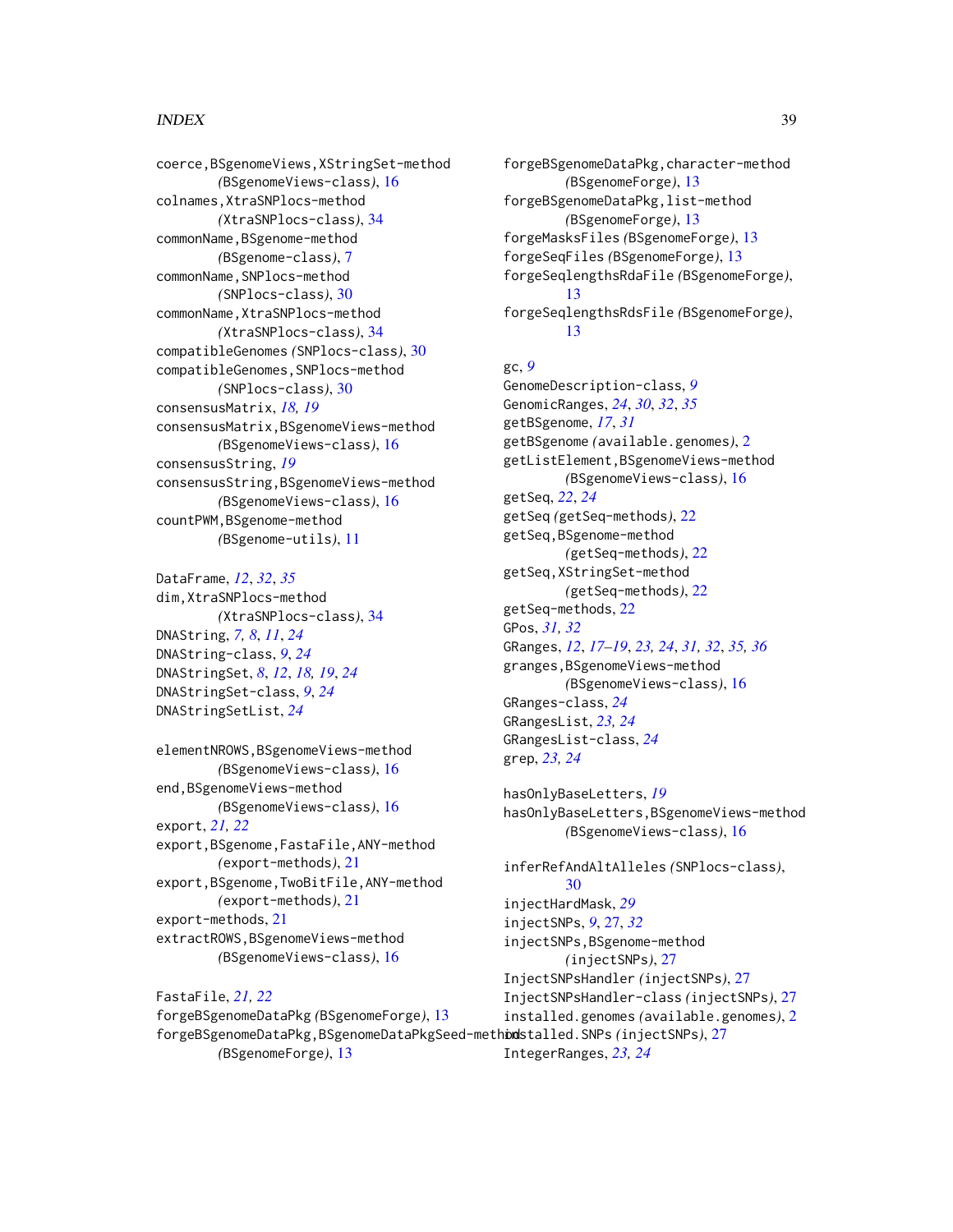## 40 INDEX

IntegerRanges-class, *[24](#page-23-0)* IntegerRangesList, *[12](#page-11-0)*, *[20](#page-19-0)*, *[23,](#page-22-0) [24](#page-23-0)* IntegerRangesList-class, *[24](#page-23-0)* IUPAC\_CODE\_MAP, *[29](#page-28-0)*, *[32](#page-31-0)*

length,BSgenome-method *(*BSgenome-class*)*, [7](#page-6-0) length,BSgenomeViews-method *(*BSgenomeViews-class*)*, [16](#page-15-0) letterFrequency, *[19](#page-18-0)* letterFrequency,BSgenomeViews-method *(*BSgenomeViews-class*)*, [16](#page-15-0) letterFrequencyInSlidingView, *[29](#page-28-0)*

MaskedDNAString, *[7,](#page-6-0) [8](#page-7-0)* MaskedDNAString-class, *[9](#page-8-0)*, *[24](#page-23-0)* MaskedXString, *[8](#page-7-0)* masknames *(*BSgenome-class*)*, [7](#page-6-0) masknames,BSgenome-method *(*BSgenome-class*)*, [7](#page-6-0) masknames, MaskedBSgenome-method *(*BSgenome-class*)*, [7](#page-6-0) matchPattern, *[11,](#page-10-0) [12](#page-11-0)* matchPDict, *[12](#page-11-0)* matchPWM, *[12](#page-11-0)* matchPWM,BSgenome-method *(*BSgenome-utils*)*, [11](#page-10-0) mseqnames *(*BSgenome-class*)*, [7](#page-6-0) mseqnames,BSgenome-method *(*BSgenome-class*)*, [7](#page-6-0)

names,BSgenome-method *(*BSgenome-class*)*, [7](#page-6-0) names,BSgenomeViews-method *(*BSgenomeViews-class*)*, [16](#page-15-0) nchar,BSgenomeViews-method *(*BSgenomeViews-class*)*, [16](#page-15-0) new\_ODLT\_SNPlocs *(*SNPlocs-class*)*, [30](#page-29-0) newSNPlocs *(*SNPlocs-class*)*, [30](#page-29-0) newXtraSNPlocs *(*XtraSNPlocs-class*)*, [34](#page-33-0) nucleotideFrequencyAt, *[19](#page-18-0)* nucleotideFrequencyAt,BSgenomeViews-method *(*BSgenomeViews-class*)*, [16](#page-15-0)

ODLT\_SNPlocs *(*SNPlocs-class*)*, [30](#page-29-0) ODLT\_SNPlocs-class *(*SNPlocs-class*)*, [30](#page-29-0) OldFashionSNPlocs *(*SNPlocs-class*)*, [30](#page-29-0) OldFashionSNPlocs-class *(*SNPlocs-class*)*, [30](#page-29-0)

oligonucleotideFrequency, *[18,](#page-17-0) [19](#page-18-0)* oligonucleotideFrequency,BSgenomeViews-method *(*BSgenomeViews-class*)*, [16](#page-15-0) organism,BSgenome-method *(*BSgenome-class*)*, [7](#page-6-0) organism,SNPlocs-method *(*SNPlocs-class*)*, [30](#page-29-0) organism,XtraSNPlocs-method *(*XtraSNPlocs-class*)*, [34](#page-33-0)

PDict, *[12](#page-11-0)* provider,BSgenome-method *(*BSgenome-class*)*, [7](#page-6-0) provider,SNPlocs-method *(*SNPlocs-class*)*, [30](#page-29-0) provider,XtraSNPlocs-method *(*XtraSNPlocs-class*)*, [34](#page-33-0) providerVersion,BSgenome-method *(*BSgenome-class*)*, [7](#page-6-0) providerVersion,SNPlocs-method *(*SNPlocs-class*)*, [30](#page-29-0) providerVersion,XtraSNPlocs-method *(*XtraSNPlocs-class*)*, [34](#page-33-0)

ranges,BSgenomeViews-method *(*BSgenomeViews-class*)*, [16](#page-15-0) referenceGenome *(*SNPlocs-class*)*, [30](#page-29-0) referenceGenome,SNPlocs-method *(*SNPlocs-class*)*, [30](#page-29-0) referenceGenome,XtraSNPlocs-method *(*XtraSNPlocs-class*)*, [34](#page-33-0) releaseDate,BSgenome-method *(*BSgenome-class*)*, [7](#page-6-0) releaseDate,SNPlocs-method *(*SNPlocs-class*)*, [30](#page-29-0) releaseDate,XtraSNPlocs-method *(*XtraSNPlocs-class*)*, [34](#page-33-0) releaseName,BSgenome-method *(*BSgenome-class*)*, [7](#page-6-0) releaseName,SNPlocs-method *(*SNPlocs-class*)*, [30](#page-29-0) releaseName,XtraSNPlocs-method *(*XtraSNPlocs-class*)*, [34](#page-33-0) rm, *[9](#page-8-0)*

seqinfo, *[18,](#page-17-0) [19](#page-18-0)* seqinfo,BSgenome-method *(*BSgenome-class*)*, [7](#page-6-0)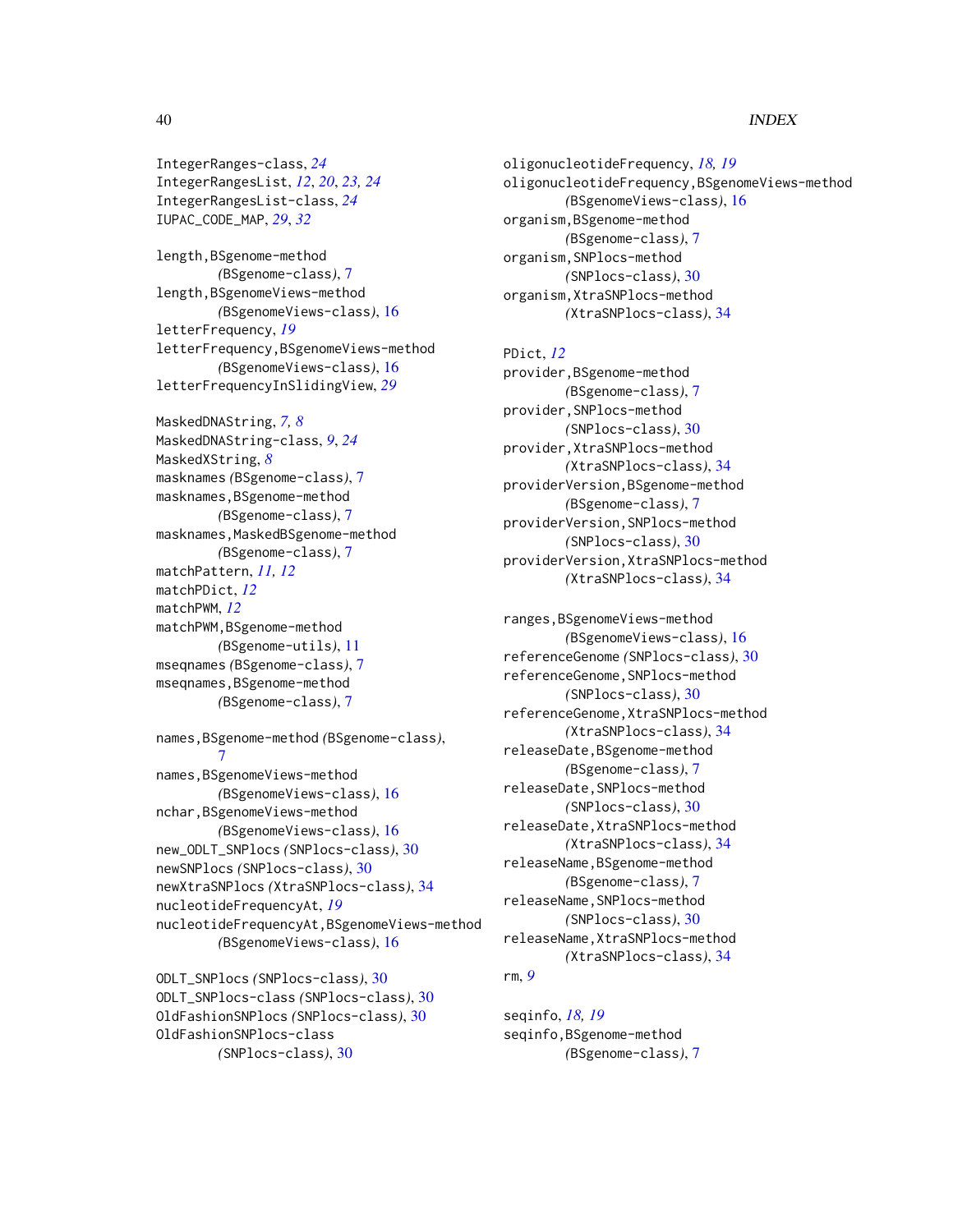#### $I<sub>N</sub>$  and  $I<sub>1</sub>$  and  $I<sub>2</sub>$  and  $I<sub>3</sub>$  and  $I<sub>4</sub>$  and  $I<sub>4</sub>$  and  $I<sub>4</sub>$  and  $I<sub>4</sub>$  and  $I<sub>4</sub>$  and  $I<sub>4</sub>$  and  $I<sub>4</sub>$  and  $I<sub>4</sub>$  and  $I<sub>4</sub>$  and  $I<sub>4</sub>$  and  $I<sub>4</sub>$  a

seqinfo,BSgenomeViews-method *(*BSgenomeViews-class*)*, [16](#page-15-0) seqinfo,SNPlocs-method *(*SNPlocs-class*)*, [30](#page-29-0) seqinfo,XtraSNPlocs-method *(*XtraSNPlocs-class*)*, [34](#page-33-0) seqinfo<-,BSgenome-method *(*BSgenome-class*)*, [7](#page-6-0) seqnames, BSgenome-method *(*BSgenome-class*)*, [7](#page-6-0) seqnames, BSgenomeViews-method *(*BSgenomeViews-class*)*, [16](#page-15-0) seqnames, SNPlocs-method *(*SNPlocs-class*)*, [30](#page-29-0) seqnames,XtraSNPlocs-method *(*XtraSNPlocs-class*)*, [34](#page-33-0) seqnames<-, BSgenome-method *(*BSgenome-class*)*, [7](#page-6-0) seqtype, *[19](#page-18-0)* seqtype,BSgenomeViews-method *(*BSgenomeViews-class*)*, [16](#page-15-0) show,BSgenome-method *(*BSgenome-class*)*, [7](#page-6-0) show,BSgenomeViews-method *(*BSgenomeViews-class*)*, [16](#page-15-0) show,SNPlocs-method *(*SNPlocs-class*)*, [30](#page-29-0) show,XtraSNPlocs-method *(*XtraSNPlocs-class*)*, [34](#page-33-0) snpcount *(*SNPlocs-class*)*, [30](#page-29-0) snpcount,BSgenome-method *(*injectSNPs*)*, [27](#page-26-0) snpcount,InjectSNPsHandler-method *(*injectSNPs*)*, [27](#page-26-0) snpcount,ODLT\_SNPlocs-method *(*SNPlocs-class*)*, [30](#page-29-0) snpcount,OldFashionSNPlocs-method *(*SNPlocs-class*)*, [30](#page-29-0) snpcount, SNPlocs-method *(*SNPlocs-class*)*, [30](#page-29-0) snpcount,XtraSNPlocs-method *(*XtraSNPlocs-class*)*, [34](#page-33-0) snpid2alleles *(*SNPlocs-class*)*, [30](#page-29-0) snpid2alleles,OldFashionSNPlocs-method *(*SNPlocs-class*)*, [30](#page-29-0) snpid2alleles,SNPlocs-method *(*SNPlocs-class*)*, [30](#page-29-0) snpid2grange *(*SNPlocs-class*)*, [30](#page-29-0) snpid2grange,OldFashionSNPlocs-method *(*SNPlocs-class*)*, [30](#page-29-0)

snpid2grange,SNPlocs-method *(*SNPlocs-class*)*, [30](#page-29-0) snpid2loc *(*SNPlocs-class*)*, [30](#page-29-0) snpid2loc,OldFashionSNPlocs-method *(*SNPlocs-class*)*, [30](#page-29-0) snpid2loc,SNPlocs-method *(*SNPlocs-class*)*, [30](#page-29-0) SNPlocs, *[28](#page-27-0)*, *[34](#page-33-0)*, *[36](#page-35-0)* SNPlocs *(*SNPlocs-class*)*, [30](#page-29-0) snplocs, *[28](#page-27-0)* snplocs *(*SNPlocs-class*)*, [30](#page-29-0) snplocs,BSgenome-method *(*injectSNPs*)*, [27](#page-26-0) snplocs,InjectSNPsHandler-method *(*injectSNPs*)*, [27](#page-26-0) snplocs,ODLT\_SNPlocs-method *(*SNPlocs-class*)*, [30](#page-29-0) snplocs,OldFashionSNPlocs-method *(*SNPlocs-class*)*, [30](#page-29-0) snplocs,SNPlocs-method *(*SNPlocs-class*)*, [30](#page-29-0) SNPlocs-class, [30](#page-29-0) SNPlocs\_pkgname *(*injectSNPs*)*, [27](#page-26-0) SNPlocs\_pkgname, BSgenome-method *(*injectSNPs*)*, [27](#page-26-0) SNPlocs\_pkgname,InjectSNPsHandler-method *(*injectSNPs*)*, [27](#page-26-0) snpsById *(*SNPlocs-class*)*, [30](#page-29-0) snpsById,ODLT\_SNPlocs-method *(*SNPlocs-class*)*, [30](#page-29-0) snpsById,OldFashionSNPlocs-method *(*SNPlocs-class*)*, [30](#page-29-0) snpsById,SNPlocs-method *(*SNPlocs-class*)*, [30](#page-29-0) snpsById,XtraSNPlocs-method *(*XtraSNPlocs-class*)*, [34](#page-33-0) snpsByOverlaps *(*SNPlocs-class*)*, [30](#page-29-0) snpsByOverlaps,ODLT\_SNPlocs-method *(*SNPlocs-class*)*, [30](#page-29-0) snpsByOverlaps,OldFashionSNPlocs-method *(*SNPlocs-class*)*, [30](#page-29-0) snpsByOverlaps,SNPlocs-method *(*SNPlocs-class*)*, [30](#page-29-0) snpsByOverlaps,XtraSNPlocs-method *(*XtraSNPlocs-class*)*, [34](#page-33-0) snpsBySeqname *(*SNPlocs-class*)*, [30](#page-29-0) snpsBySeqname,ODLT\_SNPlocs-method *(*SNPlocs-class*)*, [30](#page-29-0) snpsBySeqname,OldFashionSNPlocs-method